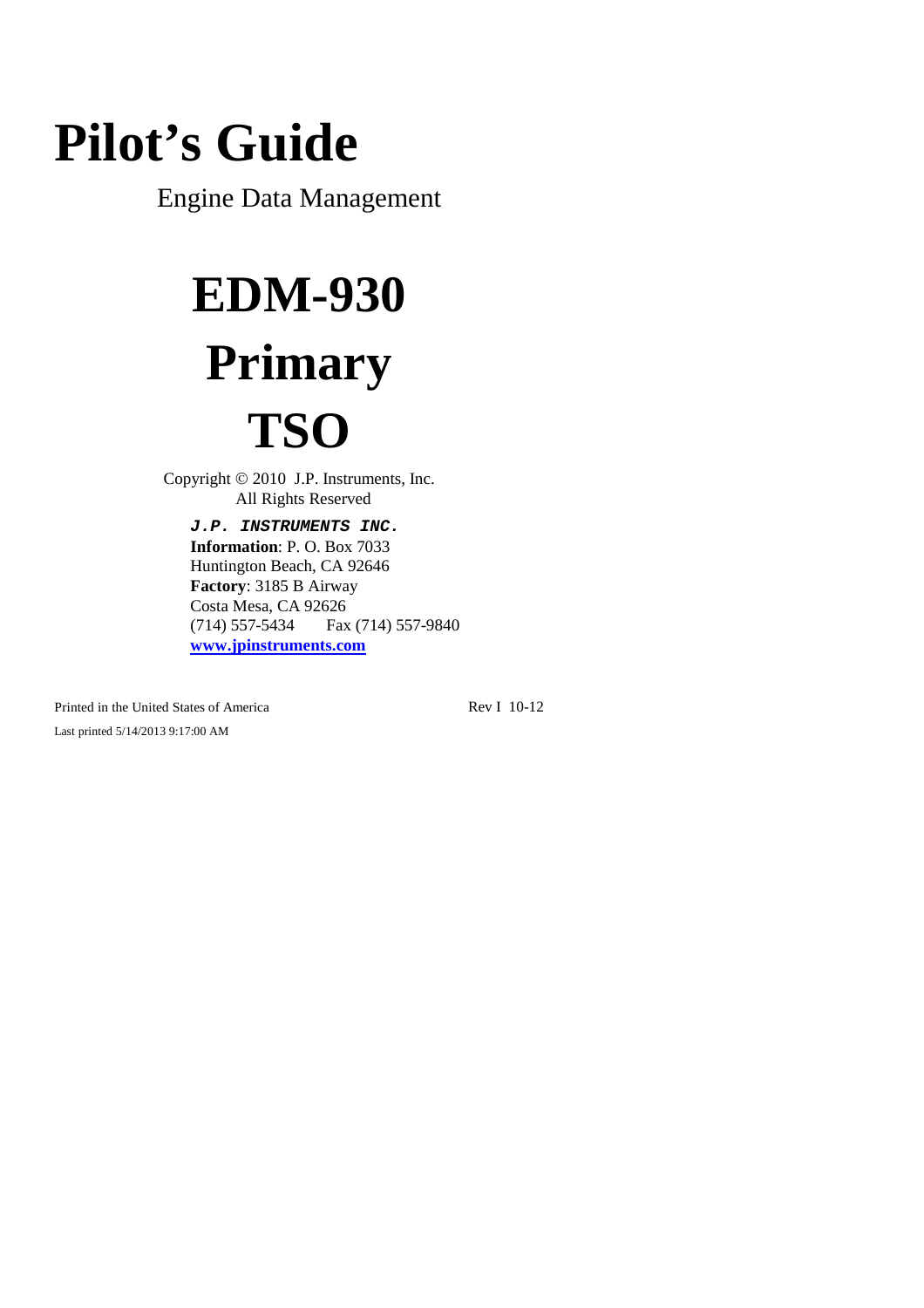# **Table of Contents**

| Section 1 - Getting Started                        | 1              |
|----------------------------------------------------|----------------|
| Display View Angle                                 | $\overline{c}$ |
| List of abbreviations and acronyms                 | 3              |
| <b>Fuel Flow Computer Basics</b>                   | 3              |
| <b>Control Button Basics</b>                       | 4              |
| <b>Display Screen Basics</b>                       | $\overline{4}$ |
| <b>Remote Auxiliary Display Basics</b>             | 5              |
| RPM and MAP Display Basics                         | 5              |
| Linear Bar Graph Display Basics                    | 5              |
| <b>Scanner® Display Basics</b>                     | 6              |
| <b>LeanFind Basics</b>                             | 6              |
| Section 2 -<br><b>Interpreting Data</b>            | $\tau$         |
| Operation for each Phase of Flight                 | $\tau$         |
| <b>Typical Normal Measurements</b>                 | 9              |
| Section 3 -<br>Displays and Controls               | 12             |
| <b>Control Buttons</b>                             | 12             |
| RPM and MAP Displays                               | 14             |
| <b>Scanner Displays</b>                            | 14             |
| <b>Remote Auxiliary Display</b>                    | 17             |
| Hobbs Display                                      | 17             |
| Dimming the Display                                | 17             |
| Section 4 -<br><b>Operating Modes</b>              | 18             |
| Automatic Mode                                     | 18             |
| Manual Mode                                        | 19             |
| Section 5 -<br>LeanFind                            | 20             |
| LeanFind Procedure—General Explanation             | 24             |
| <b>Expanded Leaning Procedures</b>                 | 28             |
| Section 6 -<br><b>Fuel Flow Operation</b>          | 29             |
| <b>Fuel Management</b>                             | 29             |
| Start Up Fuel                                      | 30             |
| Resetting 'USD'                                    | 32             |
| Resetting 'USD'                                    | 33             |
| Resetting 'USD'                                    | 34             |
| Trip Mode (Accumulate Trip Totalizer)              | 34             |
| Scanner Fuel Flow Display Select                   | 34             |
| Section 7 -<br>Alarms                              | 35             |
| Non-primary Alarm Priority                         | 35             |
| Section 8 -<br>Memory and Data Download            | 36             |
| Downloading Data from the EDM                      | 37             |
| Transferring data from the USB Flash Drive to a PC | 37             |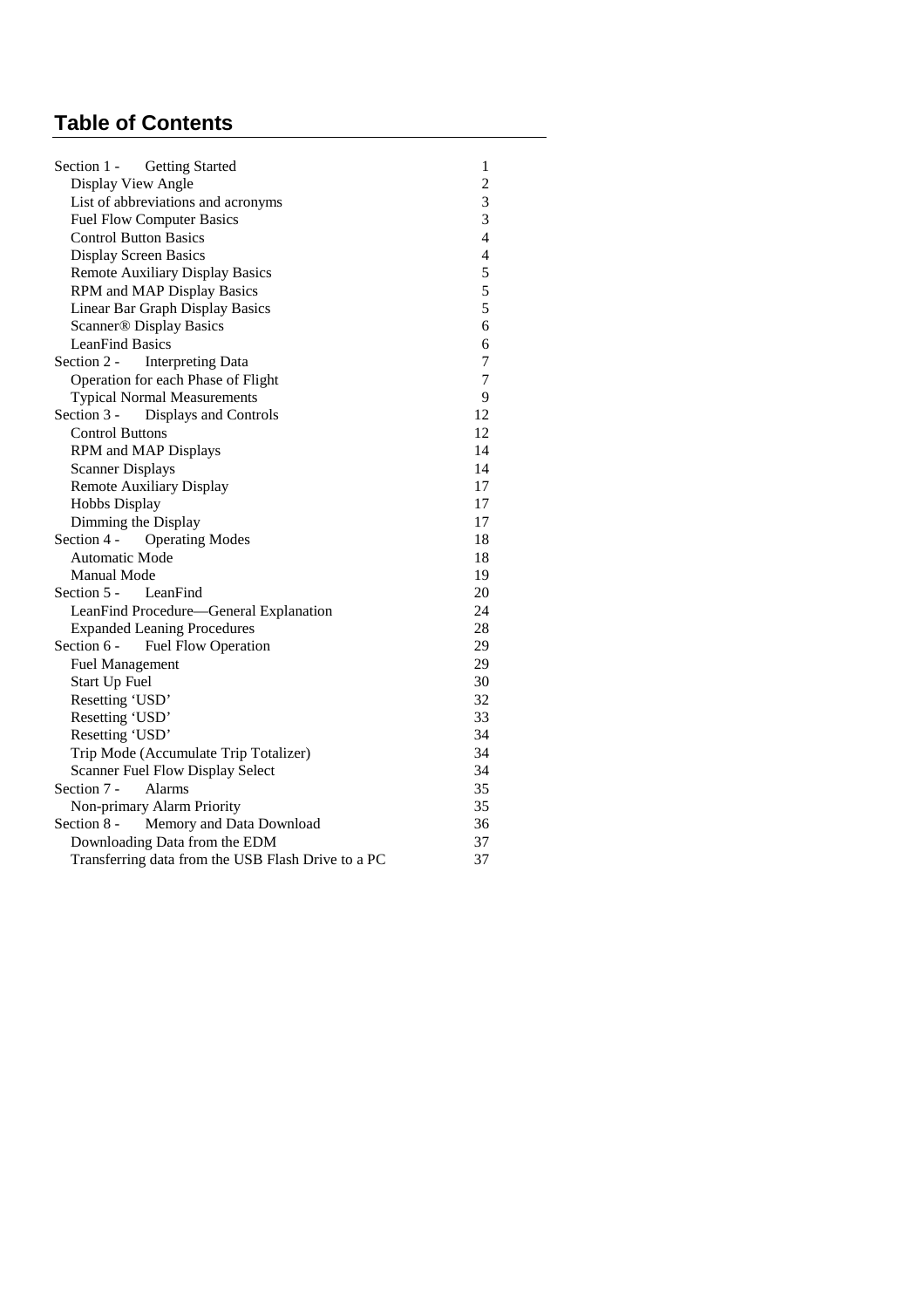| First Time Setup and Customization<br>Section 9 -                            | 38 |  |  |
|------------------------------------------------------------------------------|----|--|--|
| Pilot Programming Mode                                                       | 40 |  |  |
| Adjusting the HP Constant for Rich of Peak Operation<br>42                   |    |  |  |
| Adjusting the MAP                                                            | 42 |  |  |
| Adjusting the HP Value                                                       | 43 |  |  |
| Fuel Flow K factor                                                           | 43 |  |  |
| Programming Trip Mode                                                        | 45 |  |  |
| Setting the GPS Com Format                                                   | 46 |  |  |
| Section 10 -<br>Custom Key Card                                              | 46 |  |  |
| <b>Setting Fuel Calibration Points</b><br>Section 11 -                       | 47 |  |  |
| Getting StartedCollecting Fuel Level Calibration Data using the EDM as a     |    |  |  |
| meter.                                                                       | 48 |  |  |
| After you have collected your data Entering / Editing Fuel Level Calibration |    |  |  |
| Data                                                                         | 49 |  |  |
| Troubleshooting the EDM                                                      | 52 |  |  |
| Troubleshooting the EDM<br>53                                                |    |  |  |
| Diagnostic Testing on Startup and During Flight<br>53                        |    |  |  |
| Diagnostic Messages<br>54                                                    |    |  |  |
| Section 12 -<br>Appendices                                                   | 56 |  |  |
| TSO-only differences from Primary Instruments                                | 56 |  |  |
| <b>Shock Cooling</b>                                                         | 57 |  |  |
| Rear Apron Connector Locations                                               | 58 |  |  |
| Connector pin assignments                                                    | 58 |  |  |
| Connector pin assignments                                                    | 59 |  |  |
| Navigation Data Formats                                                      | 60 |  |  |
| Navigation Data Ports for GPS Comm                                           | 60 |  |  |
| Interface connections to selected GPS models<br>60                           |    |  |  |
| Section 13 -<br>61<br><b>Technical Support</b>                               |    |  |  |
| Index<br>62                                                                  |    |  |  |
| <b>QUICK REFERENCE</b><br>66                                                 |    |  |  |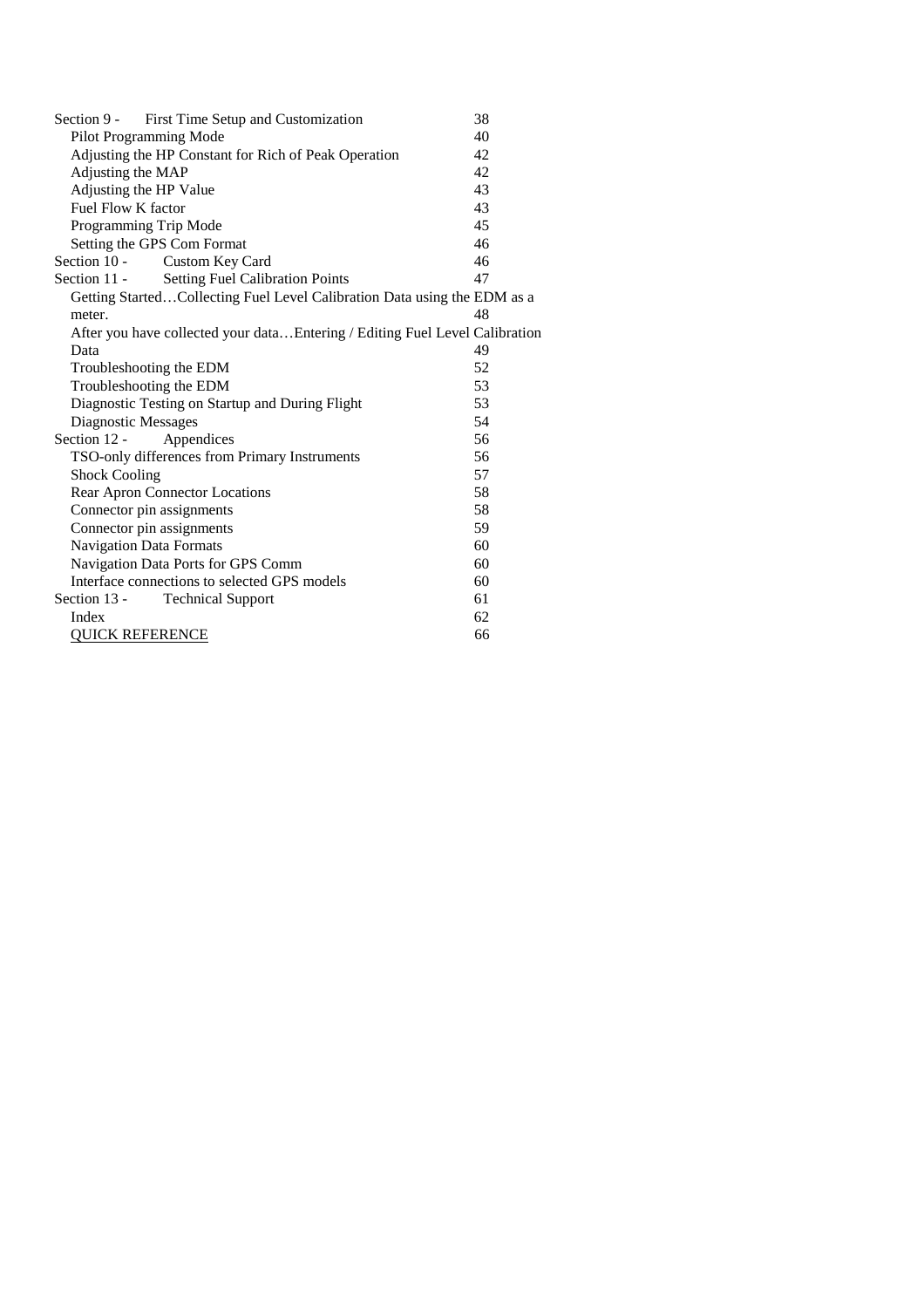# EDM-930 SYSTEM DISPLAYS



EDM-930 Main display



Remote Auxiliary Display (RAD)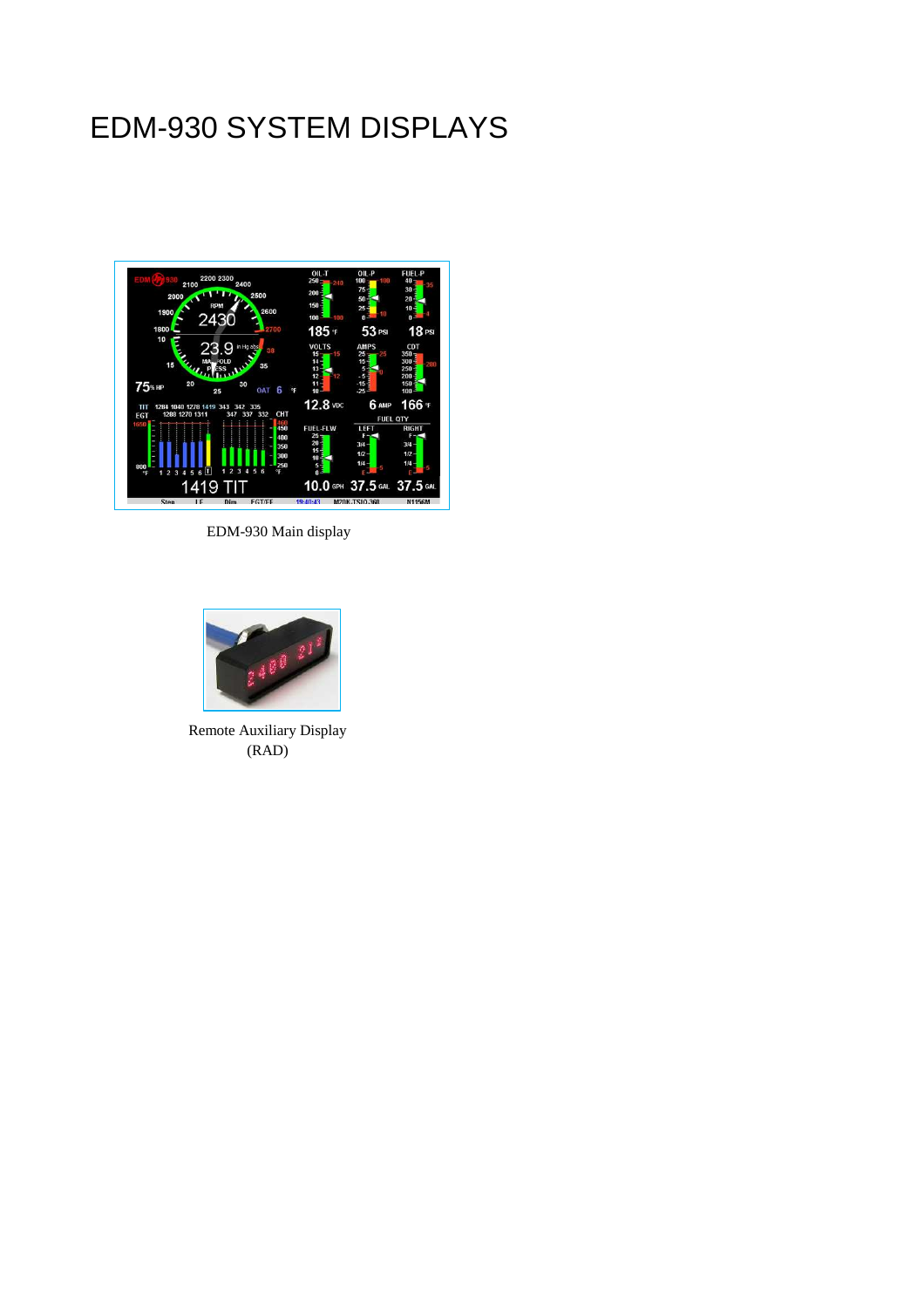#### *Product Features*

- Hands-free, automatic scanning
- **LeanFind<sup>TM</sup>** finds the first and last cylinder to peak with true peak detect—eliminates false peaks
- Displays both leaned temperature below peak and peak
- Battery voltage with alarm
- Amperes (load or charge/discharge meter)
- Programmable alarm limits
- Exhaust Gas Temperatures (EGTs) to stable 1°F resolution
- DIF low to high EGT with alarm
- Shock cooling monitored on *every* cylinder
- Fast response probes
- Non-volatile long term memory
- Records and stores data up to 30 hours
- **Post-flight data retrieval**
- Data retrieval software
- Oil pressure
- Oil temperature
- Turbine inlet temperature, if applicable (optional)
- Outside air temperature
- Compressor discharge temperature (optional)
- Carburetor temperature or induction temperature (optional)
- Fuel pressure, if applicable
- Fuel level Voltage, Resistive or Capacitive (frequency)
- Fuel Flow
	- Solid-state rotor fuel flow transducer
	- Fuel quantity in gallons, kilograms, liters, or pounds
	- Low fuel quantity alarm
	- Low fuel time alarm
	- GPS interface
	- Instantaneous fuel flow rate
	- Total amount of fuel consumed
	- Total fuel remaining
	- Time to empty at the current fuel flow rate
	- RPM and manifold pressure
- Automatically calculates percent horsepower
- Hobbs® timer
- Remote Auxiliary Display (RAD)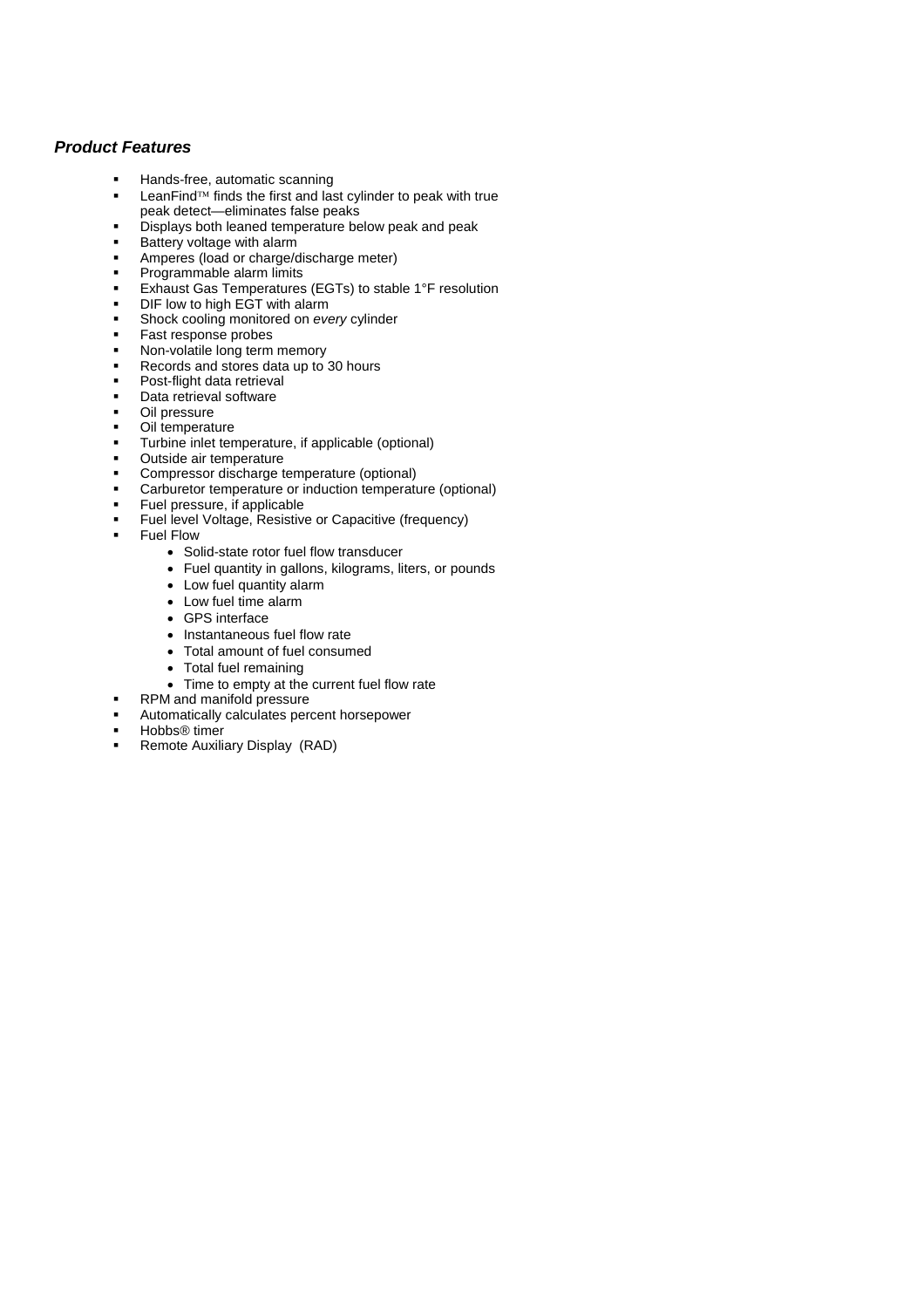#### **Section 1 - Getting Started**

#### *Important Note!*

You *must* have the remote auxiliary display—RAD— installed on the instrument panel of your aircraft. This is required for FAA certification of the EDM-930 as a primary instrument. Upon start up, the RAD displays the make and model of you aircraft, which must be verified before you can rely on the EDM-930 for use as the primary engine instrument cluster. The RAD also will continuously notify you of any alarm conditions, regardless of whether you have cleared them on the EDM-930 display.

#### *This is not an option!*

This is a summary of basic operation. Detailed descriptions of all operations appear later in this Pilot's Guide.

EDM-930 primary instruments have preset alarm limits and cautionary ranges (user cannot change them) typically for the following measurements: oil temperature, oil pressure, fuel pressure, fuel quantity, cylinder head temperature, turbine inlet temperature, manifold pressure, and RPM. Your EDM-930 contains a custom Key Card. For Primary configurations, the Key Card activates the primary engine instrument abilities of your engine monitor.

Note: Fuel quantity gauges must be calibrated to the aircraft and will not be functional until the fuel calibration process has been performed.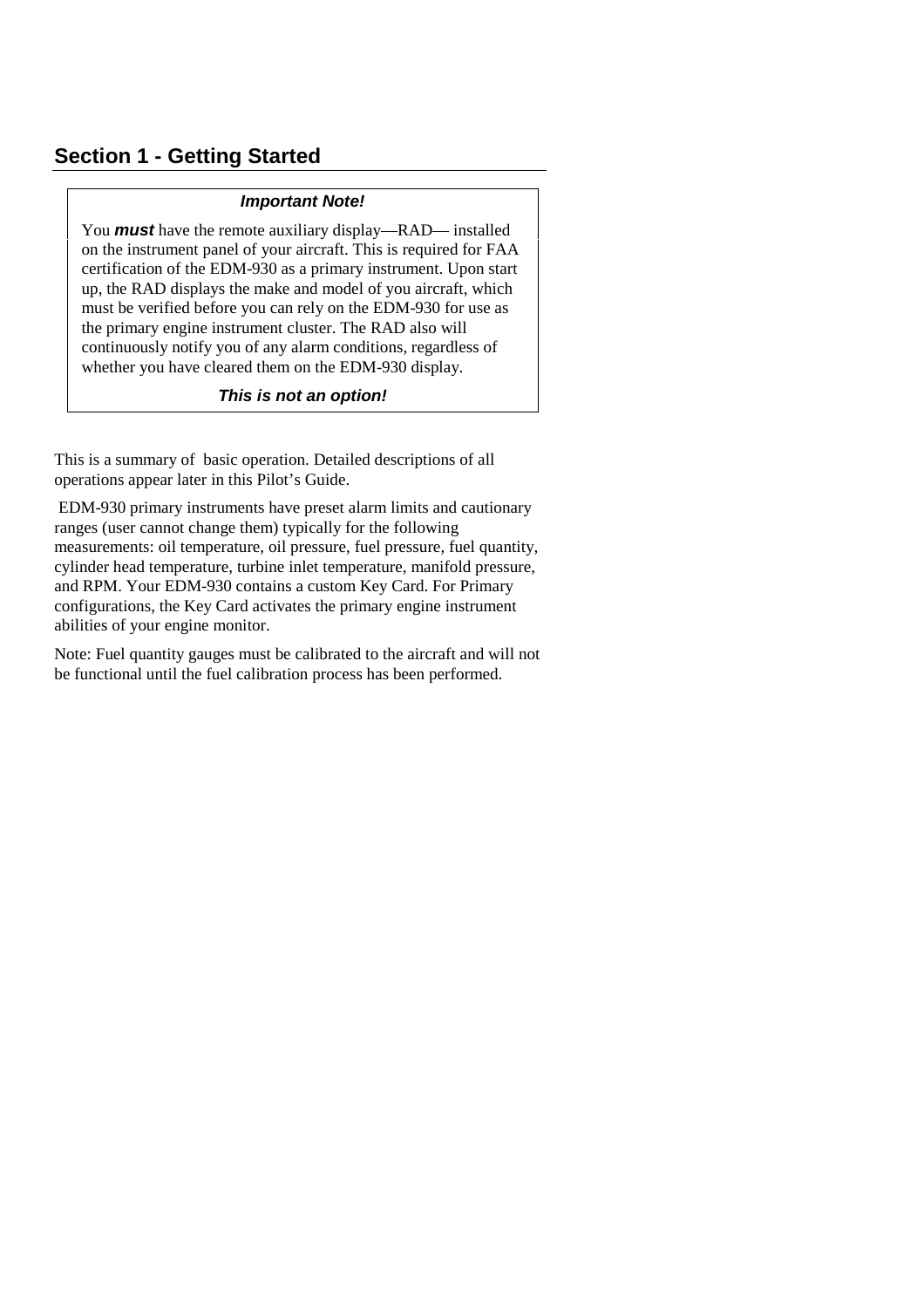#### **Display View Angle**

The best view angle for the pilot is in the horizontal mode with the buttons on the bottom. The best Portrait mode is with the buttons on the right.

View angles are per the table below:

|         | Horizontal | Left  | 65 Degrees |
|---------|------------|-------|------------|
| Viewing |            | Right | 65 Degrees |
| angle   | Vertical   | Up    | 50 Degrees |
|         |            | Down  | 60 Degrees |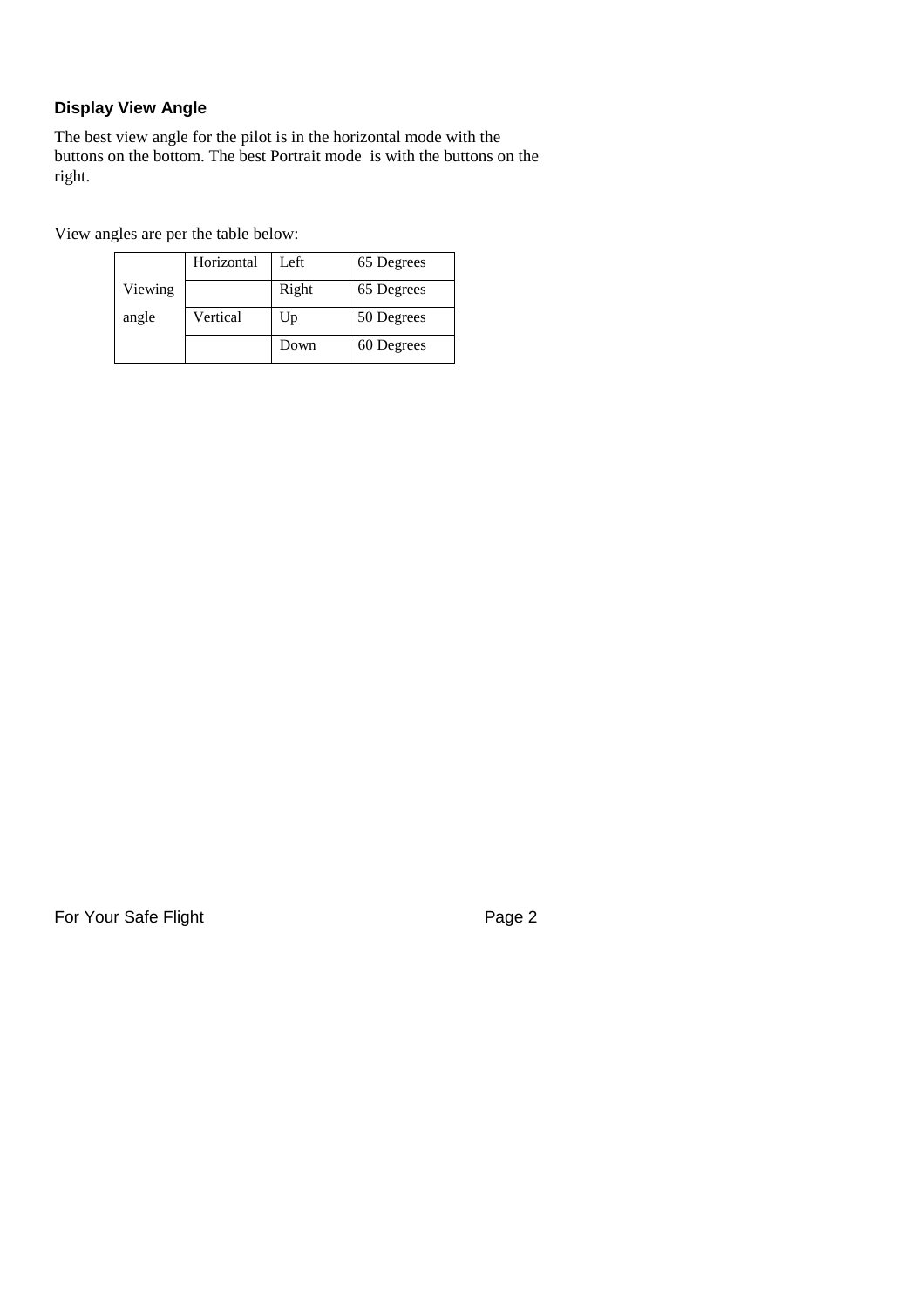#### **List of abbreviations and acronyms**

| <b>Gauge Function</b>                | <b>Message Area</b><br><b>Alarm Abbreviation</b> |                        |
|--------------------------------------|--------------------------------------------------|------------------------|
| <b>Primary</b>                       | <b>Primary</b>                                   |                        |
| Engine rotational speed              | <b>RPM</b> xxxx                                  | <b>Fuel Flow</b>       |
| <b>Engine Manifold Pressure</b>      | MAP xx.x in hg                                   | <b>Compute</b>         |
| Engine Cylinder Head Temp            | $CHT2$ xxx $^{\circ}F$                           | r Basics               |
| Engine Oil Temperature               | O-T xxx $\mathrm{^{\circ}F}$                     | The fuel               |
| Engine Oil Pressure                  | $O-P$ xxx $^{\circ}$ F                           | flow                   |
| <b>Fuel Pressure</b>                 | F-P xx PSI                                       | computer<br>tracks the |
| Fuel Flow to engine                  | F-F xx.x GPH                                     | fuel                   |
| Comp. Discharge Temp.                | $CDT$ xxx $^{\circ}$ F                           | flowing to             |
| Turbine inlet Temp. Left side        | TIT-L xxxx <sup>o</sup> F                        | the engine             |
| Turbine Inlet Temp. Right side       | TIT-R xxxx °F                                    | and                    |
| Single Turbine Inlet Temp.           | TIT XXXX <sup>o</sup> F                          | computes<br>various    |
| <b>Non-Primary</b>                   | <b>Non-Primary</b>                               | values                 |
| Exhaust Gas Temp.                    | EGT2 $xxx^{\circ}F$                              | based on               |
| Shock Cooling of CHT                 | CLD xx <sup>o</sup> /MIN                         | this. At               |
| Differential Temp. of EGT            | $DIF$ xx $^{\circ}F$                             | installation           |
| <b>Bus Voltage</b>                   | Volts xx.x                                       | , then each            |
| Amperage Load                        | <b>AMPS xx</b>                                   | time you<br>refuel the |
| Outside Air Temp.                    | OAT xx °F                                        | aircraft,              |
| <b>Estimated Time to Empty</b>       | Est. T to E xx:xx H:M                            | you must               |
| Fuel used to date                    | USED xx.x GAL                                    | inform the             |
| <b>Estimated Remaining fuel</b>      | Est. REM xx GAL                                  | <b>EDM</b>             |
| Estimated Fuel required to Waypoint  | Est. WP REQ xx GAL                               | about how<br>much      |
| Estimated Fuel Remaining at Waypoint | Est. WP RES xx GAL                               | useable                |
| Nautical Miles per Gallon            | <b>ECON XX.X MPG</b>                             | fuel is<br>onboard.    |
| Brightness, Dim control              | <b>DIM/BRT</b>                                   | This is                |

done via the *REFUEL* function. There are three 'Quickset' ways to do this:

1. *Main 74.0 GAL:* MAIN tanks are filled (no other fuel onboard).

2. *Main + Aux 94.0 GAL:* MAIN +AUX tanks are filled.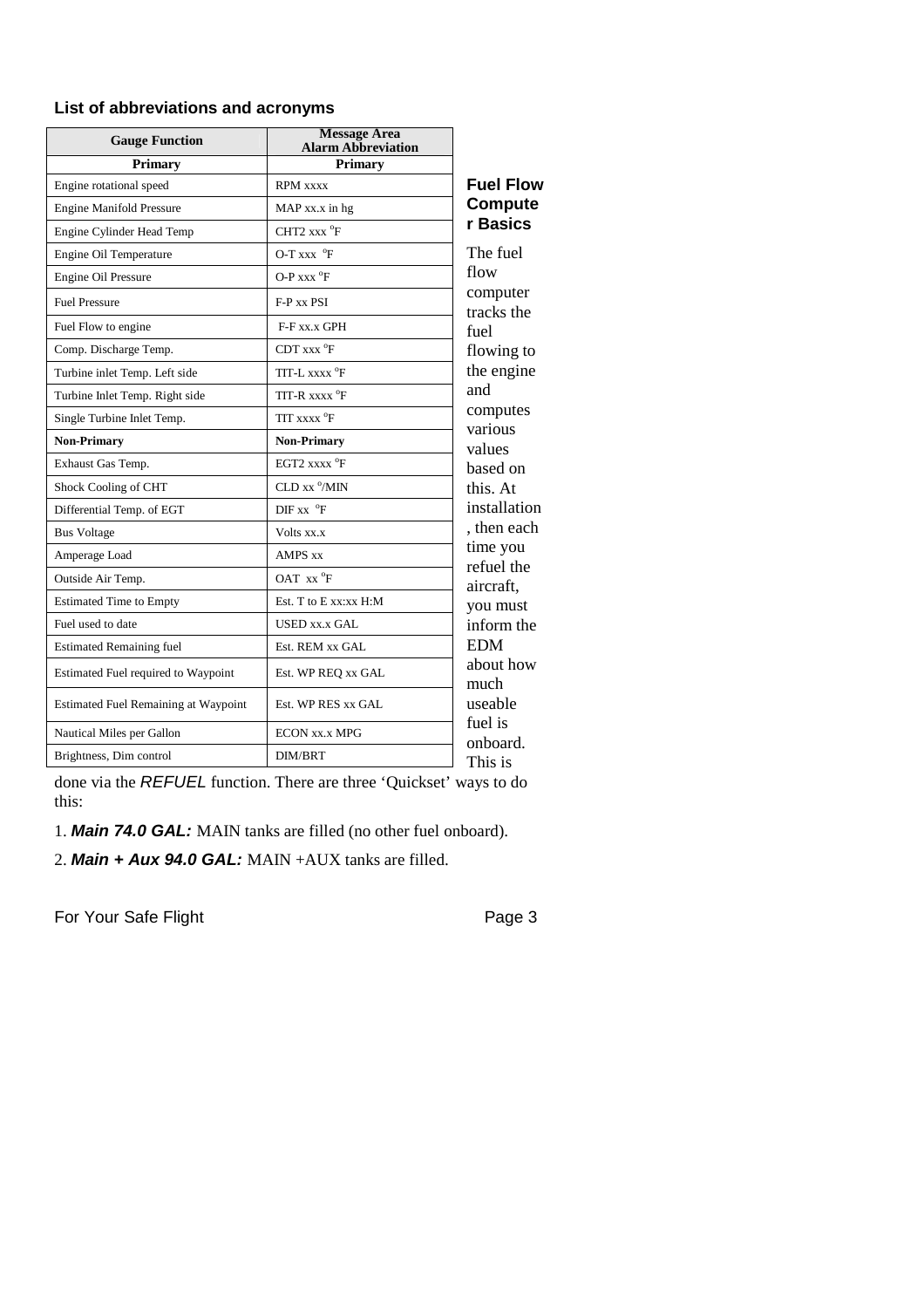3. *Adjust? 0.0 GAL:* Partial fuel added to existing quantity.

See page 29 for expanded information on the refueling process.

#### **Control Button Basics**

Four operating buttons control all functions of the EDM. These buttons change labels depending on the current state of the EDM..



The term *tap* is used to denote pressing a button momentarily. The term *hold* is used to denote pressing and holding a button for five seconds or longer.

#### **Display Screen Basics**

The display screen is arranged into three sections. The top left is the *RPM* and *MAP* section. The bottom left is the *Scanner®* section. And the right side is the *Linear Bar Graphs* section. The instrument ranges and alarm limits are configured to match those of your aircraft when the EDM is set up as a Primary instrument.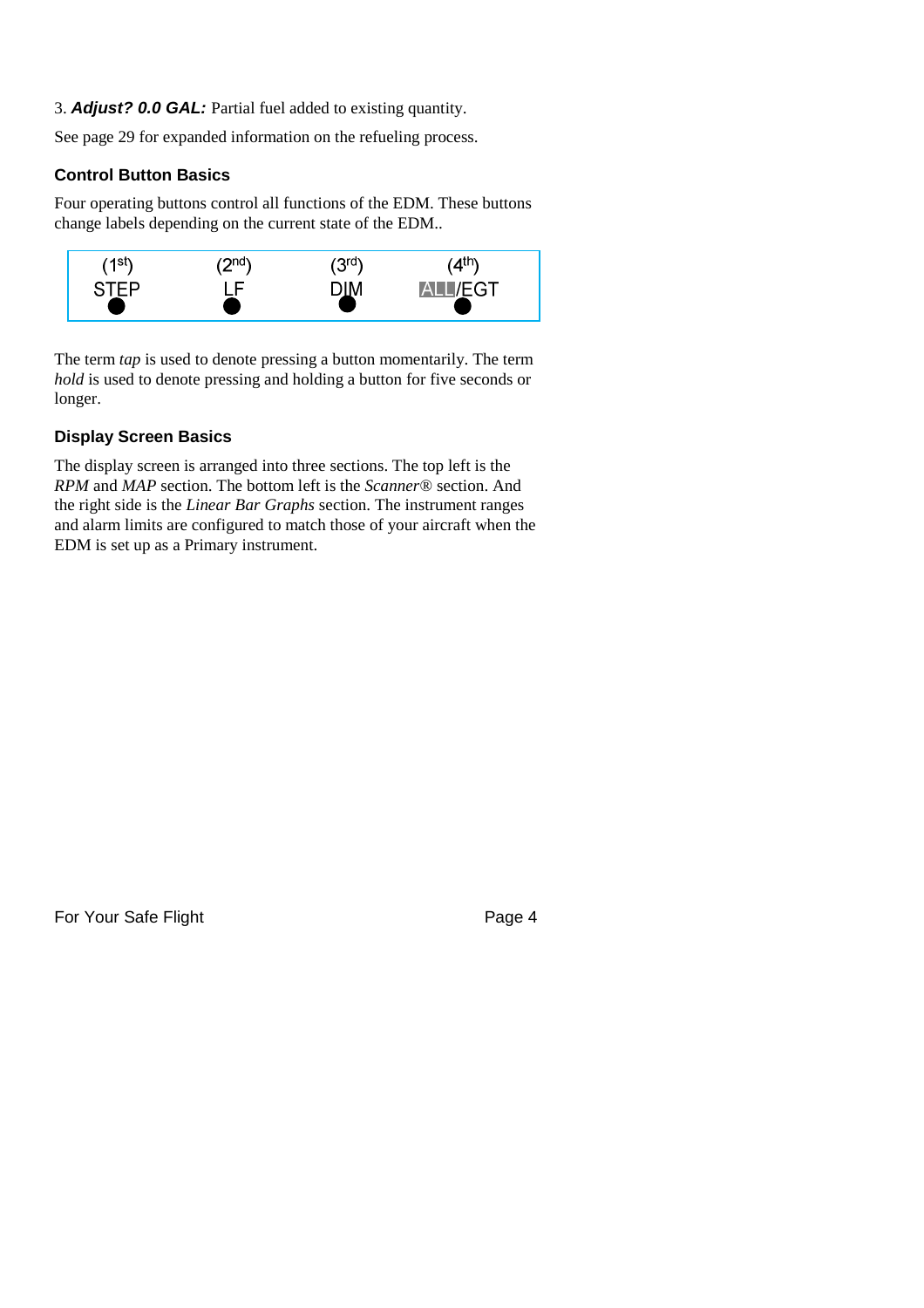#### **Remote Auxiliary Display Basics**

The Remote Alarm Display '**RAD'** provides alarm display, RPM and MAP, and is located directly in front of the pilot. Upon power up, the RAD shows the Aircraft model, engine type and declares instrument status: 'Primary' (if applicable). Before each flight, confirm that it matches your aircraft requirements.



2400 2500

30

2600

2300 2200

25

2100 2000 45

#### **RPM and MAP Display Basics**

The upper half shows the RPM (Revolutions per Minute) and the lower half shows the MAP (Manifold Pressure). Operations exceeding red line cause the digital value to turn red.

Percent horsepower is displayed digitally below and to the left of the MAP arc.

#### **Linear Bar Graph Display Basics**

The Bar Graphs section contains nine dedicated bar graphs with digital display organized in a three by three matrix. An example is shown here. Pointers move up and down in response to value changes and digital readouts turn red when exceedances occur.

Note: functions displayed in this example may differ from your EDM.

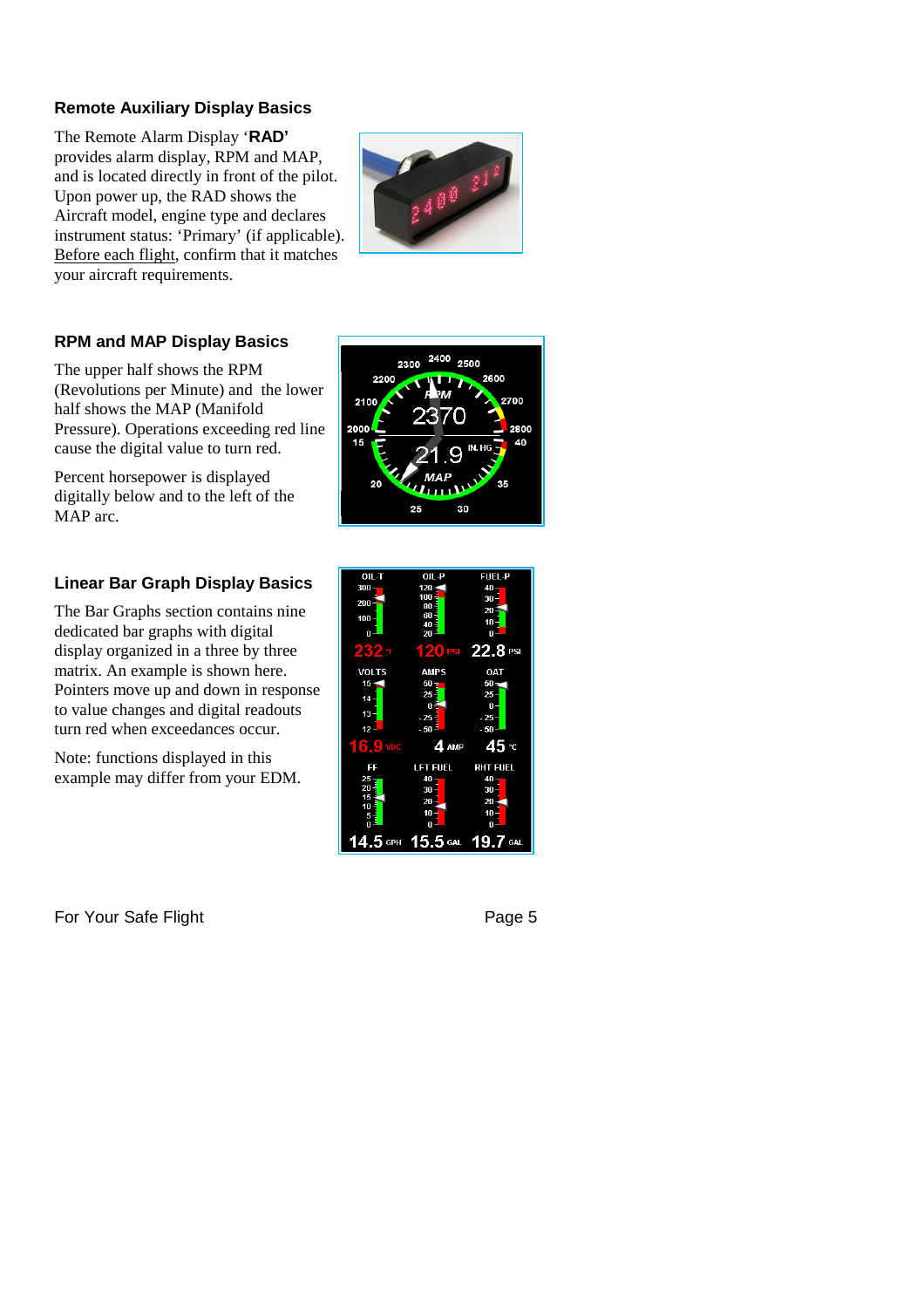#### **Scanner® Display Basics**

The EDM Scanner section is located in the lower left area of the screen. It consists of a graphical display of EGT and CHT (and TIT if so equipped) and a digital display that automatically scans the various parameters. You can select Manual Mode by tapping STEP to lock onto the parameter of interest. To return to Automatic scan mode, tap LF

followed by tapping STEP.

#### **LeanFind Basics**

Simply pre-lean, then tap the **LF** button (Lean Find) and begin leaning. The EDM will assist you in finding the first cylinder



to peak. This example is for Rich of Peak. See page 20 for a more detailed description of leaning.

- 1. Establish cruise at approximately 65 to 75% power and pre-lean the mixture to 50°F estimated rich of peak EGT on any cylinder.
- 2. Wait about 30 seconds, then tap the **LF** button.
- 3. Begin leaning the mixture smoothly *without stopping*. Turn a vernier about ¼ turn per second; retract a non-vernier or quadrant lever so that EGT rises about 10°F per second.
- 4. Stop leaning when you see *LEANEST* for two seconds, followed by—for example— <sup>EGT</sup>1520 <sup>FF</sup>13.8. The left number is the current temperature of the first EGT to peak and the right number is the current fuel flow.
- *5.* Now tap the **PEAK** button to display the EGT difference from peak which is very useful for setting desired degrees below peak. *Note: The value for EGT ROP will be a negative value which means you've gone lean of peak by the time you stopped leaning the mixture.*
- 6. Slowly enrich the mixture noting that the EGT difference diminishes as EGT climbs back to peak, followed by it going positive again. Stop enriching at the desired EGT difference (such as 'EGT *75*'). *Note: Please refer to the engine manufacturer's operating guide for*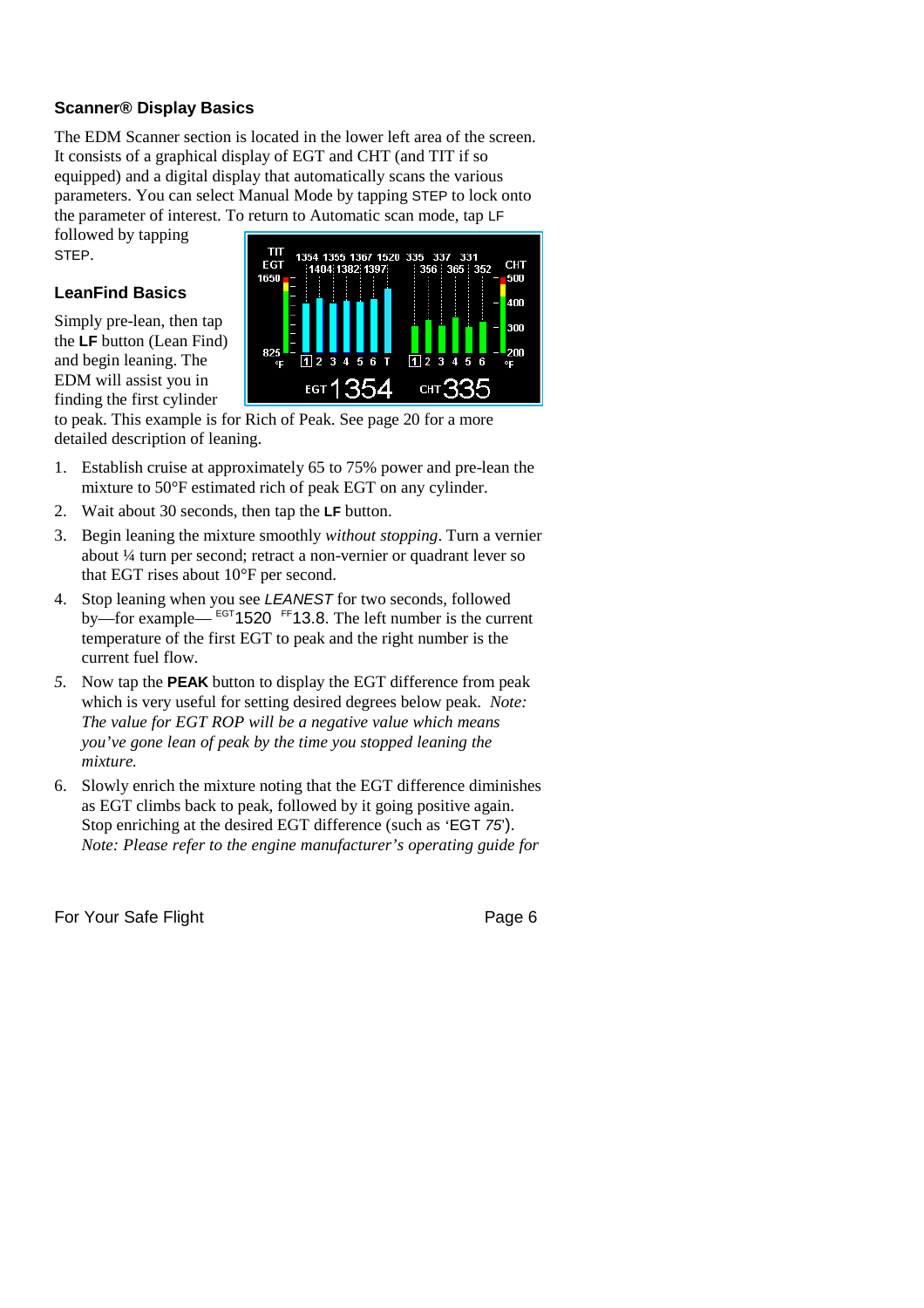*the correct value for EGT difference rich of peak operation at 75% and 65%*

- 7. You can also see what the peak EGT was by holding the **PEAK** button.
- 8. Tap **STEP** to exit the Lean Find Mode.

### **Section 2 - Interpreting Data**

#### **Operation for each Phase of Flight**

(worth adding to your run-up checklist)



*Suggested setup:* Set engine to run-up RPM

**Engine Run-Up**

*Normalize view:* Manual mode

*Verify:*

- uniform rise of about 50°F in all EGTs in single magneto operation.
- uniform rise of EGTs with application of the mixture control.

#### *Be alert for:*

- unusually low voltage (less than nominal battery voltage)
- cold OIL and normal oil pressure
- abnormally high CHT
- large drop in EGT on one cylinder in single magneto operation—may be fouled spark plug.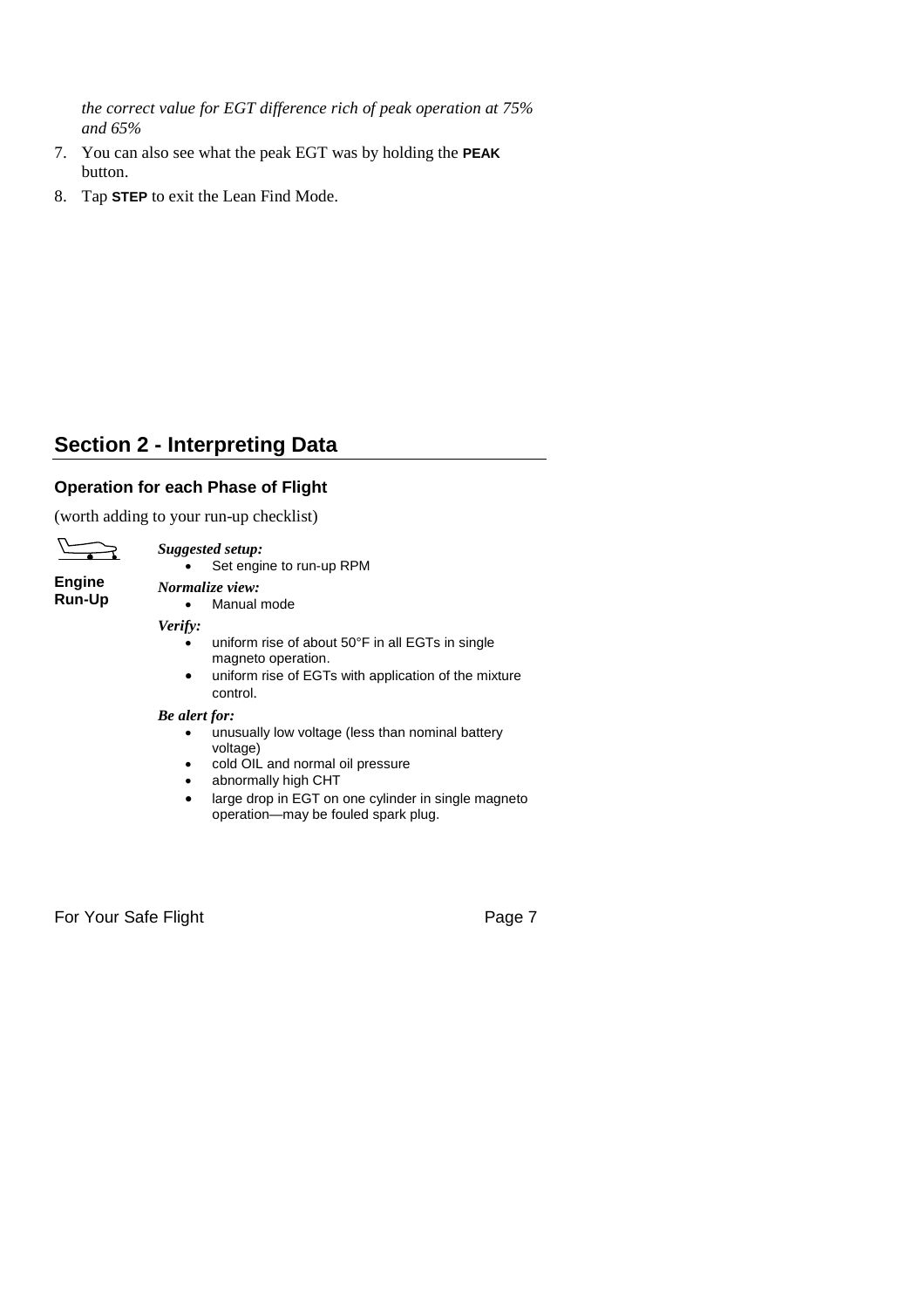|                                              | <b>Suggested setup:</b>                                                                                                                                                                                                           |  |  |  |
|----------------------------------------------|-----------------------------------------------------------------------------------------------------------------------------------------------------------------------------------------------------------------------------------|--|--|--|
|                                              | Standard view                                                                                                                                                                                                                     |  |  |  |
| Take-Off,                                    | Automatic mode                                                                                                                                                                                                                    |  |  |  |
| Climb, and                                   | Verify:                                                                                                                                                                                                                           |  |  |  |
| <b>Full</b><br>Throttle<br><b>Operations</b> | EGTs and CHTs consistent with past climbs. EGTs<br>should be in the 1100 to 1300°F range (100° to 300°F<br>cooler than cruise) due to fuel cooling.                                                                               |  |  |  |
|                                              | Be alert for:                                                                                                                                                                                                                     |  |  |  |
|                                              | high EGT in one cylinder, 300°F above the others may<br>indicate plugged injector or leaking manifold gasket on<br>a carbureted engine. At high density altitude an overly<br>rich mixture can significantly reduce engine power. |  |  |  |
|                                              | If all EGT columns go off scale to the top of the<br>column, be sure you are not in Normalize view, as<br>indicated by the symbol NRM above the Scanner®<br>section.                                                              |  |  |  |
|                                              | After the engine is warmed up, use LeanFind to lean the<br>mixture.                                                                                                                                                               |  |  |  |
| Cruise                                       | <b>Suggested setup:</b>                                                                                                                                                                                                           |  |  |  |
|                                              | Normalize view<br>Automatic mode                                                                                                                                                                                                  |  |  |  |
|                                              | <b>Be alert for:</b>                                                                                                                                                                                                              |  |  |  |
|                                              | uneven EGTs (injected engines). Make fine                                                                                                                                                                                         |  |  |  |

- adjustments to throttle, then RPM, then mixture to level the display columns. abnormal patterns of EGTs and CHT. (see *Engine*
- *Diagnosis Chart* on page 10).



#### *Suggested setup:*

- Standard view
- Manual mode

#### *Be alert for:*

• CLD: shock cooling alarm is set to -60°F. Average cool rates of -40°F/minute to -50°F/minute are normal, depending on the engine size.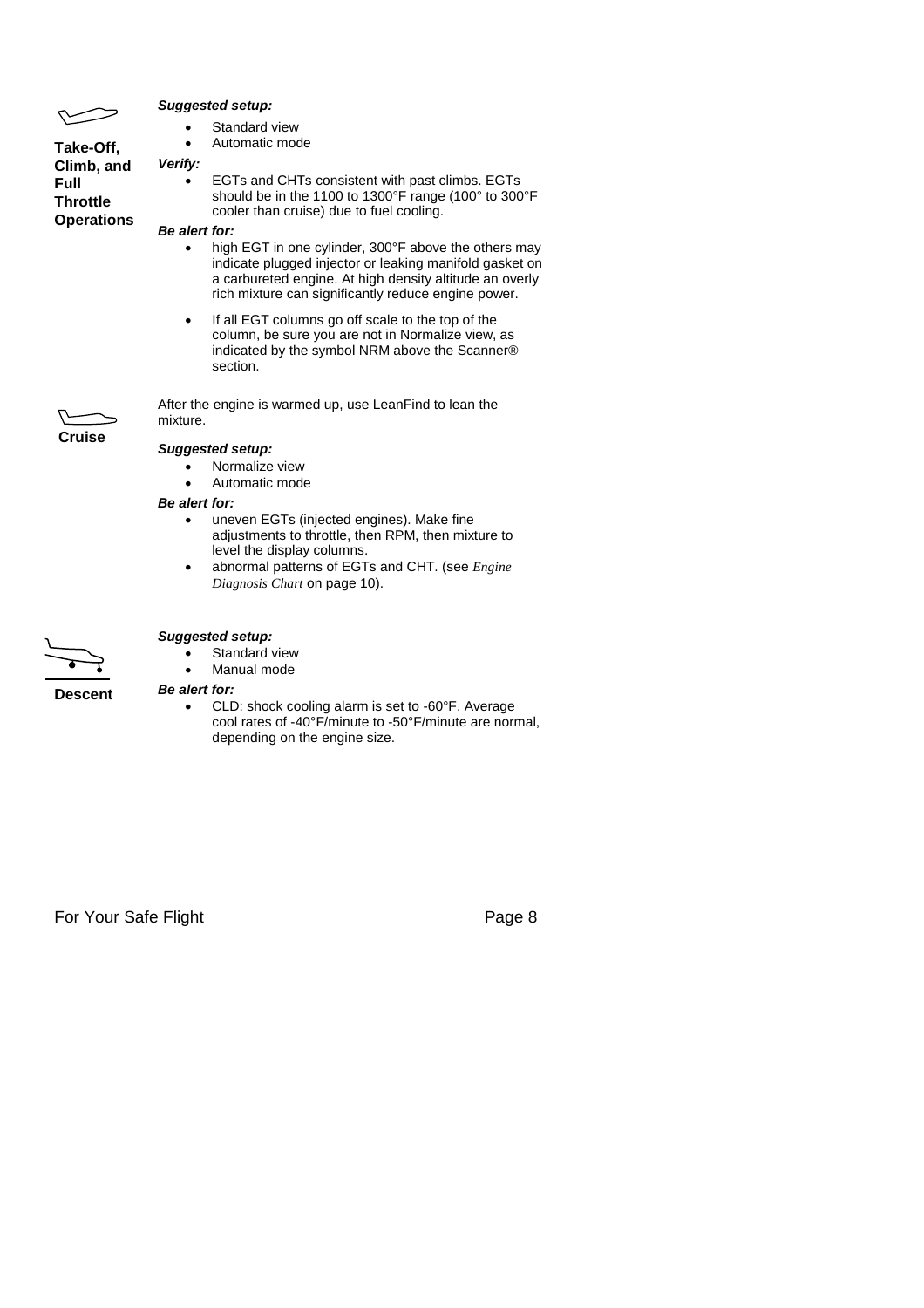#### **Typical Normal Measurements**

The following chart lists typical *normal* measurement values that you will observe for most general aircraft engines. Your particular engine's ranges may not fall within these values.

| <i>Measurement</i>    | Normal range                               | <b>Comments</b>                                          |
|-----------------------|--------------------------------------------|----------------------------------------------------------|
| <b>EGTs in Cruise</b> | $1350^{\circ}$ F                           | • under 200 HP engines                                   |
|                       | 1550°F                                     | high performance engines                                 |
|                       |                                            | (EGT should drop 200°F when<br>full throttle is applied) |
| EGT span (DIF)        | 70 to 90°F                                 | • fuel injected engines                                  |
|                       | 120 to 150°F                               | • carbureted engines                                     |
| TIT                   | 1600°F average                             | 100° higher than EGT                                     |
| <b>CHTs</b>           | 350°F (OAT 60°F)                           | • normally aspirated engines                             |
|                       | $410^{\circ}$ F                            | • Turbocharged engines                                   |
| CHT span              | 50 to 70°F                                 | • 100° with gasket probes                                |
| OIL T                 | $200^{\circ}$ F                            | • oil cooler thermostat typically<br>opens at 180°F      |
| OIL P                 | 30 to 60 psi                               | • varies with aircraft type                              |
| FUEL P (injected)     | 14 to 18 psi                               | • varies with aircraft type                              |
| FUEL P (carbureted)   | $0.5$ to 8 psi                             |                                                          |
| Shock cooling*        | -40°/minute<br>-55°/minute<br>-200°/minute | • tightly cowled engines<br>Bonanza<br>helicopter        |
|                       |                                            |                                                          |

\* Maintain a cooling rate magnitude of less than -50°/minute. You will find that the cylinder with the greatest shock cooling may shift from front cylinders (during climb out) to the rear cylinders (during descent ).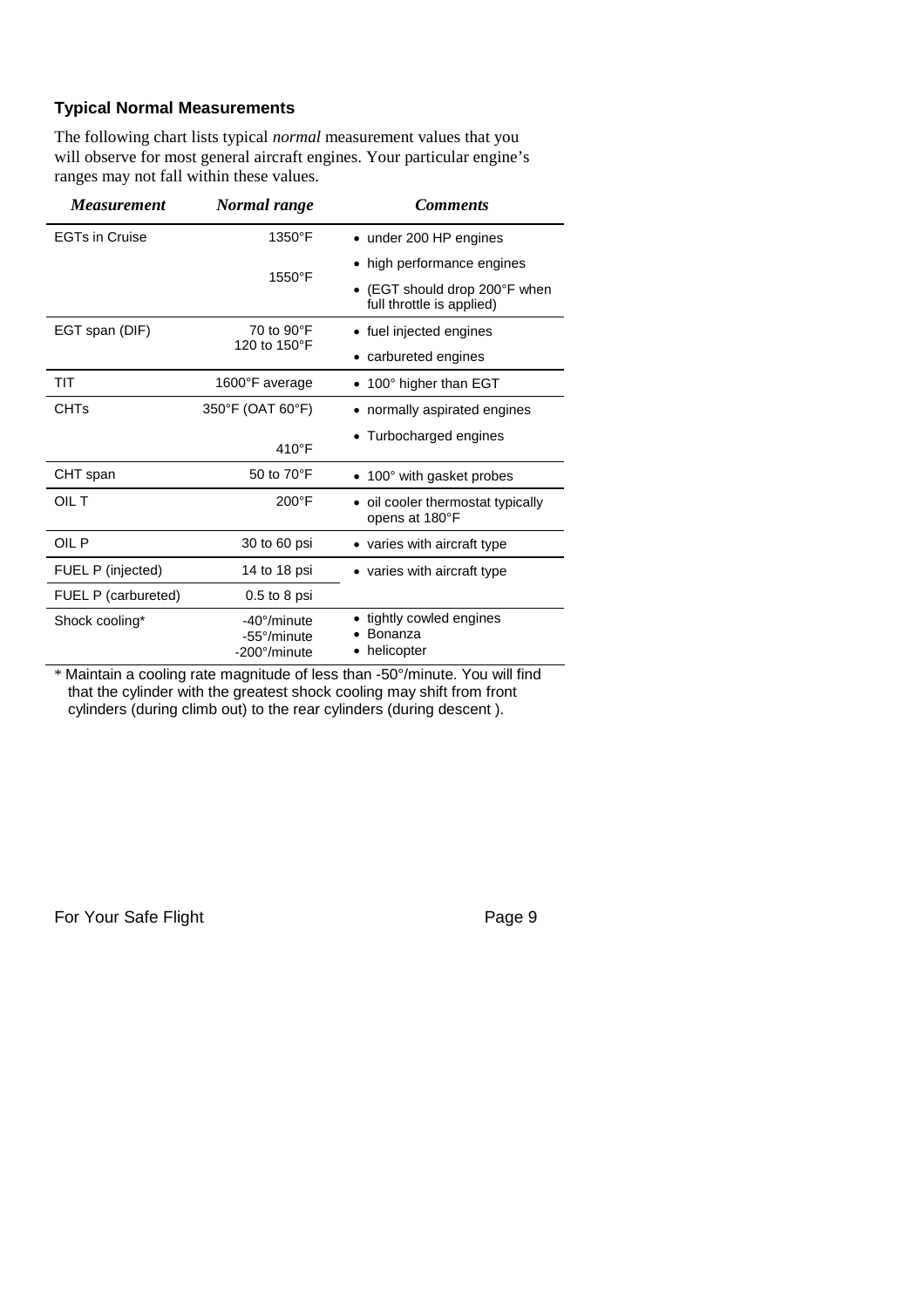#### **Engine Diagnosis Chart**

The following chart will help you diagnose engine problems in your aircraft.

| <b>Display</b> | <i>Symptom</i>                                                             | <b>Probable Cause</b>                                                                                        | <b>Recommended</b><br><b>Action</b>                                  |
|----------------|----------------------------------------------------------------------------|--------------------------------------------------------------------------------------------------------------|----------------------------------------------------------------------|
| <u>IIIIII</u>  | TIT $~100^\circ$<br>higher than<br><b>EGTs</b>                             | This is normal                                                                                               |                                                                      |
| mb             | $75^\circ$ to $100^\circ$<br>EGT rise for<br>one cylinder<br>during flight | Spark plug not firing<br>due to fouling, faulty<br>plug, wire or<br>distributor.                             | Enrich mixture to<br>return EGT to<br>normal. Have plugs<br>checked. |
| ыIн            | <b>EGT</b> Increase<br>or decrease<br>after ignition<br>maintenance        | Improper timing:<br>high EGT $\rightarrow$ retarded<br>ignition; low EGT $\rightarrow$<br>advanced ignition. | Check EGT for each<br>magneto to<br>determine any<br>uneven timing.  |
| III I          | Loss of EGT<br>for one<br>cylinder.<br>Engine rough                        | Stuck valve. Other<br>cylinders are okay.                                                                    | Have valve train<br>checked.                                         |
| III II         | Loss of EGT<br>for one<br>cylinder; $no$<br>digital EGT                    | Failed probe<br>or<br>failed wire harness.                                                                   | Swap probes to<br>determine if probe<br>or wire harness is<br>bad.   |
| mh             | Decrease in<br>EGT for one<br>cylinder                                     | Intake valve not<br>opening fully; faulty<br>valve lifter.                                                   | Have valve lifter or<br>rocker arm checked.                          |
| <u>ado</u>     | Increase in DIF<br>at low RPM                                              | Low compression<br>(blow by) in cylinder                                                                     | Check compression.                                                   |
| ilidi dhii     | <b>EGT</b> and CHT<br>not uniform                                          | Normal for<br>carbureted engines.<br>Dirty fuel injectors or<br>fouled plugs.                                | Check injectors and<br>plugs.                                        |
| Ш              | Decrease in<br>EGT for all<br>cylinders                                    | Decrease in airflow<br>into the induction<br>system. Carb or<br>induction ice.                               | Check for change in<br>manifold pressure.                            |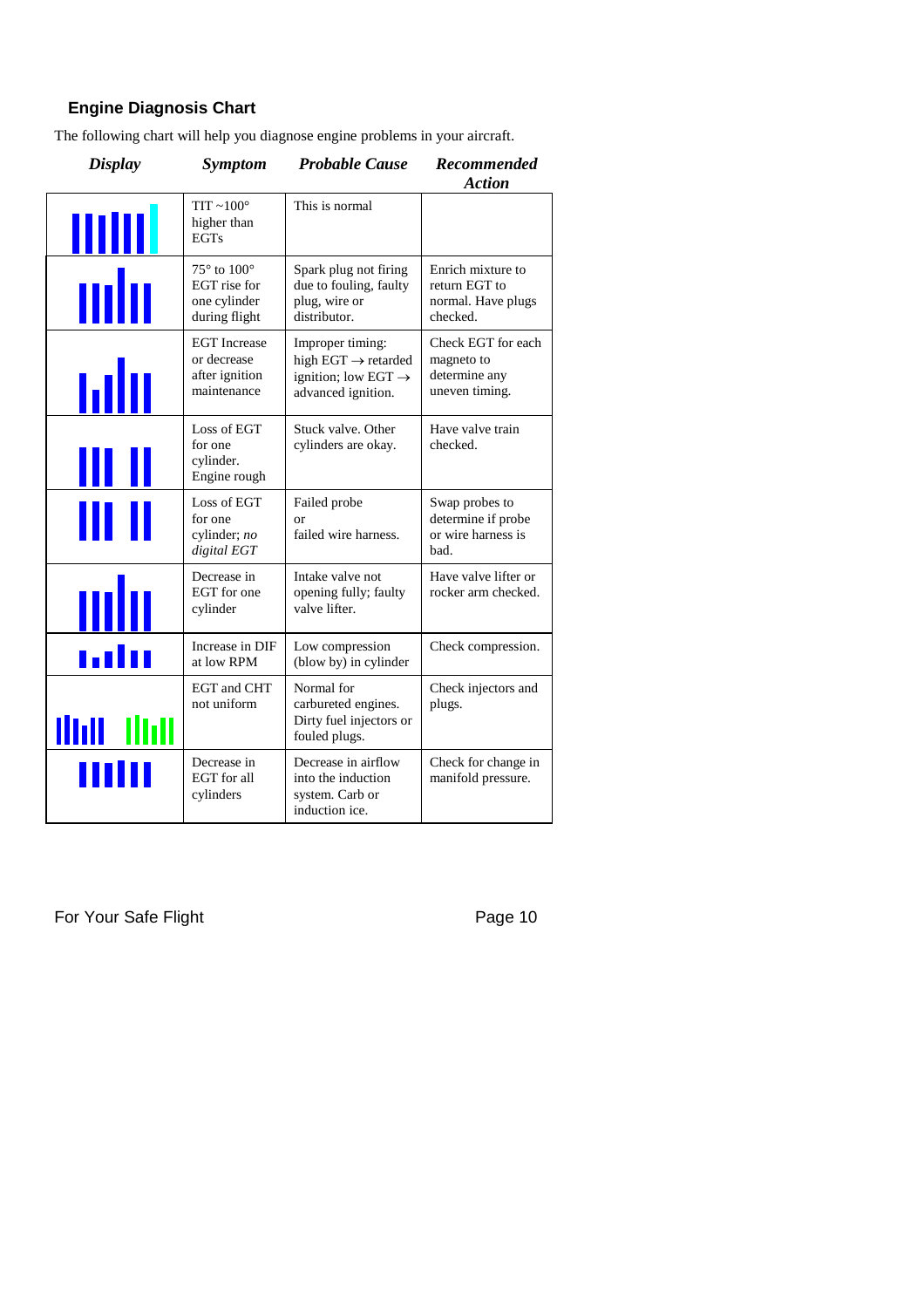| <b>Display</b>      | <b>Symptom</b>                                                              | <b>Probable Cause</b>                                                           | <b>Recommended</b><br><b>Action</b>                                                                                                        |
|---------------------|-----------------------------------------------------------------------------|---------------------------------------------------------------------------------|--------------------------------------------------------------------------------------------------------------------------------------------|
| min mar             | Slow rise in<br>EGT. Low<br><b>CHT</b>                                      | <b>Burned</b> exhaust<br>valve. CHT is low<br>due to low power<br>output.       | Have compression<br>checked.                                                                                                               |
| unu hali            | High CHT on<br>cylinders on<br>one side of<br>engine                        | Obstruction under<br>cowling.                                                   | Check for improper<br>installed baffling,<br>cowl flap<br>misalignment or bird<br>nests.                                                   |
| <b>IIIIII</b><br>mm | Rapid rise in<br>CHT of one<br>cylinder                                     | Detonation.                                                                     | Reduce power.                                                                                                                              |
| JIII                | Sudden off<br>scale rise for<br>any or all<br>cylinders                     | Pre-ignition<br>Normalize view<br>or failed probe                               | Full rich and reduce<br>power.<br>Change to Standard<br>view<br>Check probe                                                                |
| (no picture)        | Loss of peak<br><b>EGT</b>                                                  | Poor ignition or<br>vapor in fuel<br>injection system.                          | Have magneto tested.                                                                                                                       |
| (no picture)        | Decrease in<br>peak or flat<br>EGT response<br>to leaning<br>process        | Detonation. Usually<br>the result of 80<br>Octane fuel in 100<br>Octane engine. | Enrich mixture,<br>reduce power and<br>relean mixture.<br>Repeat to find power<br>setting where normal<br>peak is obtained or<br>run rich. |
| IIIII               | <b>Below 10,000</b><br>ft. full throttle<br>causes EGTs<br>to rise          | Weak or defective<br>mechanical fuel<br>pump.                                   | Apply booster pump.<br>If EGTs drop, replace<br>fuel pump.                                                                                 |
|                     | CHT more<br>than $500^\circ$ ,<br>EGT normal.<br>Adjacent EGT<br>may be low | Leaking exhaust<br>gasket blowing on<br>CHT probe.                              | Look for white<br>powder around<br>cylinder to determine<br>leak area.                                                                     |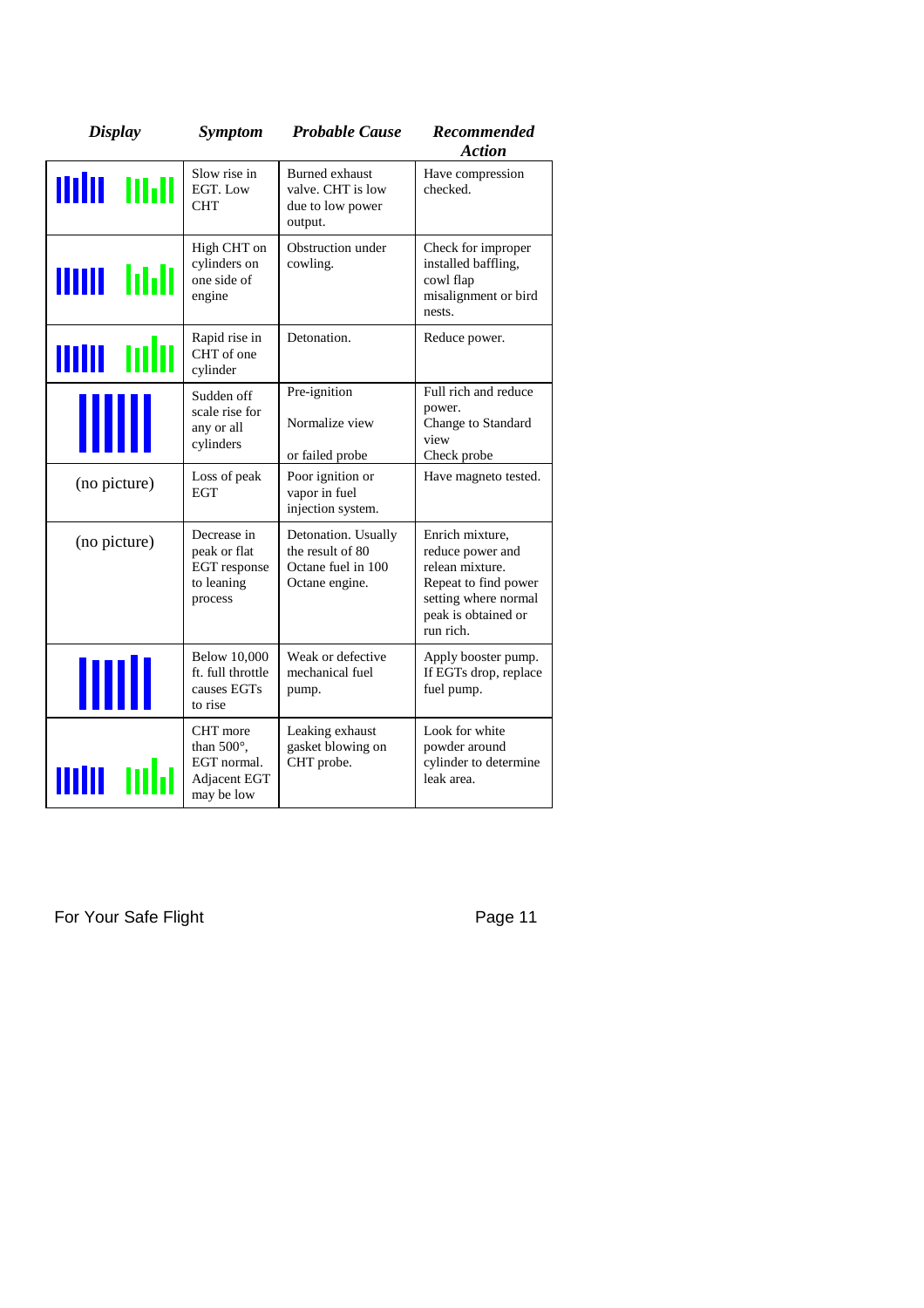# **Section 3 - Displays and Controls**

The EDM monitors engine temperatures, pressures and voltages, assists in adjusting the fuel/air mixture, and helps diagnose engine malfunctions. There are multiple components of the user interface:

- Four front panel operating buttons below the bottom of the display.
- RPM and MAP display in the upper left corner of the display
- Scanner analog display including cylinder number and index square in the lower left corner of the display
- Scanner digital display for numeric readouts and messages at the bottom left
- Bar graph displays on the right half of the display

#### **Control Buttons**



Four operating buttons control all functions of the EDM. These buttons may change labels depending on the current operating mode of the EDM. The term *tap* is used to denote pressing a button momentarily. The term *hold* is used to denote pressing and holding a button for five seconds or longer. Button layout is shown below:

#### *1st Button*

- In the Automatic mode, *tapping* the **STEP** button stops Scanner autosequencing and changes to Manual mode. Each *tap* of the **STEP** button then displays the next measurement in the sequence. Holding the **STEP** button sequences in reverse order.
- In the LeanFind mode tapping the **EXIT** button will terminate the LeanFind mode and change to the Automatic mode.
- In the Program mode tapping the **NEXT** button will advance to the next item.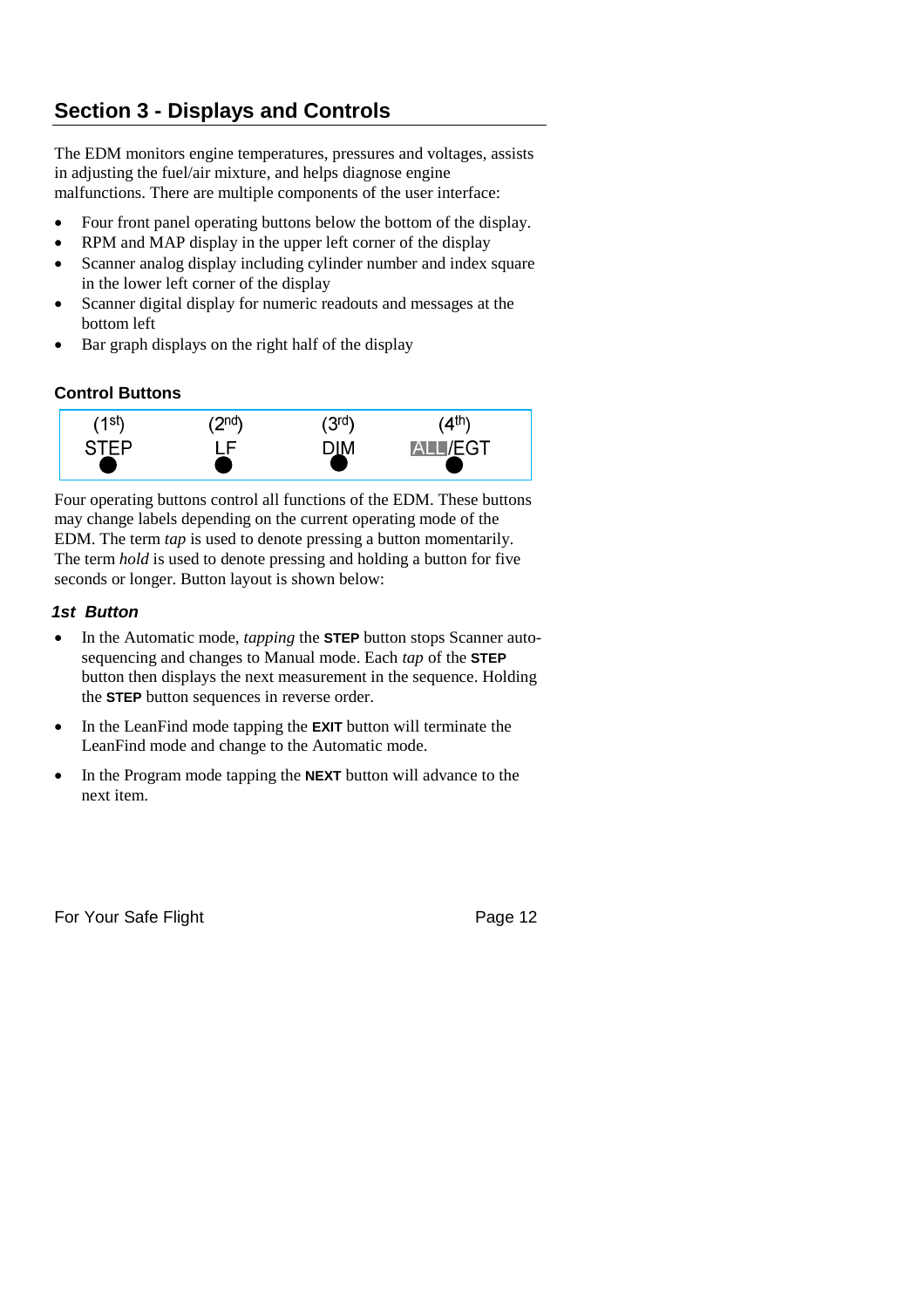#### *2 nd Button*

- In Automatic or Manual modes, tapping the **LF** button will activate the LeanFind mode.
- In the LF mode holding the LF button after peak EGT is found will display the peak EGT.
- In Automatic or Manual modes holding the **LF** button for three seconds will toggle between Standard and Normalize (NRM) views.
- In the programming mode, tapping the **PLUS** or **MINUS** button will allow you to edit a parameter value.
- Holding **LF** during power up will display the primary alarm limits after the self-test is complete.

#### *1 st and 2nd Buttons*

- Holding both the **STEP** and **LF** buttons simultaneously for five seconds will enter the pilot programming mode.
- Just after entering Lean Find Mode (but before any EGT has risen), holding both First and Second buttons for five seconds will toggle between LOP or ROP leaning modes.
- Tapping both the **STEP** and **LF** buttons simultaneously in Manual mode toggles to 'include' or 'exclude' the displayed non-primary measurement from the Automatic mode. Note: Measurements are never excluded from the Manual mode.

#### *3 rd Button*

 Tapping **DIM** (brightness decreases) or holding **DIM** (brightness increases) allows decrease or increase brightness respectively.

#### *2 nd and 3rd Buttons*

 Holding both the **LF** and **DIM** buttons simultaneously will display the Hobbs readings. Tap button labeled **NEXT** to see additional information screens.

#### *4 th Button ( ALL/EGT/FF )*

• Select what is shown during Scanner auto-sequence. Choices are **ALL**, **EGT** or **FF**. Highlighted one is what is active.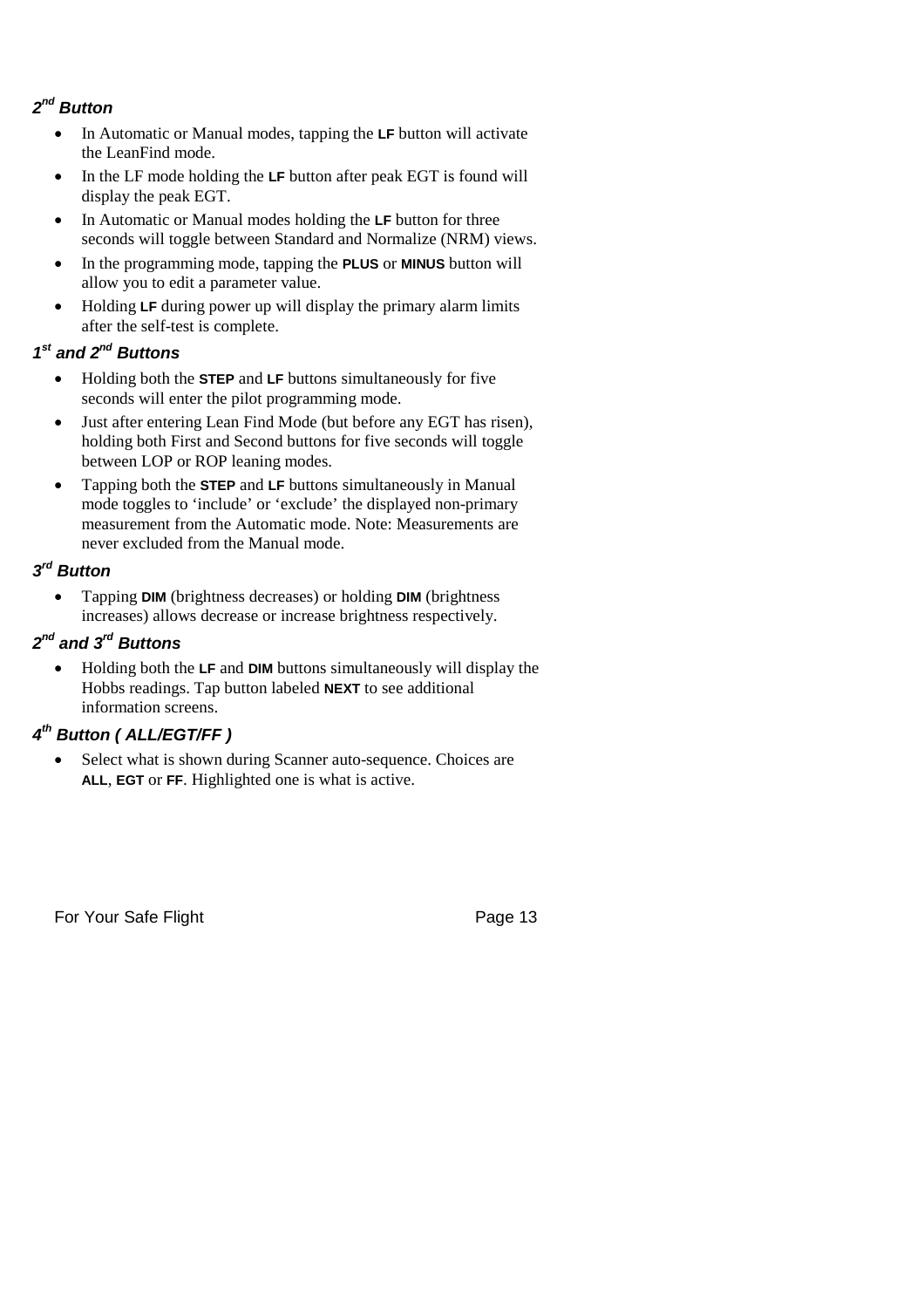#### **RPM and MAP Displays**

The upper left side of the display shows RPM above the MAP. The arcs represent the analog values. Percent horsepower is shown to the lower left of MAP.



#### **Scanner Displays**



#### *Scanner EGT and CHT Analog Bar Graph*

The height of each column represents a EGT or CHT or TIT (if installed) temperature**.** The graph resolution depends on the programmed span between the top and bottom of the range marks. Note: when in certain modes, such as leaning or normalize, the EGT resolution will temporarily be finer.

#### *Cylinder Numbers and Index*

Just below the bar graph columns are numbers identifying the respective cylinder. If TIT is installed, it is labeled by the letter **T** underneath. A square 'Cylinder I.D. Index' surrounding a number indicates what cylinder is currently selected and relates to the digital display.

#### *Scanner Digital Display*

Located under the Scanner bar graph area is the alphanumeric display. It displays alphanumeric values for different parameters as well as status and alarm messages.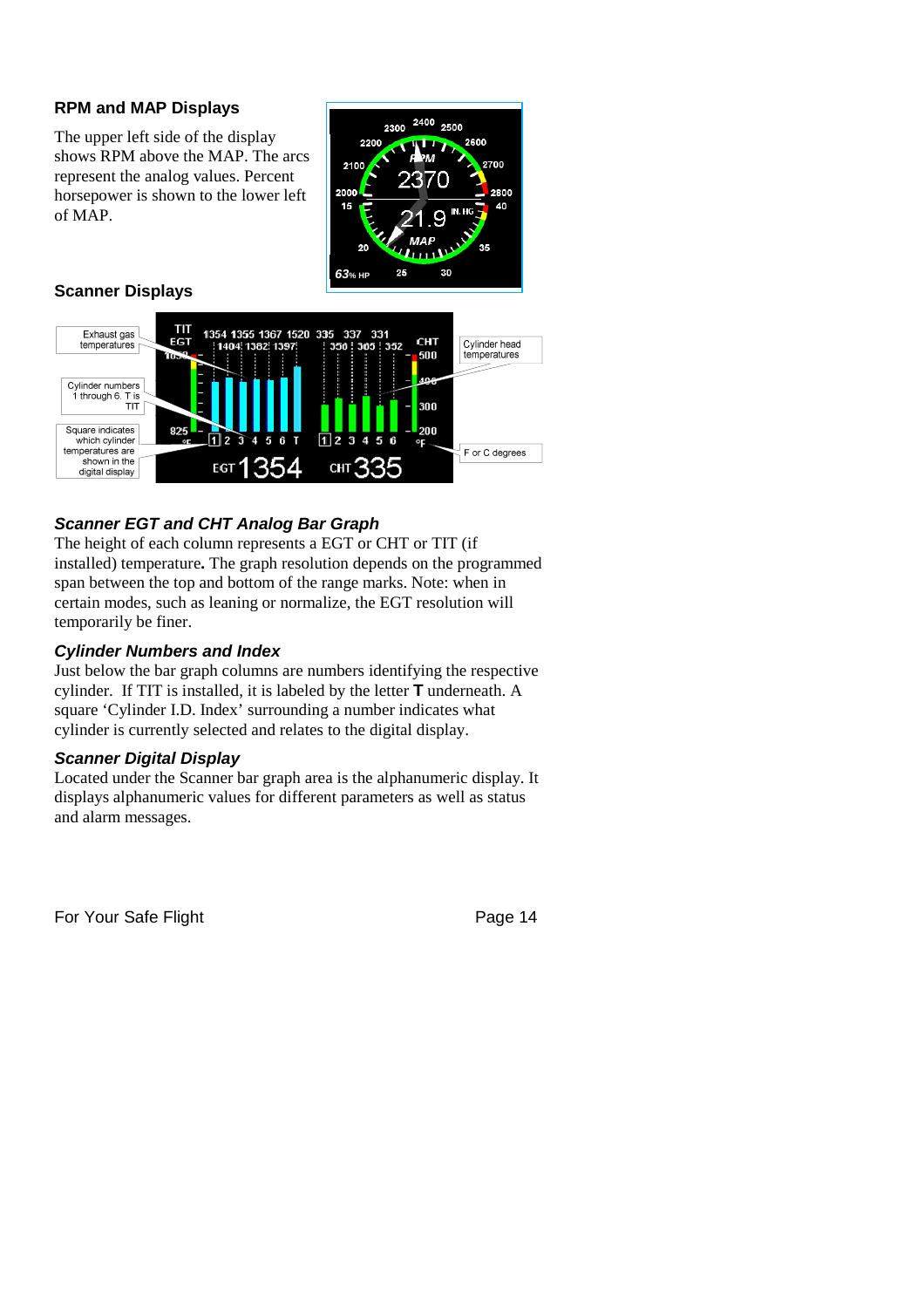#### *Normalize / Standard View*

To toggle between Standard and the Normalize views, hold the **LF** button for three seconds until the **NRM** icon toggles on or off. Note: Normalize cannot be activated while in Lean Find mode.

- **Standard view** (when the **NRM** icon is *not* lighted): the EGT represent absolute temperature. The top of the columns indicate absolute temperature relative to the adjacent range mark temperature scale. A maximum height column depicts the temperature at the top of the range mark scale (or more), while no column represents the temperature at bottom of the range mark scale(or less). The *Standard view* permits comparison of EGTs *across all* cylinders.
- **Normalize view** (when the **NRM** icon is lighted): the EGT represent the difference in temperature from the mid-point of the range mark scale. When you change to the Normalize view, all EGT columns are initially normalized to the mid-point for deviation trend analysis. Any changes are shown as an increase or decrease relative to the mid-point, thus giving an instantaneous indication that an EGT has deviated. You normally use normalize in level cruise, but it is also useful during steady state run-ups. Note: A common misapplication is to be in the Normalize view and then change power setting. This causes all columns to go off scale, high or low. Select Standard view before changing power or altitude.

#### *Temperature Units (°F or °C)*

The EDM can display engine temps in either **°F** or **°C** (Fahrenheit or Celsius). In Primary configurations, this is set to the same units as the configuration the aircraft was originally certified to.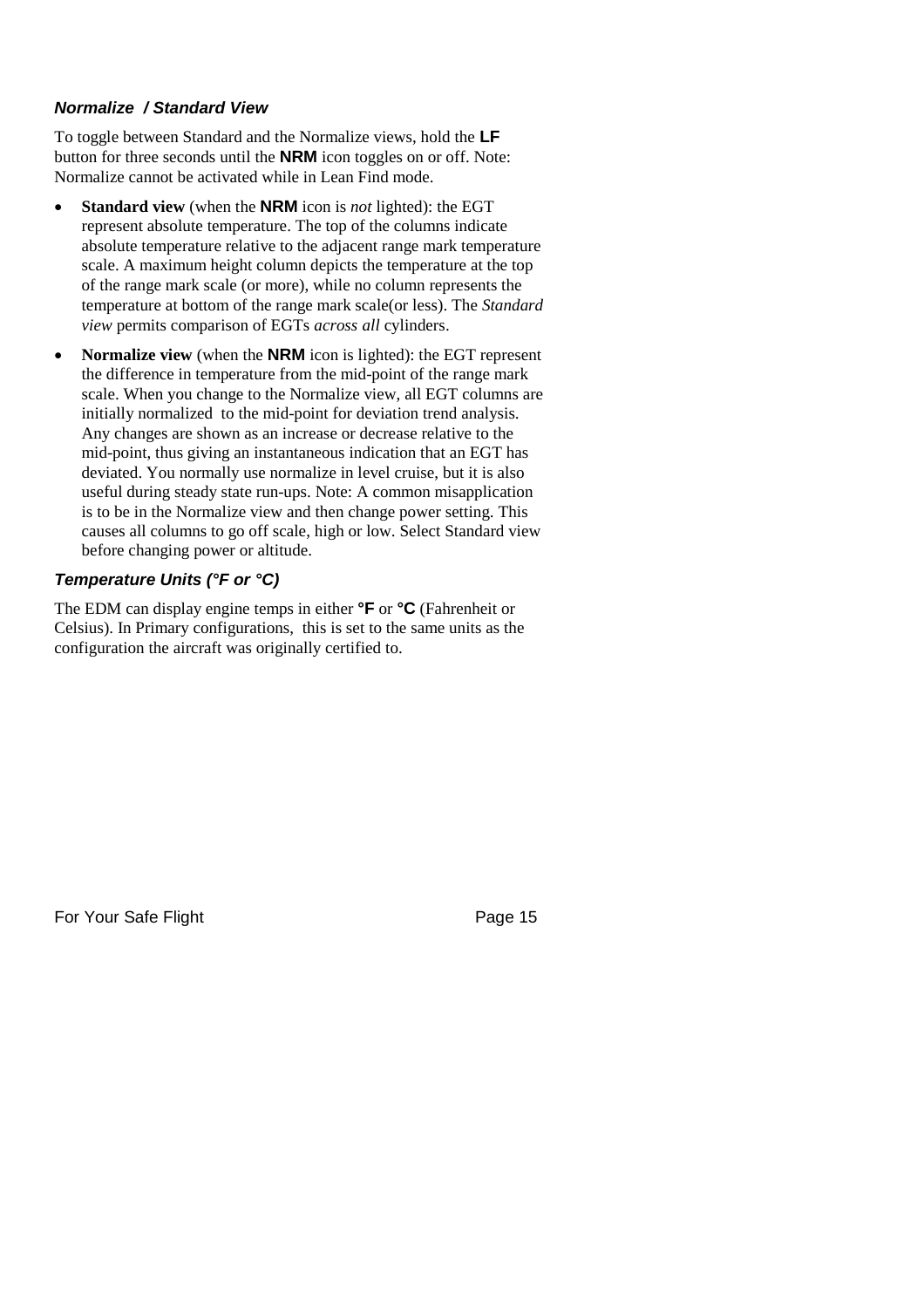#### *Linear Bar Graph Displays*

The linear bar graphs are arranged in a three by three matrix on the right half of the display. A typical layout is depicted here (Note: your actual configuration may vary). Typical functions that can be displayed are:

- Oil temperature
- Oil pressure
- Fuel pressure
- Bus voltage
- Amps (charge/discharge shown)
- **OAT**
- Fuel flow
- Left tank fuel quantity  $*$
- Right tank fuel quantity \*

\* The fuel quantity gauges will not be functional until the fuel calibration process has been completed.

The range of the bar graphs depends on the programming. Range, redlines and/or limits are typically set to match the original aircrafts gauge markings. These are locked for Primary installations, however non-primary gauges can be user modified, using 'EDM Config' which is currently available through the front panel buttons. Editing of Gauge Layout requires EDM Software version 1.20.489 or later. Note: Amps can operate either as a charge/discharge or load meter, depending on programming. For charge/discharge, the center of the bar is zero and the top and bottom are maximum charge and discharge, respectively.

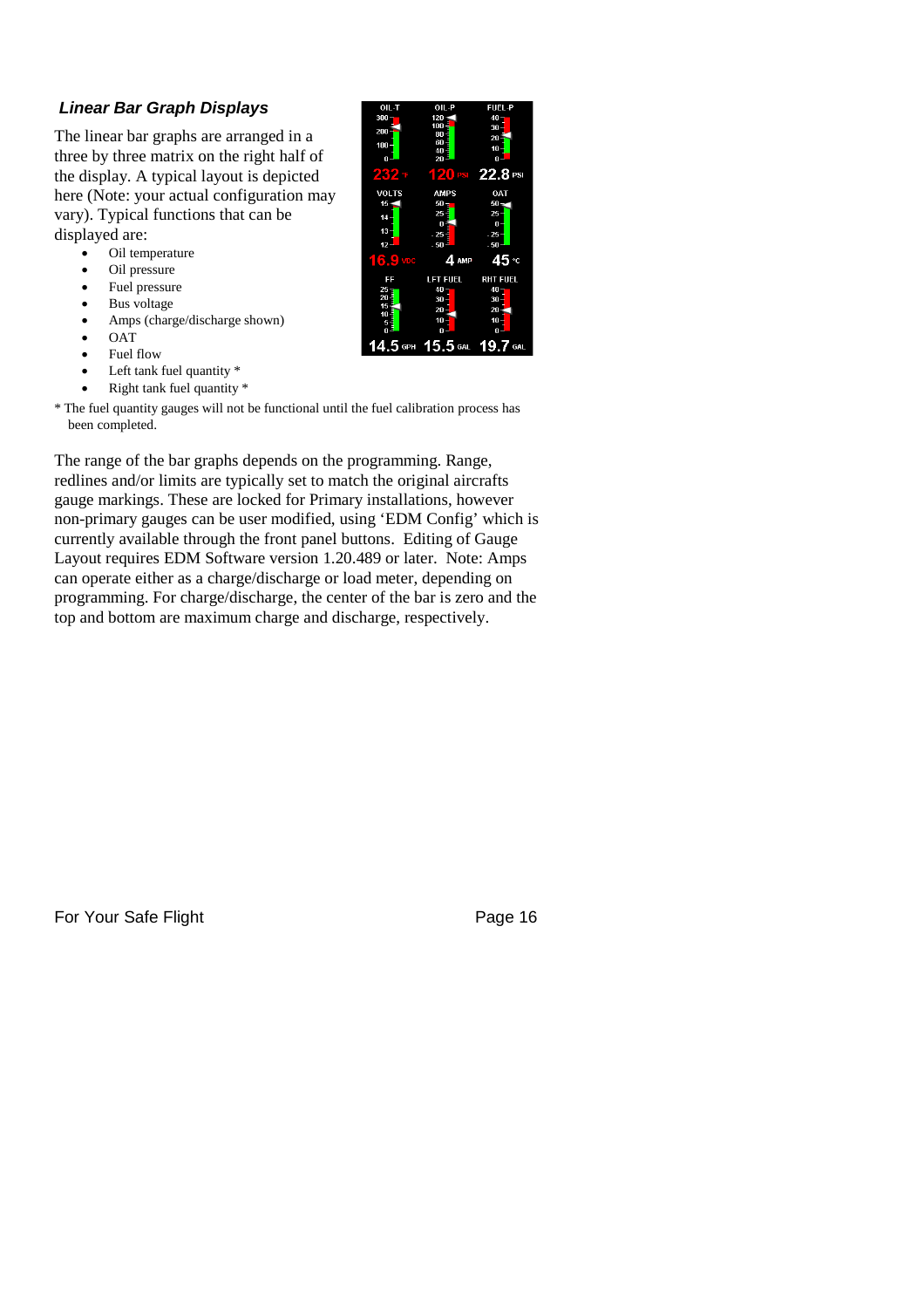#### **Remote Auxiliary Display**

#### *See the important note on page 1 regarding the RAD.*

The remote auxiliary display '**RAD'** provides redundancy and allows positioning a smaller display directly in front of the pilot. Upon power up the RAD displays the EDM's



programmed configuration (aircraft make and model and primary status). Confirm that it matches your aircraft configuration before using the instrument. This auxiliary display will normally show RPM and MAP, but will display a blinking alarm message, duplicating the alarm indication of the EDM. For example, low calculated fuel remaining of 7.7 gallons would show:



#### **Hobbs Display**

Holding both the **LF** and **DIM** buttons simultaneously will display the Hobbs times similar to the example below:

| <b>HOBBS Times</b>        |  |
|---------------------------|--|
| <b>EDM HOBBS: 127.4</b>   |  |
| Engine HOBBS: 120.6       |  |
| Flight HOBBS: 2.7         |  |
| Flight Duration: 02:42:21 |  |

#### **Dimming the Display**

Automatic dimming is provided to dim both the panel display and the remote alarm display. You can manually adjust brightness by tapping (decrease brightness) or holding (increase brightness) the **DIM** button.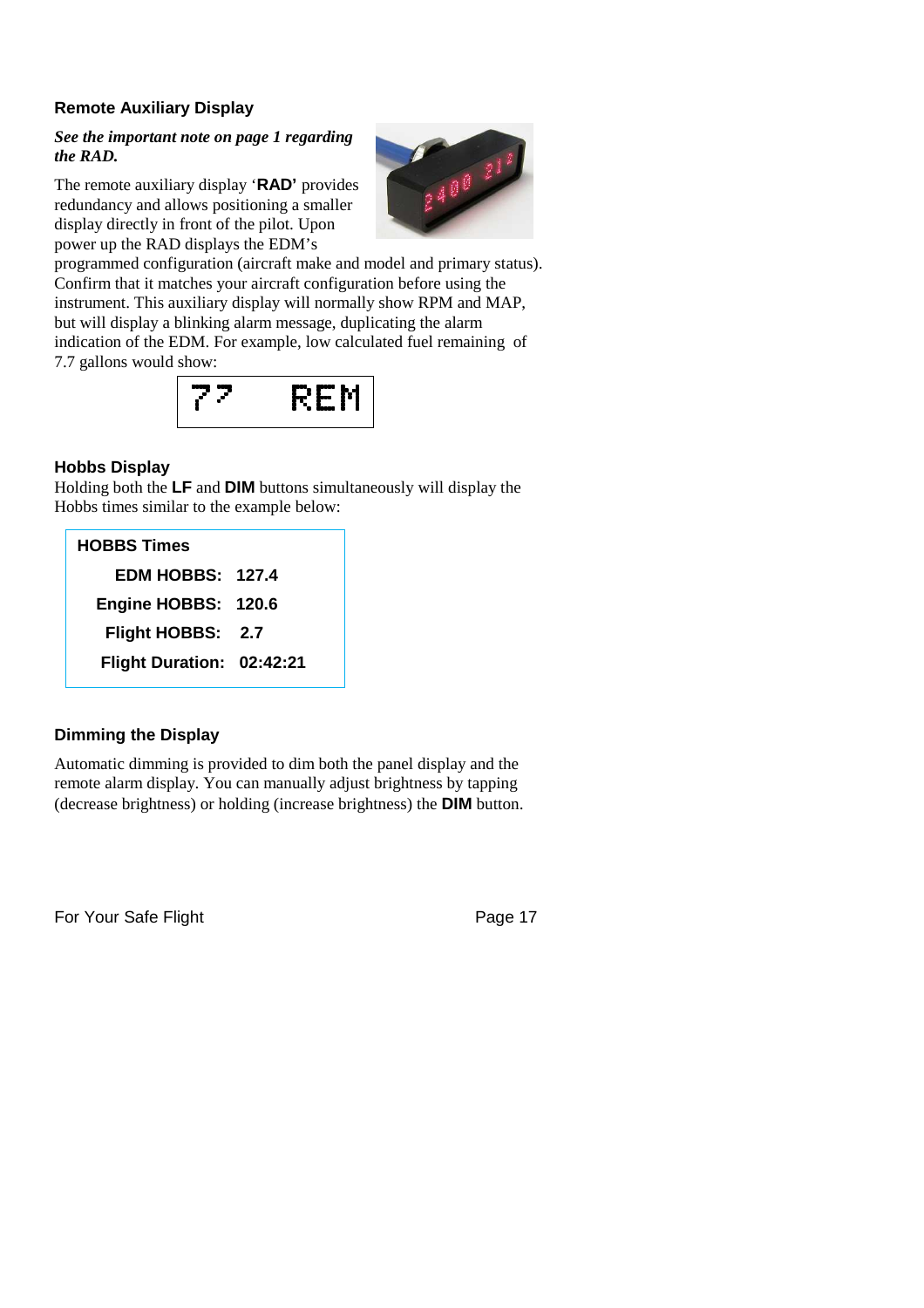## **Section 4 - Operating Modes**

The EDM has four basic operating modes: *Automatic*, *Manual, Program* and *LeanFind*. LeanFind is described in the next section; Program mode is described on page 38, 'First Time Setup and Customization'. When you first turn on the power the EDM starts in the Manual mode, but will enter the Automatic mode after a few minutes. The Automatic mode provides you with engine monitoring information for the majority of flight conditions. To optimize the mixture, use the LeanFind mode. To display specific parameters, use the Manual mode. In either Automatic or Manual modes, the display always shows the Scanner bar graphs for EGT and CHT for each cylinder and TIT (if so equipped).

#### **Automatic Mode**

**To activate Automatic Scanner Mode, just tap the LF button, then tap the STEP button.** In the Automatic mode the EDM changes which measurement is displayed every four seconds (factory default is 'Auto Scan Rate 4'), however you can change this rate in the Program Mode. A setting of zero disables auto scanning altogether.

Some non-primary measurements can be excluded from the *Automatic mode:* tap STEP to enter the Manual mode. Tap STEP repeatedly to index to the measurement you want to exclude. Then tap both the STEP and LF buttons simultaneously. Excluded measurements display a decimal point before the measurement name. For example:

Included: 1540 CDT Excluded: 1540 ●CDT

Tapping the STEP and LF buttons simultaneously will toggle back and forth between *include* and *exclude*. Note: All measurements are always checked for alarm conditions every second.

- Every time you turn on the EDM, all measurements are reset to be *included*.
- *All* installed measurements are always displayed in the Manual mode. Exclusion only applies to the Automatic mode.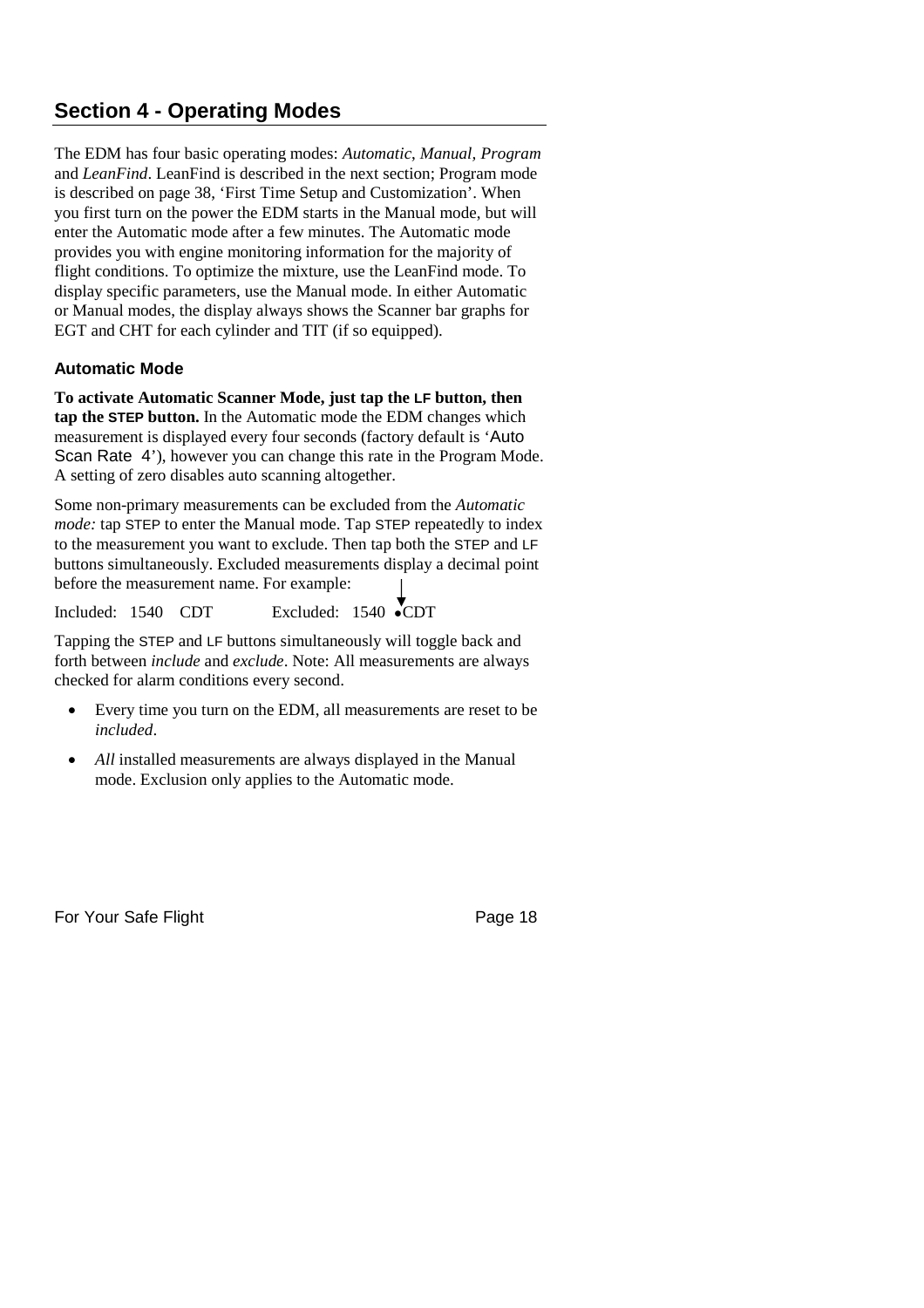#### **Manual Mode**

**To activate Manual Mode, just tap the STEP button.** Use the Manual mode when you want to lock on one specific measurement such as shock cooling during descent, or your hottest CHT during climbs. To select the desired parameter, tap the STEP button until it appears. To return to the Automatic mode, tap the LF button and then tap the STEP button. You may completely disable the Automatic mode by setting zero for 'Auto Scan Rate 4'. See Pilot Programming.

#### *Scan Sequence Example*

| Measurement                                            | <b>EXAMPLE</b>          | <b>COMMENTS</b>                                                                |
|--------------------------------------------------------|-------------------------|--------------------------------------------------------------------------------|
| EGT, CHT                                               | EGT 1354 CHT 335        | Square indicates the cylinder being<br>viewed                                  |
| TIT                                                    | 1370 TIT                | Turbine Inlet Temperature #1                                                   |
| <b>Shock Cooling</b>                                   | -30 CLD                 | Square indicates fastest cooling<br>cylinder                                   |
| Compressor Discharge<br>Temperature                    | CDT<br>300              | Temperature into intercooler                                                   |
| <b>Induction Air Temperature</b>                       | 125<br><b>IAT</b>       | Temperature out of the intercooler                                             |
| Carburetor Temperature                                 | -22 CRB                 | (Not available when CDT is<br>installed)                                       |
| Difference between<br>hottest and coldest EGT          | <b>DIF</b><br>80        | Square indicates most widely<br>deviating cylinder                             |
| <b>Fuel Remaining</b>                                  | Calculated<br>37.2 REM  | In gallons, liters, pounds or<br>kilograms                                     |
| Fuel required to next GPS<br><b>WPT or Destination</b> | 25.9 REQ                | Present with GPS interface, valid<br>signal and way point                      |
| Fuel Reserve at next GPS<br><b>WPT or Destination</b>  | Calculated<br>11.3 RES  | Present with GPS interface, valid<br>signal and way point                      |
| Nautical Miles per Gal                                 | 13.0 MPG                | Present with GPS interface and<br>valid signal. MPK, MPL, MPP for<br>dif units |
| Time to Empty                                          | Calculated<br>02:45 H:M | Hours: minutes calculated<br>remaining at current fuel burn.                   |
| <b>Total Fuel Used</b>                                 | 38 USD                  | Since last refueling or trip total.                                            |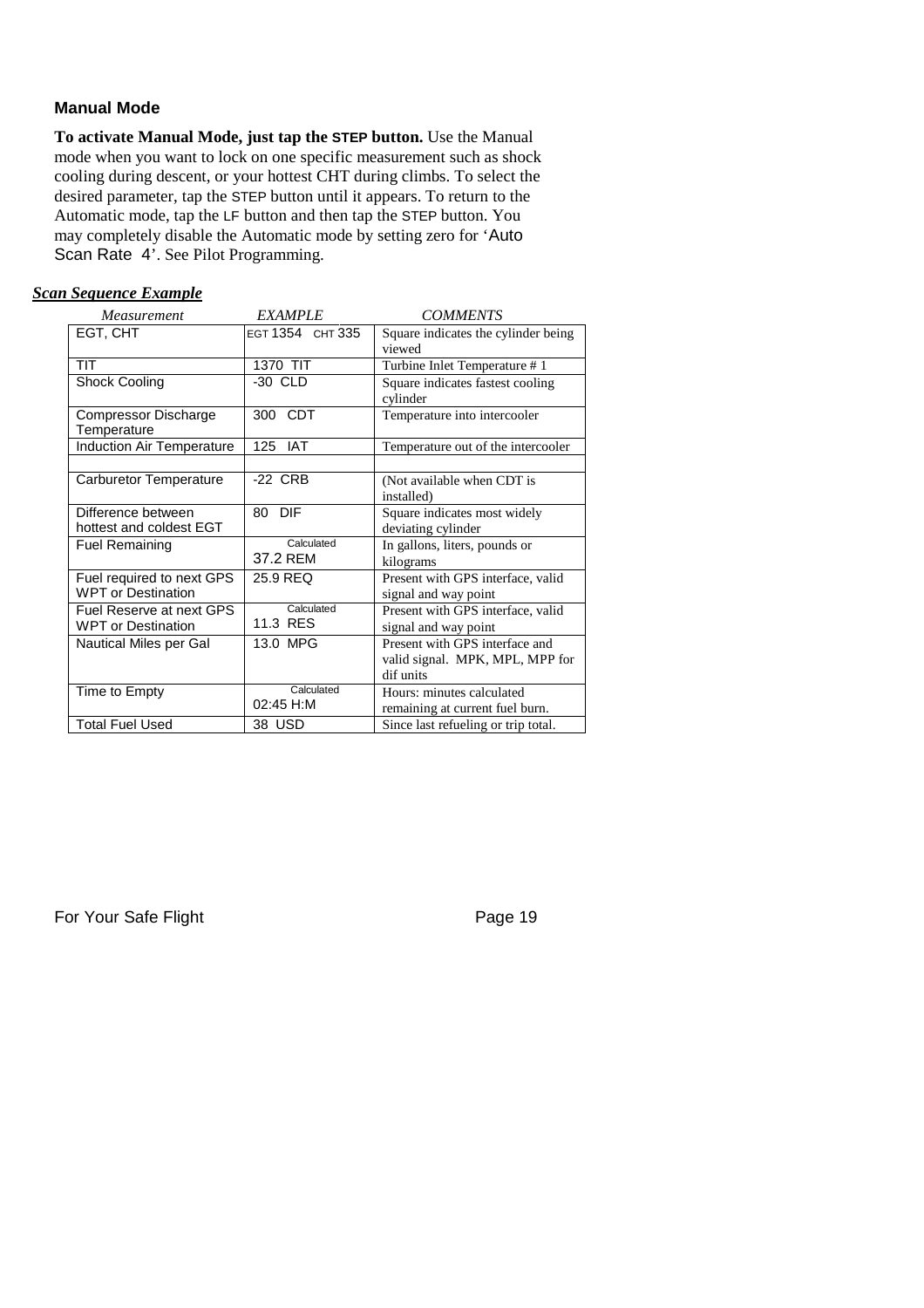### **Section 5 - LeanFind**

The EDM supports two methods of leaning; **ROP** (Rich Of Peak) and **LOP** (Lean Of Peak). Note: on power-up, the unit defaults to Rich Of Peak mode, but is easily changed to Lean Of Peak mode. During traditional Rich Of Peak leaning, you'll finalize the mixture to about 20° to 80° rich of peak (depending on engine operating requirements). However, with the advent of closely balanced injectors (such as GAMI), it is possible to set the mixture lean of peak—thus saving fuel and running the engine cooler. Both Rich Of Peak and Lean Of Peak processes are described in detail in this manual.

Upon reaching cruise configuration, use the LeanFind mode to identify the correct cylinder to reach peak EGT (for Rich Of Peak this is the FIRST to peak, for Lean Of Peak this is the LAST to peak). To change from one method to the other, right after activating LeanFind, hold **STEP** and **LF** and the other method will be momentarily shown: **ROP** (Rich Of Peak) or **LOP** (Lean Of Peak). Release buttons after the other method appears.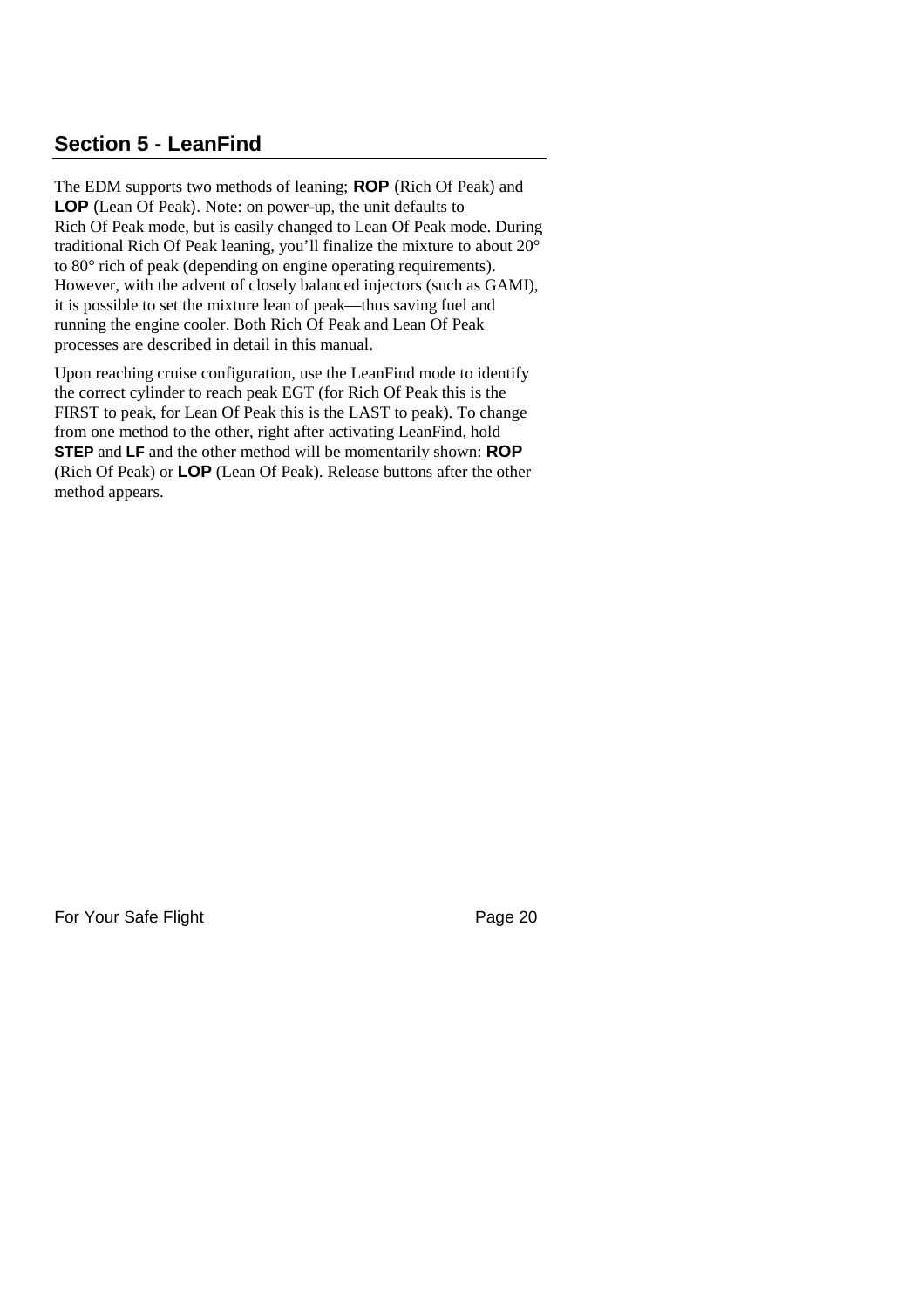



The following pages provide step by step guidelines in leaning your engine, for both rich of peak and lean of peak modes: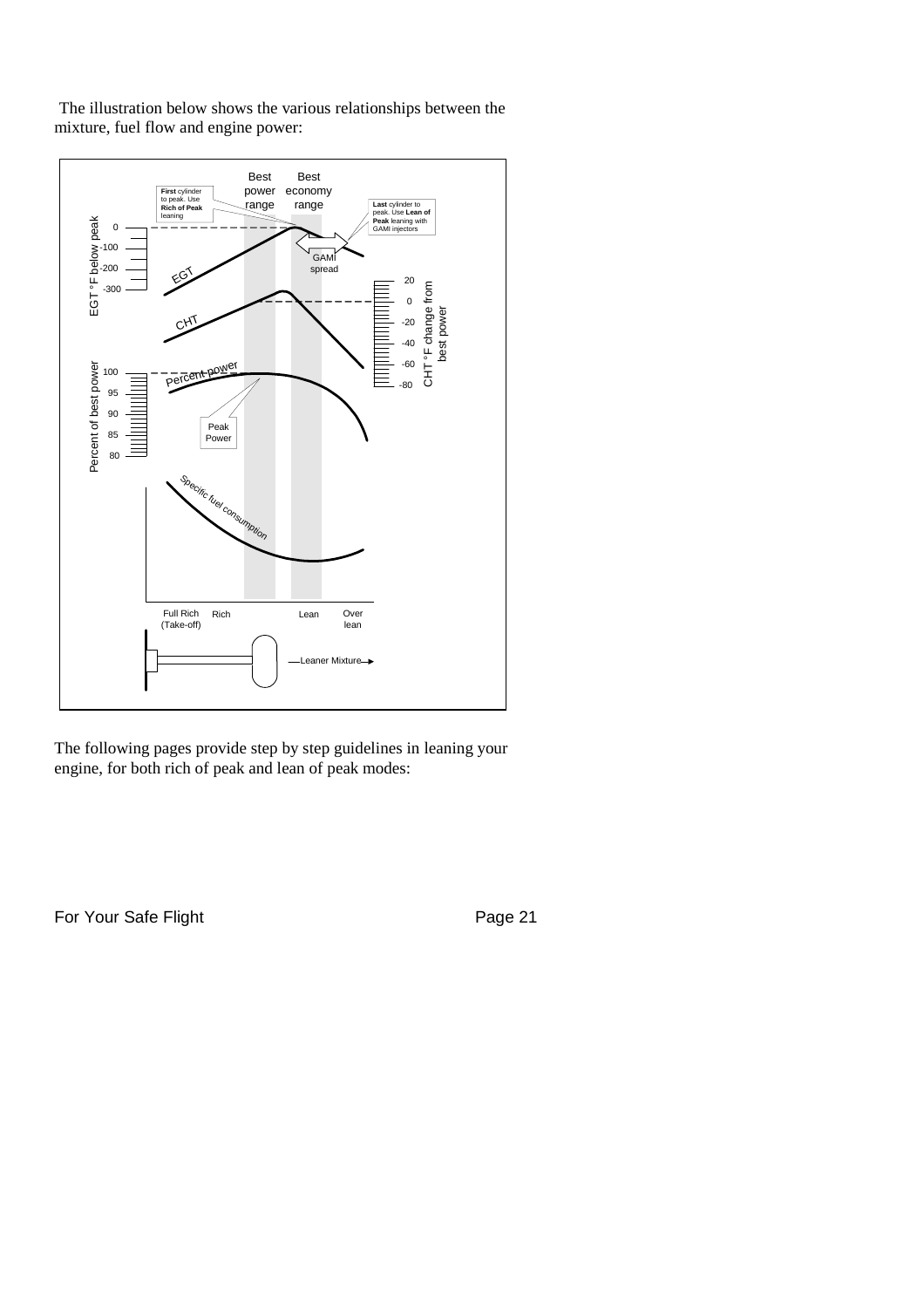#### **Rich of Peak** leaning is as simple as:

- A. Pre-lean your mixture.
- B. Tap the LF button (verify *ROP* appears).
- C. Lean mixture until *LEANEST* flashes *(*peak found).
- D. Enrichen to the desired value 'Rich Of Peak'.

| R              | Procedure                                                                                                                                                            | <b>Scanner Example</b>                                                            | Comments                                                                                                                                                                 |
|----------------|----------------------------------------------------------------------------------------------------------------------------------------------------------------------|-----------------------------------------------------------------------------------|--------------------------------------------------------------------------------------------------------------------------------------------------------------------------|
| 1              | Establish cruise at 65<br>to 75% power.                                                                                                                              |                                                                                   |                                                                                                                                                                          |
| $\overline{2}$ | Pre-lean the mixture<br>to 50°F estimated<br>rich of peak on any<br>EGT:<br>$\mathsf{P}$                                                                             | EGT 1490<br>CHT 370                                                               | *<br>See 'Pre-leaning'                                                                                                                                                   |
| 3              | Wait one minute                                                                                                                                                      |                                                                                   | Let engine stabilize.                                                                                                                                                    |
| 4              | Tap the LF button                                                                                                                                                    | <b>ROP</b>                                                                        | Start LeanFind (if LOP<br>appears hold STEP & LF until<br>ROP appears)                                                                                                   |
| 5              | Lean the mixture at<br>approx. 10°/second<br>without pausing.                                                                                                        | EGT 1520<br>13.8<br>FF -                                                          | Flashing cylinder I.D. box<br>identifies that EGT increased<br>at least 15°F. EDM is now<br>looking for first EGT to peak.                                               |
| 6              | Stop leaning when<br>a column begins<br>flashing. You will see<br>LEANEST for one<br>second, followed by:                                                            | EGT 1545<br>FF 12.4                                                               | Flashing cylinder I.D. box<br>AND its column indicates<br>leanest cylinder. Due to<br>thermal inertia this will usually<br>be about -15°F down the lean<br>side of peak. |
| $\overline{7}$ | If you hold PEAK, the<br>values of EGT and<br>FF when peak was<br>found are displayed.                                                                               | <sub>ЕGТ</sub> ↑1560<br>12.9<br><b>FF</b>                                         | Captured peak EGT value and<br>peak FF are displayed.                                                                                                                    |
| 8              | If you tap PEAK, the<br>difference from peak<br>EGT is shown. Tap<br>again to return to the<br>peaked EGT value.                                                     | EGTA $-90$<br>FF 13.4                                                             | A useful mode for setting<br>mixture the desired degrees<br>rich of peak - no math<br>required! NOTE: Unit<br>remembers view last used.                                  |
| 9              | Slowly enrich the<br>mixture noting that<br>EGT is returning to<br>peak. Stop enriching<br>at the desired EGT.<br>'Peak': best Econ.<br>'ROP' target: best<br>power. | EGT 1560<br>12.9<br><b>FF</b><br>EGT $1460$<br>13.6<br>FF.<br>(100° RICH OF PEAK) | Peak<br>$1560 -$<br>1460 + -100<br>EGT<br>Rich of Peak target<br>THEFT<br>richer<br>$F$ $F$<br>leaner                                                                    |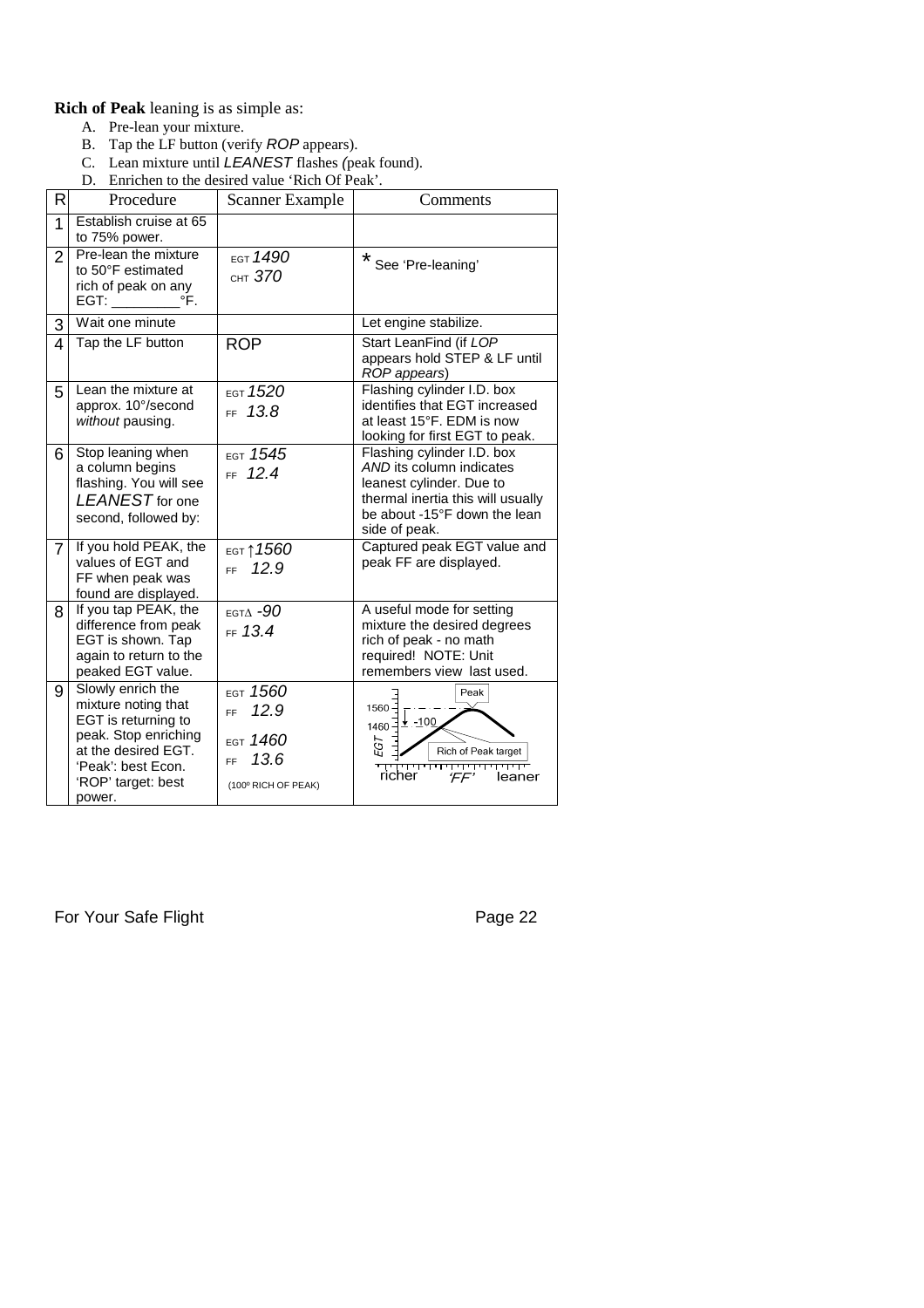**Lean of Peak** leaning is as simple as:

- A. Pre-lean your mixture.
- B. Tap the LF button (verify *LOP* appears).
- C. Lean mixture until *RICHEST* flashes *(*peak found).
- D. Enrichen to the desired value 'Lean Of Peak'.

|                | Procedure                                                                                                                                    | Scanner Example                          | Comments                                                                                                                                                               |
|----------------|----------------------------------------------------------------------------------------------------------------------------------------------|------------------------------------------|------------------------------------------------------------------------------------------------------------------------------------------------------------------------|
| 1              | Establish cruise at 65<br>to 75% power.                                                                                                      |                                          |                                                                                                                                                                        |
| $\overline{2}$ | Pre-lean the mixture to<br>50°F estimated rich of<br>peak on any EGT:<br>°F.                                                                 | EGT 1490<br>CHT $370$                    | *<br>See 'Pre-leaning'                                                                                                                                                 |
| 3              | Wait one minute                                                                                                                              |                                          | Let engine stabilize.                                                                                                                                                  |
| 4              | Tap the LF button                                                                                                                            | <b>LOP</b>                               | Start LeanFind (if ROP<br>appears, hold STEP & LF<br>until LOP appears)                                                                                                |
| 5              | Lean the mixture at<br>approx. 10°/second<br>without pausing.<br>(cylinder I.D. box<br>flashes when a EGT<br>rises $15^{\circ}$ F)           | EGT 1520<br>13.8<br>FF.                  | Flashing cylinder I.D. box<br>identifies the hottest EGT and<br>that an EGT has increased at<br>least 15°F which arms the<br>EDM to now look for first EGT<br>to peak. |
| 6              | After the first EGT<br>peaks, you will see<br><b>LEANEST</b> for one<br>second and bars<br>coming from the top<br>down. Continue<br>leaning. | EGT $\Delta$ -17<br>FF 12.4              | When bars come from the<br>top down, the cylinder I.D.<br>box identifies the first EGT<br>that peaked (leanest).<br>Continue leaning.                                  |
| $\overline{7}$ | When RICHEST<br>appears, fine tune the<br>delta EGT to the<br>desired degrees below<br>'Peak' (Lean of peak).                                | EGT $\Delta$ -45<br>FF 11.6              | Peak<br>Lean of<br>Peak<br>$E$<br>target<br>richer<br>$F$ $F'$<br>leaner                                                                                               |
| 8              | If you hold PEAK, the<br>peak EGT recorded<br>will be displayed along<br>with FF spread.                                                     | <sub>EGT</sub> ↑ 1560<br>$EF \wedge 0.6$ | Captured peak EGT value<br>and the FF spread between<br>richest and leanest cylinders.                                                                                 |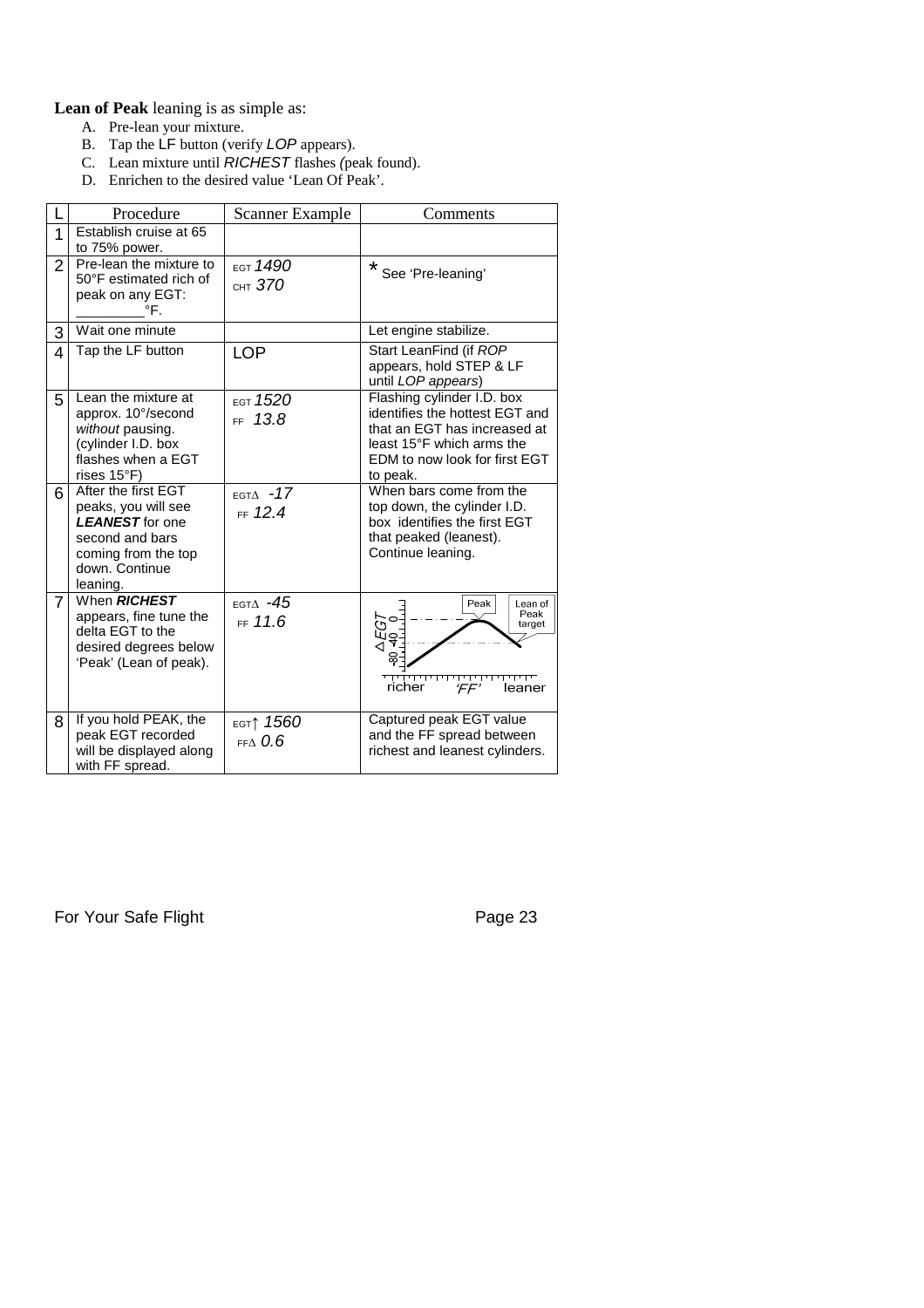#### **LeanFind Procedure—General Explanation**

Lycoming and Continental established specific restrictions on leaning that must be followed, such as percent power, climb leaning, and TIT limits. Lycoming recommends operation at peak of EGT at 75% or less power only. Continental recommends operation at peak EGT at 65% or less power only. This guide does not supersede specific recommendations of the engine or airframe manufacturer**. It is your responsibility to know your aircraft's limitations.**

**Pre-leaning:** The leaning process typically begins with 'pre-leaning' to insure all cylinders are operating rich of peak EGT (note: you can optionally activate 'Normalize' - hold LF until **NRM** appears - making it easier to confirm all EGT's decrease). Now enrichen the mixture to achieve a 50° drop on the hottest EGT. Insure that all EGT's decrease. Wait one minute to allow temperatures to stabilize.

**Lean Find-Initiation***:* The leaning process typically begins with 'preleaning' to insure all cylinders are operating rich of peak EGT. This is accomplished as follows. As you lean the mixture watch the hottest EGT and note when it begins to decrease in temperature. Now enrichen the mixture to achieve a 50° drop on the hottest EGT. Insure that all EGT's decrease. Wait one minute to allow temperatures to stabilize. *Note: When the first EGT peaks, you can optionally activate 'Normalize' hold* **LF** *until NRM appears - making it easier to confirm that all EGT's decrease.*

**Lean Find-Initiation***:* Initiate the EDM leaning mode by tapping the **LF** button. *Note that the EDM displays its current leaning mode momentarily:* '*ROP'* for operating Rich of Peak or '*LOP'* for operating Lean of Peak. To change, simply hold **STEP** and **LF** until the display shows the other mode. The EDM is now waiting for a 15° rise on any EGT (this feature significantly reduces false peaks). Lean the mixture *without pausing* to achieve about a 10 deg per second change. With the vernier mixture control, turn the knob about a quarter turn every second. With the non-vernier or quadrant mixture control, lean slowly and smoothly about 1/16 inch every five seconds (note: leaning accurately with a quadrant system is difficult due to its mechanical linkage).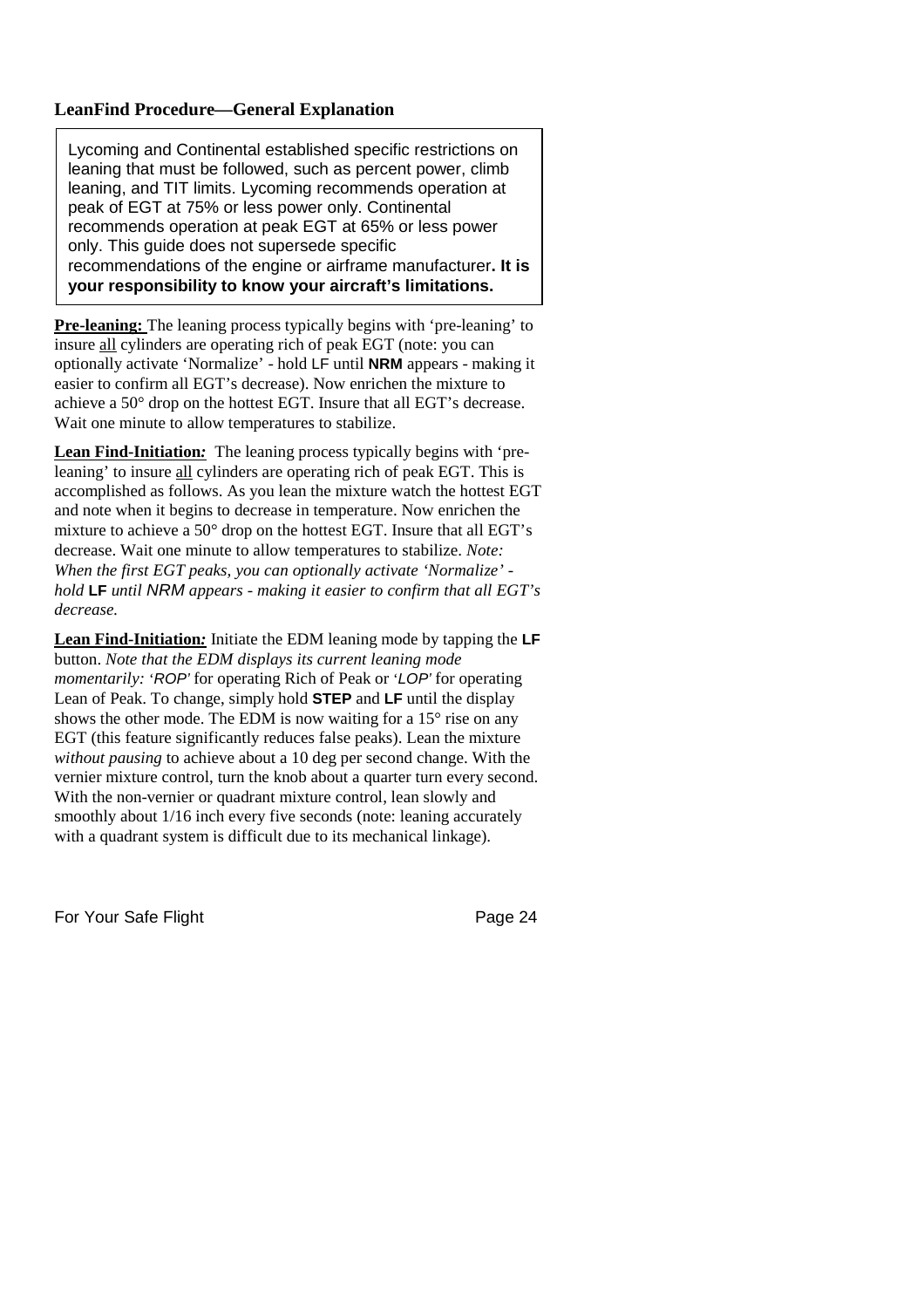**Lean Find-Activation:** When a 15° EGT rise occurs, LeanFind activates (indicated by a cylinder I.D. box flashing over the number of the hottest EGT). **Remember: The LeanFind mode is not active until a cylinder I.D. box is flashing.** To show the progress of the leaning process, the EDM now displays the hottest EGT in the left side of the digital display and the fuel flow in the right side. This information allows you to observe the EGT behavior throughout the leaning process.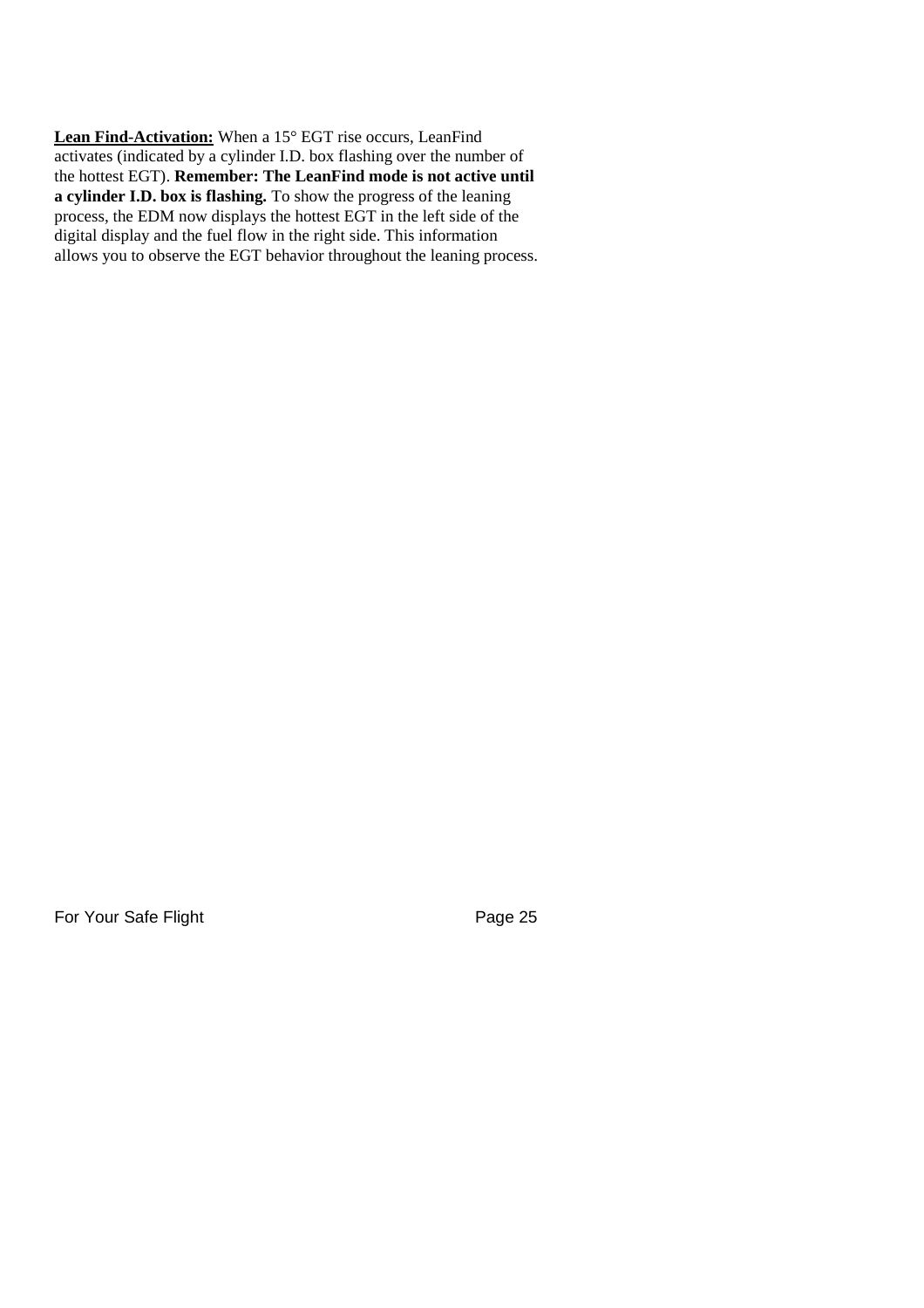**Lean Find-Rich Of Peak Detection:** Eventually, one cylinder will reach peak before any of the other cylinders. The EDM will determine this automatically. The EDM will indicate success in finding a peak by displaying the word *LEANEST* for two seconds and flashing its corresponding Cylinder I.D. Box. The *Scanner®* Information Area will also display the current value for the peaked EGT on the left, and the fuel flow value on the right, for final adjustment of the mixture. The peak EGT value and FF value encountered during leaning is remembered by the EDM and can be displayed by holding the PEAK button during Lean Find Mode.

**Lean Find-Finalizing the Rich Of Peak Mixture:** You may now enrichen the mixture to operate at peak or continue enriching to a value of your choice (typically between 50 to 100° rich of peak for best power), consistent with the procedures defined in your aircraft and/or engine manual. Note: tap PEAK to see the current difference from the peak temperature. This is handy for finalizing mixture. Tapping EXIT exits the lean find mode and automatic scanning resumes.

#### *Peak Detected - Rich Of Peak Mode*

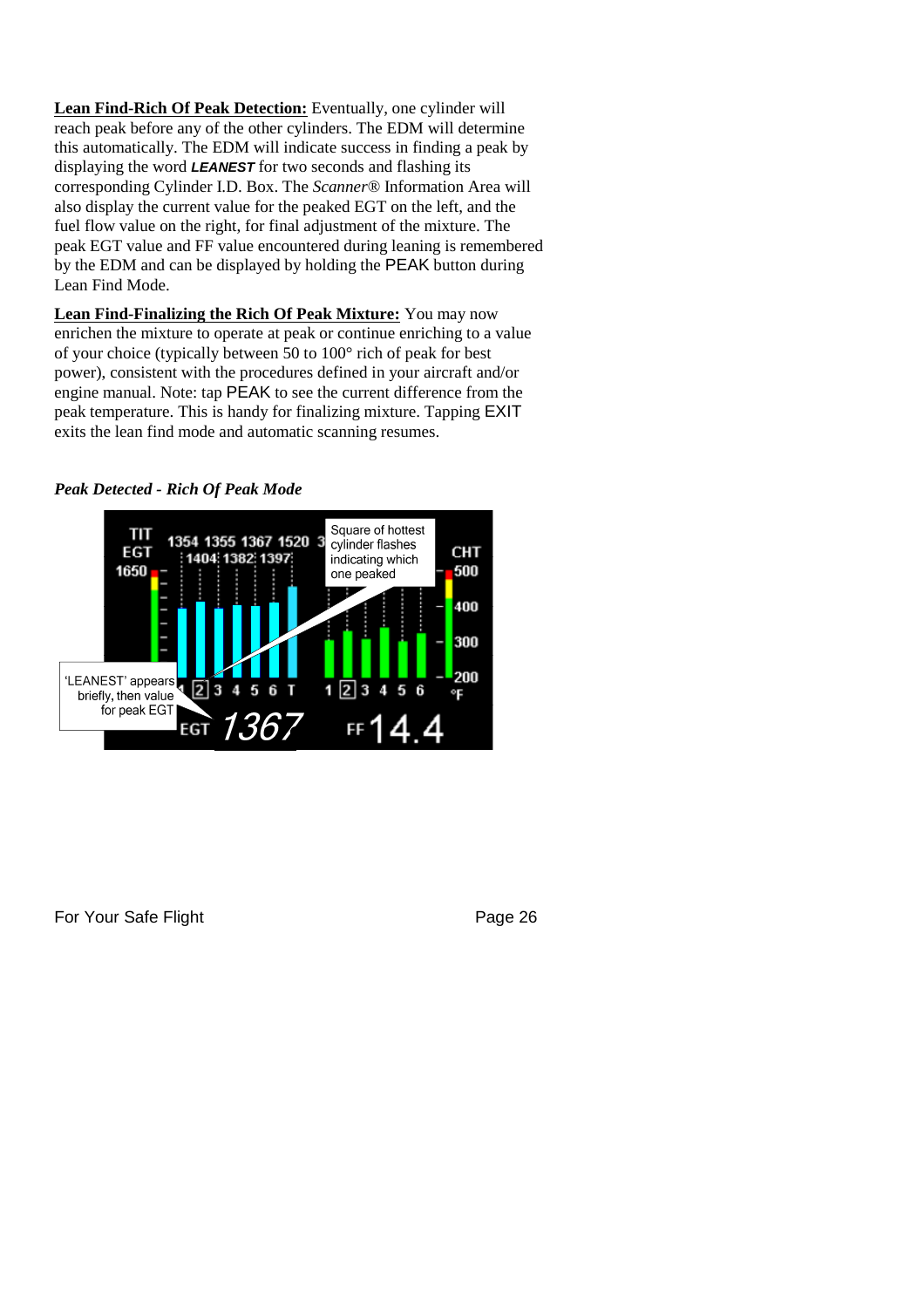**Lean Find-Lean Of Peak Detection:** Note: This mode should only be used when your engine is equipped with balanced fuel injectors. When using the Lean of Peak mode, you lean until *all* EGT's decrease slightly below their respective peaks. The EDM has automatic peak detection and will sequentially indicate leaning progress. When the first EGT peaks, the word *LEANEST* appears and the cylinder I.D. box highlights the cylinder number. Each column successively drops as leaning continues. When the last column drops (last EGT peaks), *RICHEST* appears and its respective column flashes momentarily. The last EGT to peak is the one you will use when setting the final mixture.

**Lean Find-Finalizing the Lean Of Peak Mixture:** The *Scanner®* Information Area displays the degrees below peak for the **last** (or richest) EGT to peak, giving you precise information necessary in setting the final mixture. Adjust the mixture to achieve the desired value below peak (using the digital EGT readout) or before engine roughness occurs. Caution: do not lean to the point where the engine runs rough. Note: the peak EGT value encountered during leaning can be recalled by holding the PEAK button. Tapping STEP exits the lean find mode and automatic scanning resumes.



#### *Peak Detected - Lean Of Peak Mode*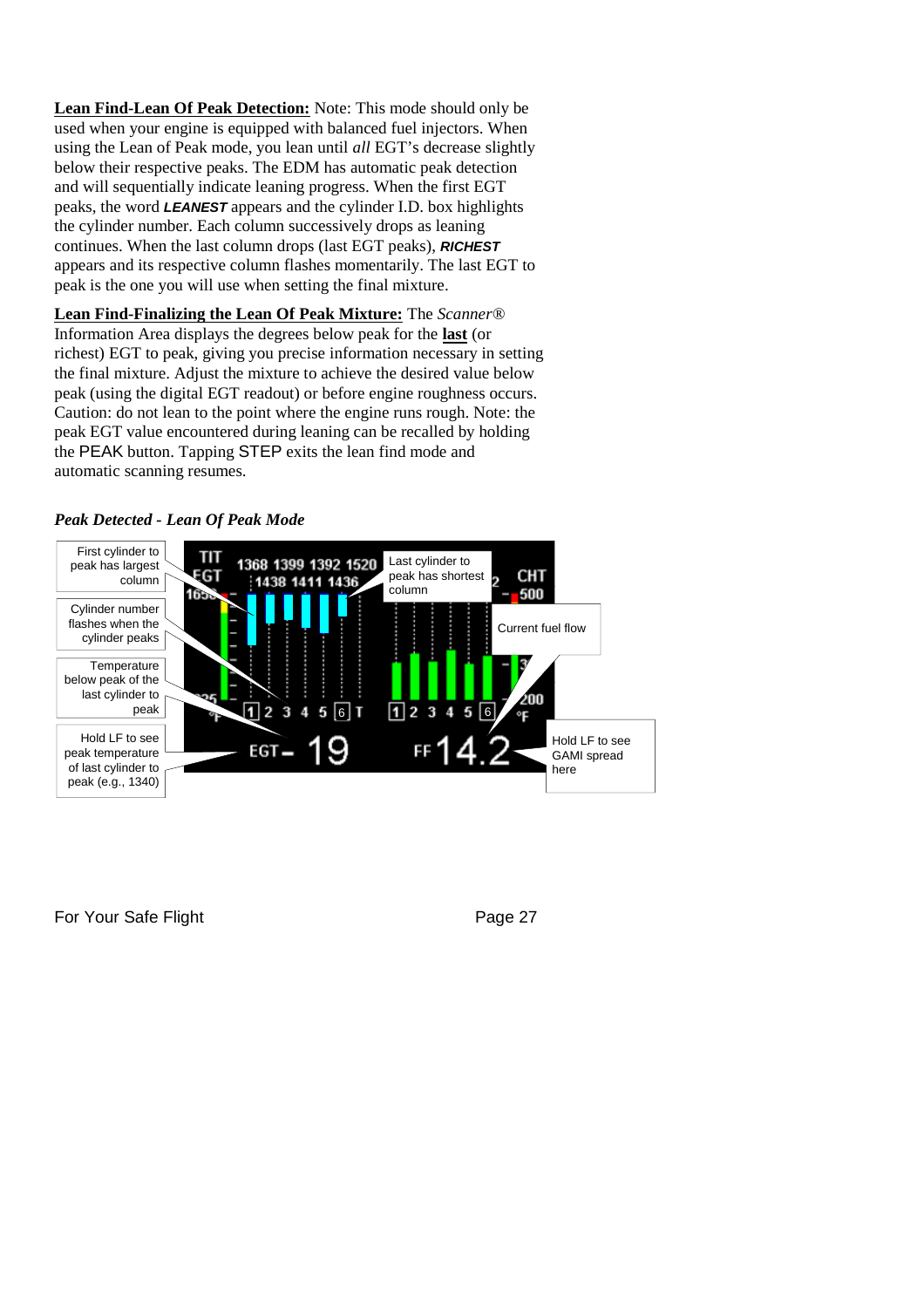#### **Expanded Leaning Procedures**

*Lean Of Peak mode:* During the 'lean of peak' process, the EDM hunts for the last cylinder to peak. Ultimately, you want to have ALL cylinders operating on the lean side of peak. You will final adjust your mixture to this cylinder. To provide a unique graphical depiction during lean of peak operation, the columns become inverted after the first EGT goes just beyond peak. Each EGT column then originates from the top of the display and drops downward. As each subsequent EGT goes past peak, its column will begin falling. The columns length depicts how far the EGT has dropped below its original peak. In this mode, each segment is **5° F**. You will continue to lean until the last EGT peaks note: never lean to the point where the engine is running rough). When the last EGT peaks, its column will flash and *RICHEST* appears*.* The digital readout will show the current temperature difference from where peak EGT occurred and the current fuel flow (if so equipped). Note: holding the PEAK button will show the captured peak value of the 'last EGT to peak' and also the difference in fuel flow between the first and last to peak (known as the GAMI Spread). This is a good indication of injector balance (the smaller the FF difference, the better the balance). Tapping STEP exits the lean find mode and automatic scanning resumes.

*Leaning Turbocharged Engines***:** *The leaning process for turbocharged engines is by reference to the first EGT or TIT to reach peak. Therefore you should use the Rich Of Peak mode. The factory TIT red line (typically 1650°F to 1750°F) may limit the leaning process, depending on flight conditions. If TIT exceeds red line (but not by more than 99°), the EDM will allow you to continue leaning for one minute before a TIT alarm activates. NOTE: TIT can read approximately 100°F hotter than the hottest EGT due to unburned fuel in the exhaust igniting and is not necessarily abnormal behavior. The reduced size of the JPI Hastaloy-X-tip probes produce faster response and are more accurate than the massive factory installed probes. Therefore a JPI probe may read as much as 100°F higher than the factory installed probe. However, the certified factory-installed gauge must be obeyed as the limiting factor when adjusting your engine.*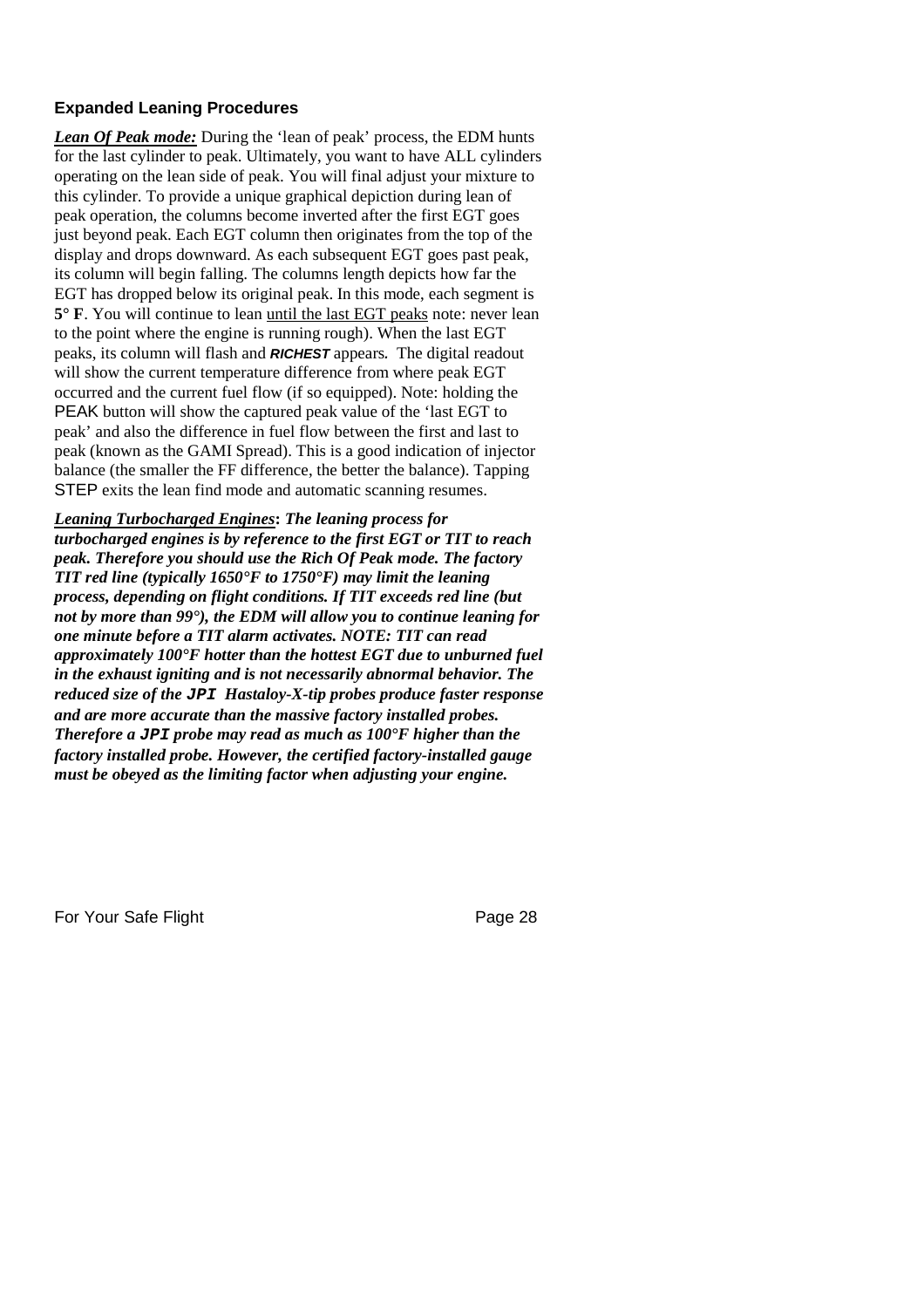#### **Fuel Management**

Without a means of measuring accurate fuel flow, you must rely on the aircraft fuel gauges or total time of flight. Aircraft fuel gauges are notoriously inaccurate (they are only required by the FAA to read accurately when displaying *empty)*. Determining fuel consumption by multiplying time of flight by estimated flow rate is, at best, an approximation, and assumes a constant fuel flow rate for each phase of flight. However, the EDM Fuel Flow Option uses a small, turbine transducer that measures the fuel flowing into the engine. Higher fuel flow causes the transducer turbine to rotate faster which generates a faster pulse rate. Because the transducer turbine generates thousands of pulses per gallon of fuel, it can measure with high resolution the amount of fuel that flows into the engine. Prior to engine start you inform the EDM Fuel Flow Computer system of the known quantity of fuel onboard, it then subsequently tracks all fuel delivered to the engine.

# **IMPORTANT** !

**For EDM fuel calculations to be accurate, it is mandatory that you inform the EDM of the correct amount of usable fuel onboard the aircraft and confirm proper operation of the fuel flow transducer prior to and during flight. Do not rely on fuel flow instruments to determine fuel levels in tanks. Refer to original fuel flow instrumentation for primary fuel management information.**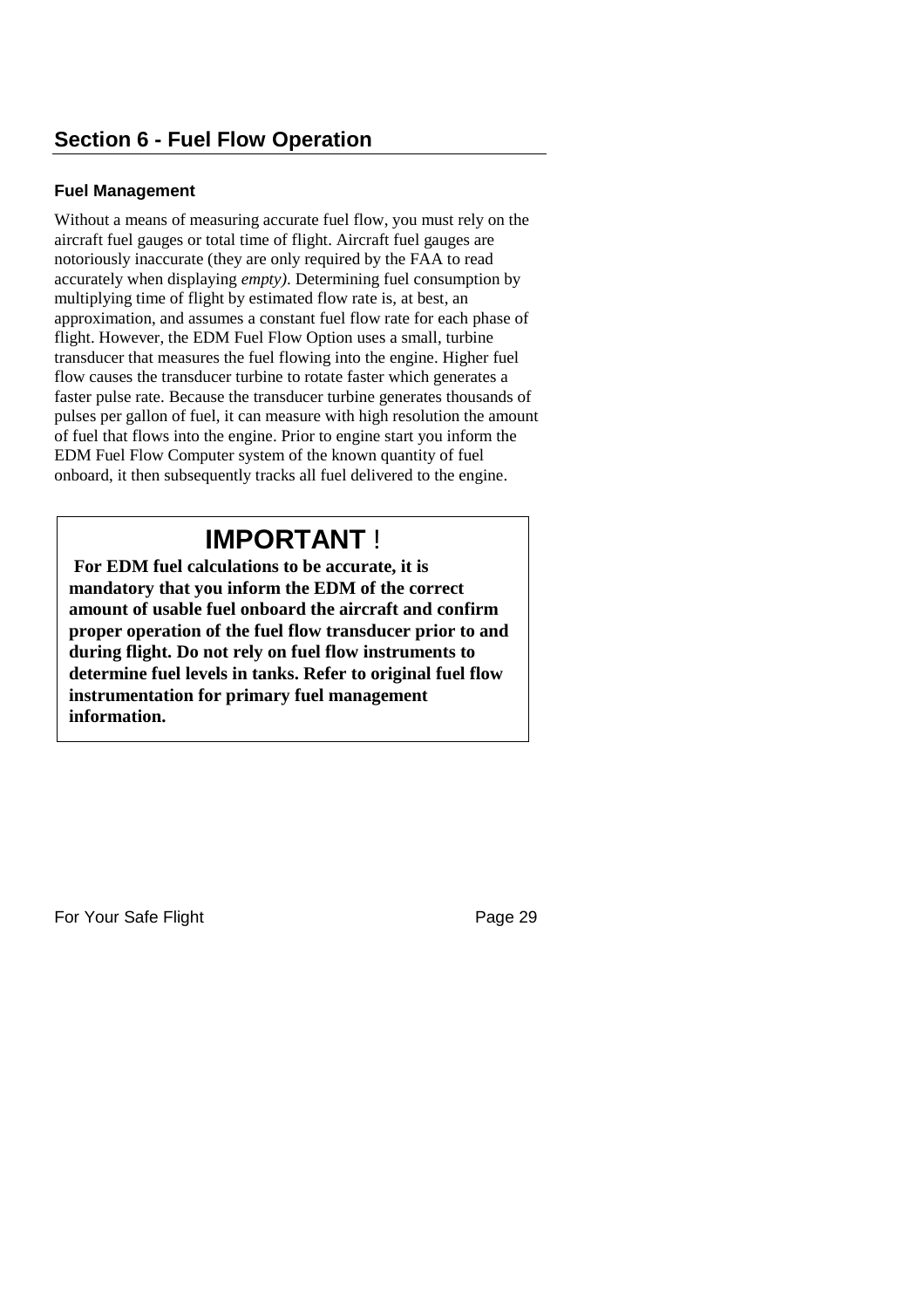#### **Start Up Fuel**

On power-up, you will be prompted to enter any fuel you might have added to the aircraft (this process updates the **REM** and **USD** values). The EDM will flash *REFUEL?* . If you didn't add any fuel, simply tap EXIT to quit, otherwise tap NEXT to pick one of the three quickset choices below:

- Choice 1) *MAIN 66.0 GAL* : Tap SAVE to accept or NEXT for choice #2. This shortcut sets **REM** to the MAIN tank value (66 in this case) you set up in your fuel computer.
- Choice 2) *MAIN + AUX 82.0 GAL* : Tap SAVE to accept or NEXT for choice #3. This shortcut sets **REM** to the sum of MAIN and AUX you set up in your fuel computer.
- Choice 3) *Adjust? + 0.0 GAL* : Tap either ADD or REMOVE to adjust **REM**. Use when adding a partial amount of fuel. Tap SAVE to accept adjustment or NEXT to repeat *REFUEL?*.

*NOTE: If you forgot to perform your EDM REFUEL before starting the engine, it can still be performed. The EDM will automatically subtract any burned fuel from the value you choose (not applicable to the 'Adjust? + 0.0' feature)*

*You are responsible for insuring that your usage of the* REFUEL *feature results in the EDM's REM parameter showing the correct amount of usable fuel remaining onboard the aircraft.*

The three examples, shown below, depict different aircraft tank configurations and how you can update your EDM after refueling your aircraft. These are meant to be general guidelines.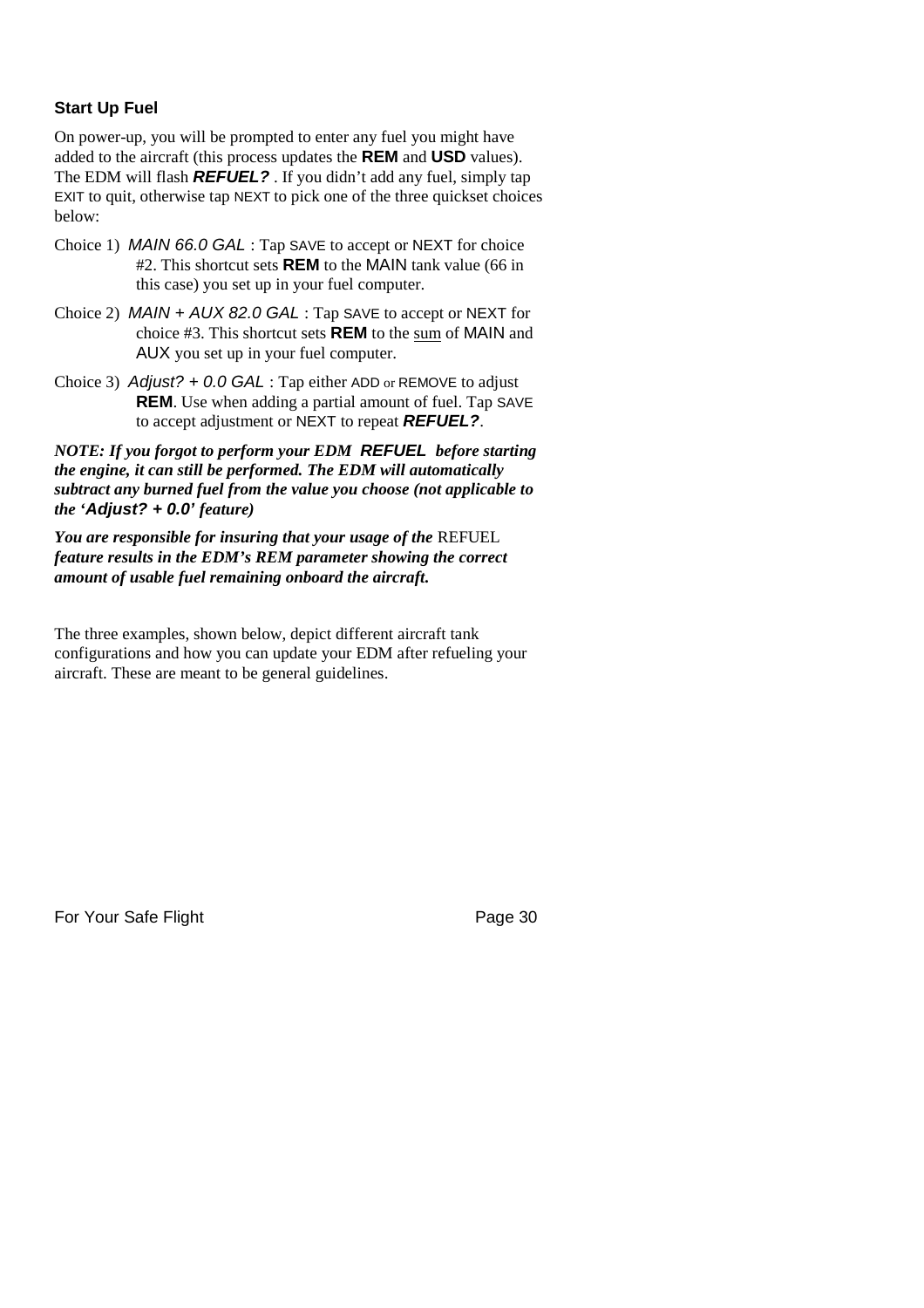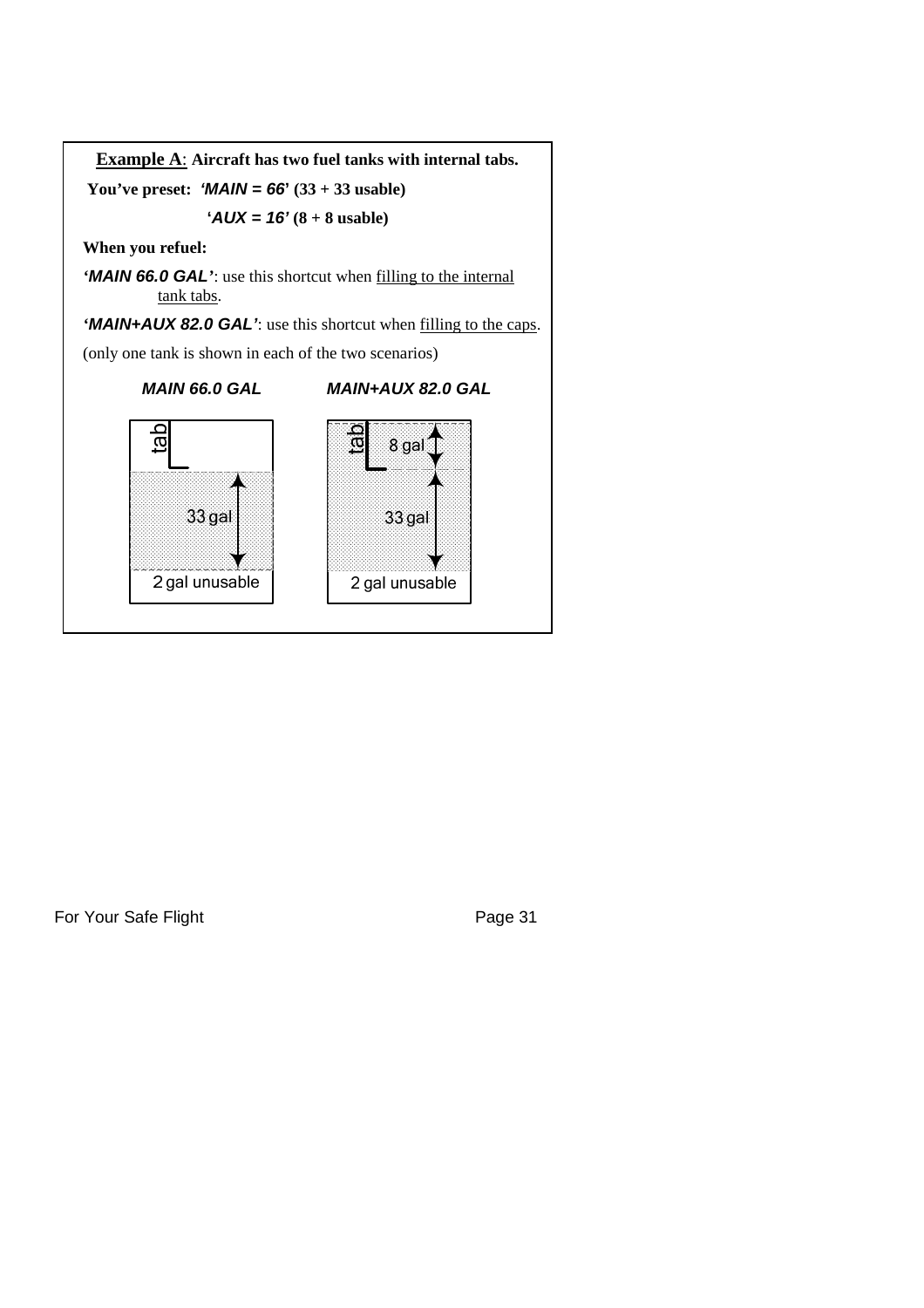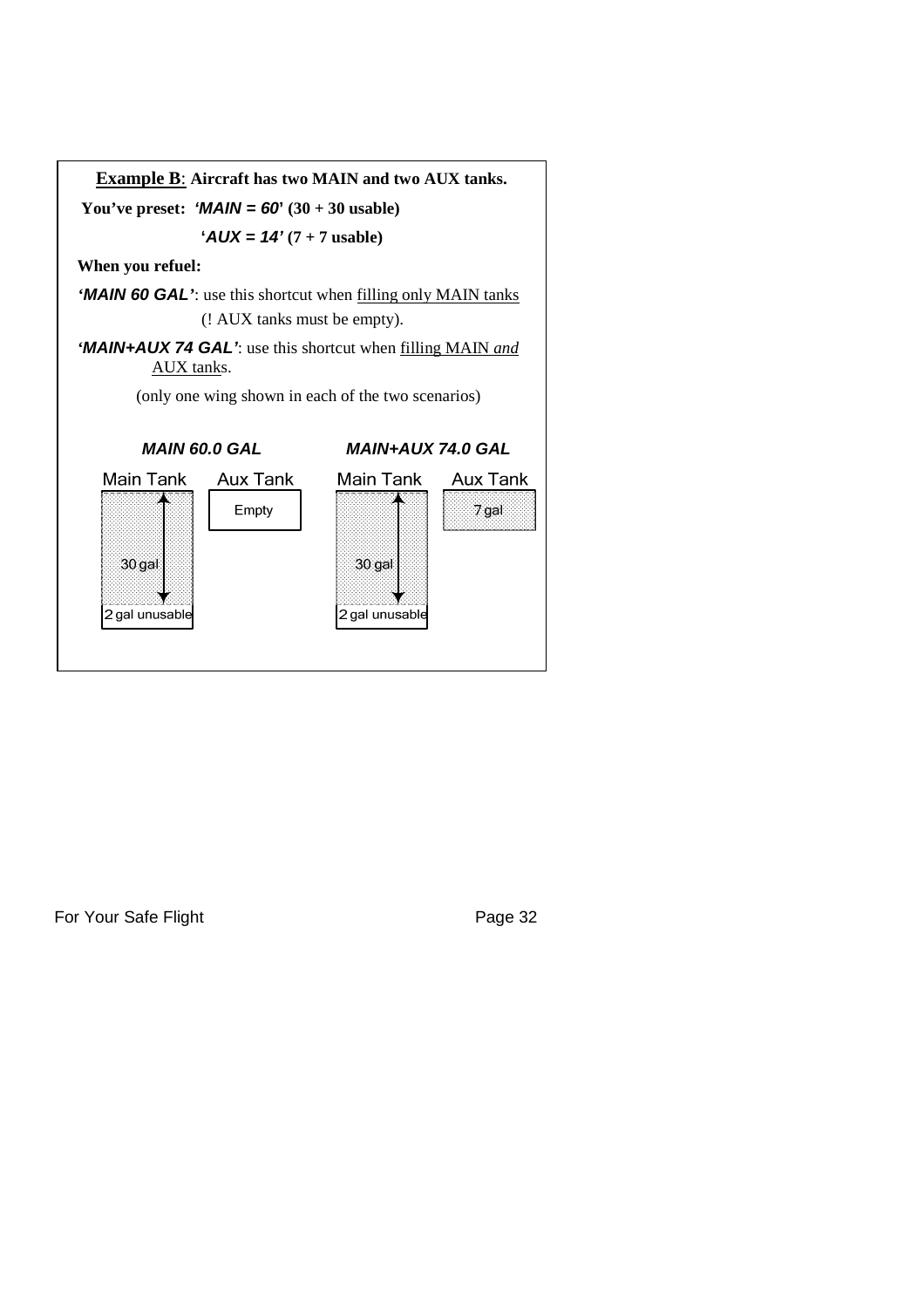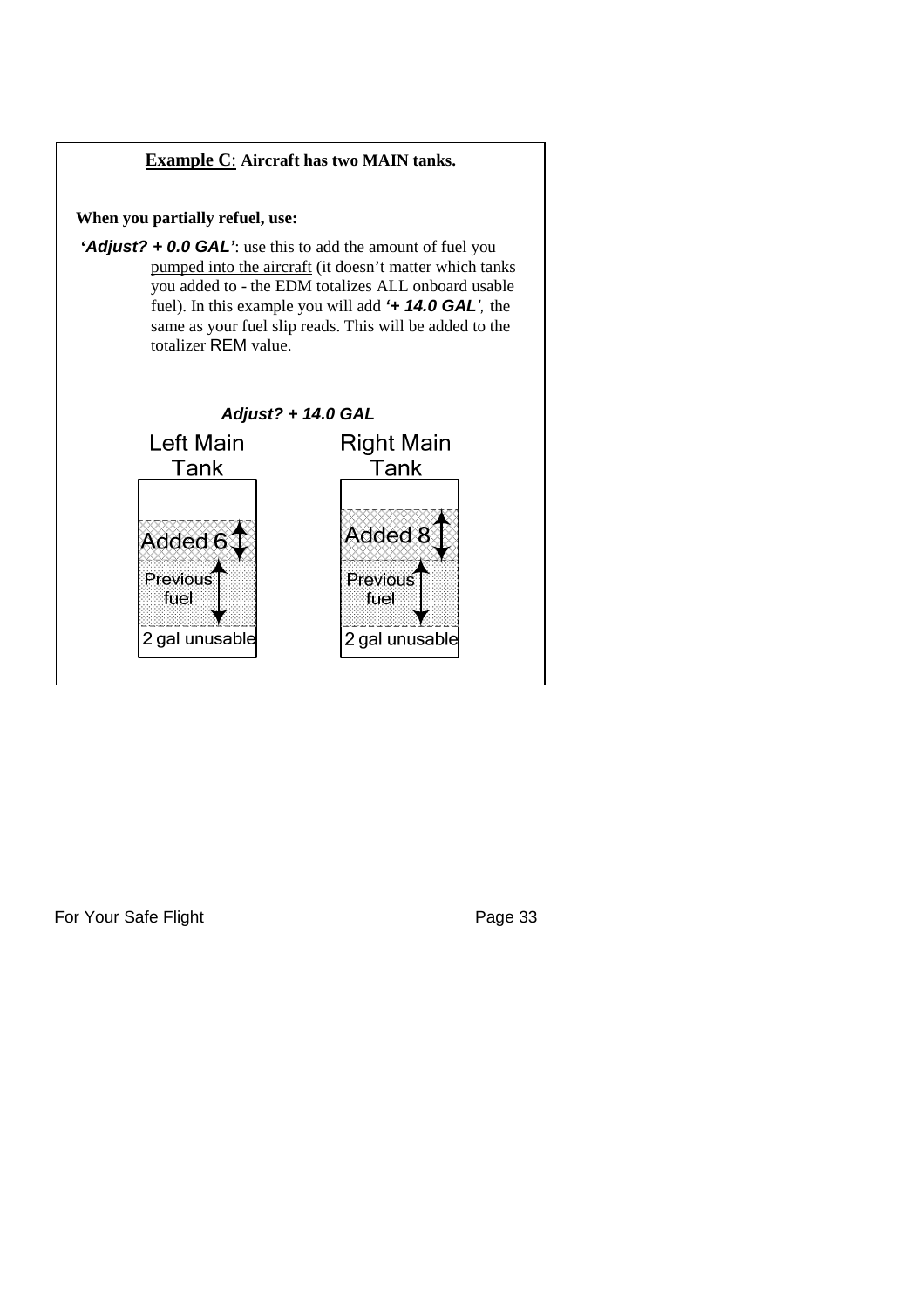## **Resetting 'USD'**

*USD* is automatically reset whenever you perform *REFUEL* on your EDM (except if TRIP mode  $=$  yes).

After filling your tanks and prior to engine start you should inform the EDM that the aircraft has been filled. In this case *USD* is automatically set to zero.

If you forgot and have already started the engine, and then you inform the EDM that tanks have been filled, then some fuel has already been used. Not to worry as the EDM will automatically set *USD* to this amount and also subtract it from the *REM* value, keeping the two values in balance.

**To manually zero the amount of fuel** *USD* **at any time**, manually STEP to display *USD* and then hold both DIM (button 3) and EGT/FF (button 4) until the display shows '**.***0 USD*' (this normally takes about five seconds).

## **Trip Mode (Accumulate Trip Totalizer)**

Trip mode is typically used if you want to track the total fuel used over a multi-stop cross country. To have the *USD* parameter continuously accumulate total consumed fuel, set *TRIP? Y*. 'Trip Mode' is described in the 'Program Mode section'. Note: typically, *TRIP?* is set to *'N'* so that *USD* will be reset every time you fuel the aircraft.

## **Scanner Fuel Flow Display Select**

Button four selects three different Scanner filters - ALL, EGT or FF. Tapping this button will select the next choice (shown after the '/' symbol):

- **ALL/EGT:** all installed parameters are shown in Scanner.
- **EGT/FF:** only the installed temperature (and battery voltage) parameters are shown in Scanner.
- **FF/ALL:** only fuel flow parameters are shown in Scanner.

Note: Scanner filter or mode selection does not affect Alarms or analog displays.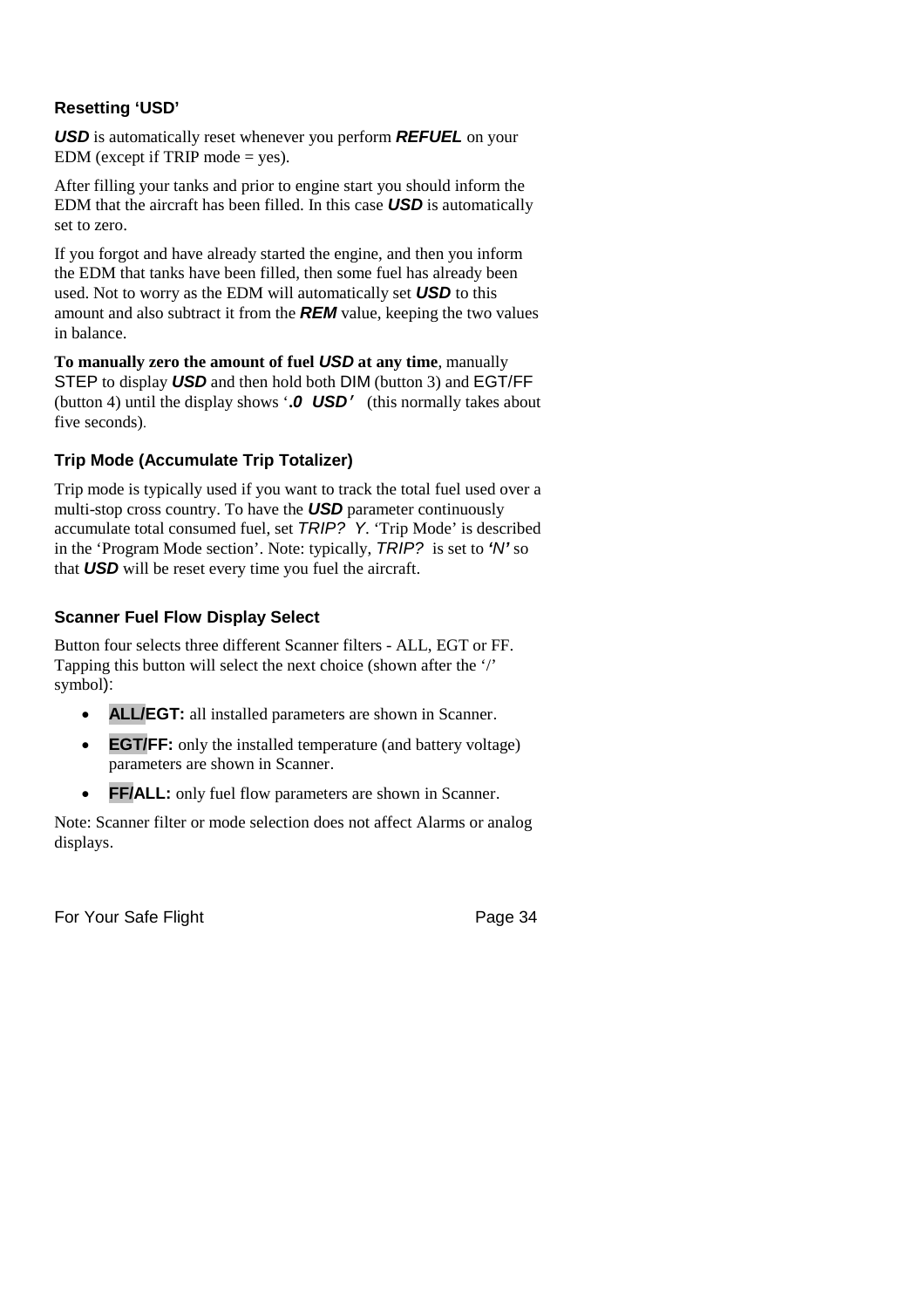# **Section 7 - Alarms**

Whenever a measured parameter falls outside of the normal allowed operating limits, i.e. goes beyond redline, the main display will blink an alert icon. This consists of the current digital value and a flashing red label in the Scanner area and the RAD. For example, if CHT 2 is at 480, and redline is 460, the alert would be displayed as *480 HI CHT2*. Other alarm examples are:

*2780 HI RPM*, *15 LO OIL-PSI*, *240 HI OIL-TEMP***.**

Tapping the CLEAR button extinguishes the alert for ten minutes whereas holding the CLEAR button turns the alarm off for the remainder of the flight.

**Primary alarm** *limits* **for each specific aircraft model are set by JPI in accordance with the Pilot Operating Handbook and/or TCDS and are not programmable by the pilot.** These typically include some or all of the following measurements**:** CHT, CDT, O-T, O-P, F-P, GAL LEFT, GAL RIGHT, MAP, RPM, FF, IAT, CRB, and TIT. To view the alarm limits screen, hold button 2 during power up (or hold both buttons 2 & 3 during normal operation), tap NEXT until the list is displayed.

The primary functions for your installation are shown on the Primary label on the back of the instrument and are identical to those specified in the FAA Approved Airplane Flight Manual/Pilot's Operating Handbook.

## **Non-primary Alarm Priority**

Primary alarms will always have precedence over non-primary alarms. The typical non-primary alarm priorities are as follows:

Highest ...........................................................................................Lowest

 $MIN \rightarrow REM \rightarrow DIF \rightarrow CLD \rightarrow BUS H \rightarrow BUS L \rightarrow AMP$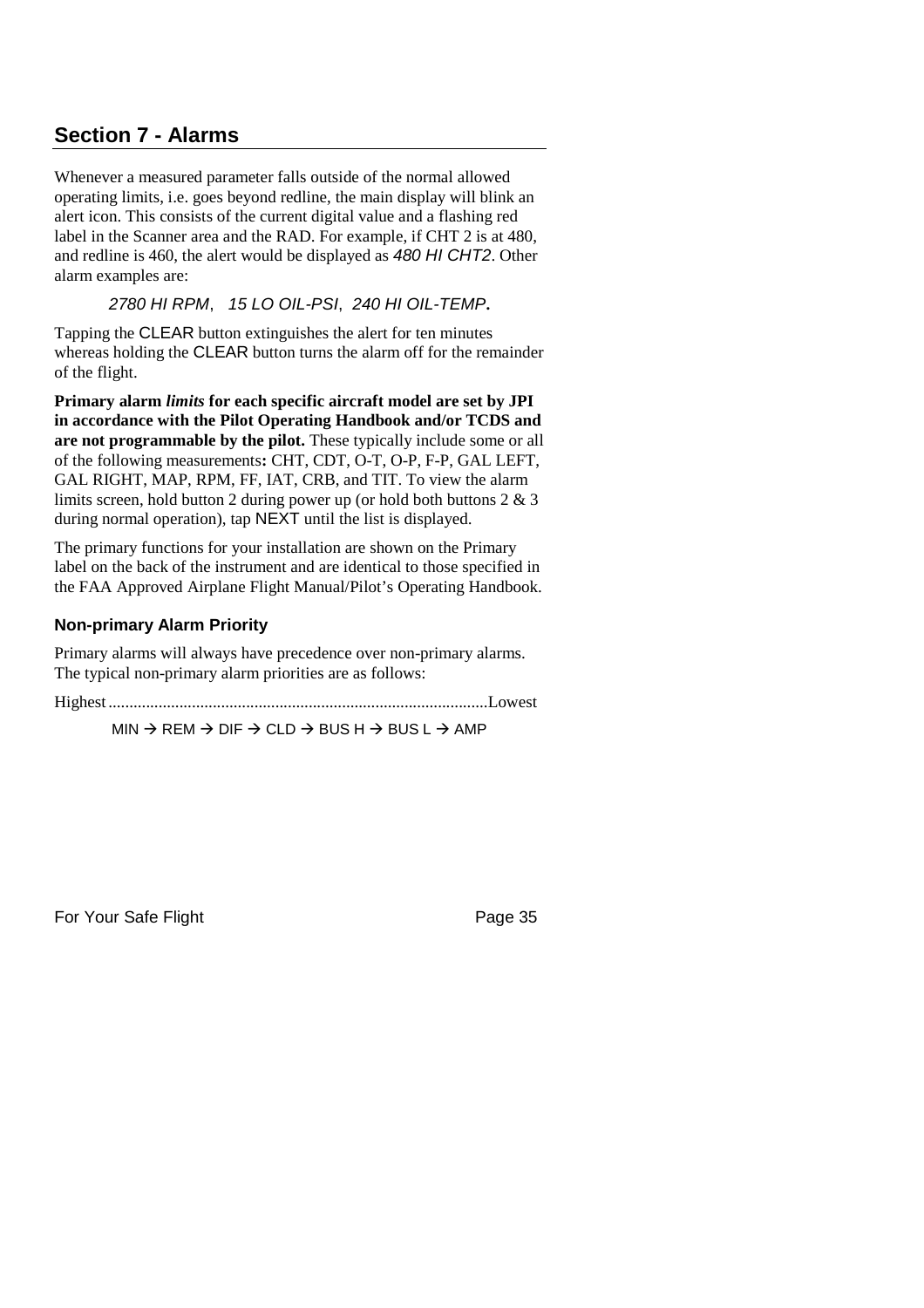# **Section 8 - Memory and Data Download**

The EDM compresses and records **all** displayed parameters once every **six seconds (default)** in Long Term Data Memory (note: you can change this rate to be 2 to 500 seconds). This data is retrievable by inserting a USB Drive into the jack on the front of the instrument and following the prompts. You can choose to retrieve '*ALL'* the data stored in the EDM, or only the '*NEW'* data recorded since your last retrieval. In either case, the selected data in the EDM is not erased. The data can later be viewed on EZTrends, a PC program available from JPI or over the internet.

Recording typically begins when EGTs are greater than 500°F or RPM is greater than 500. The amount of data that the EDM can store will vary depending on how rapidly parameters change. The typical storage capacity is greater than 100 hours at a 6 second recording interval, but can vary depending on configuration. When the memory becomes full, the oldest data will be discarded to make room for the newest. All data are time-stamped. The EDM contains a real-time clock that may be set when you initially program your instrument. You may change the recording interval from 2 to 500 seconds, even in flight (when you change the interval in flight, the current flight file is closed and a new flight file is started at the new interval).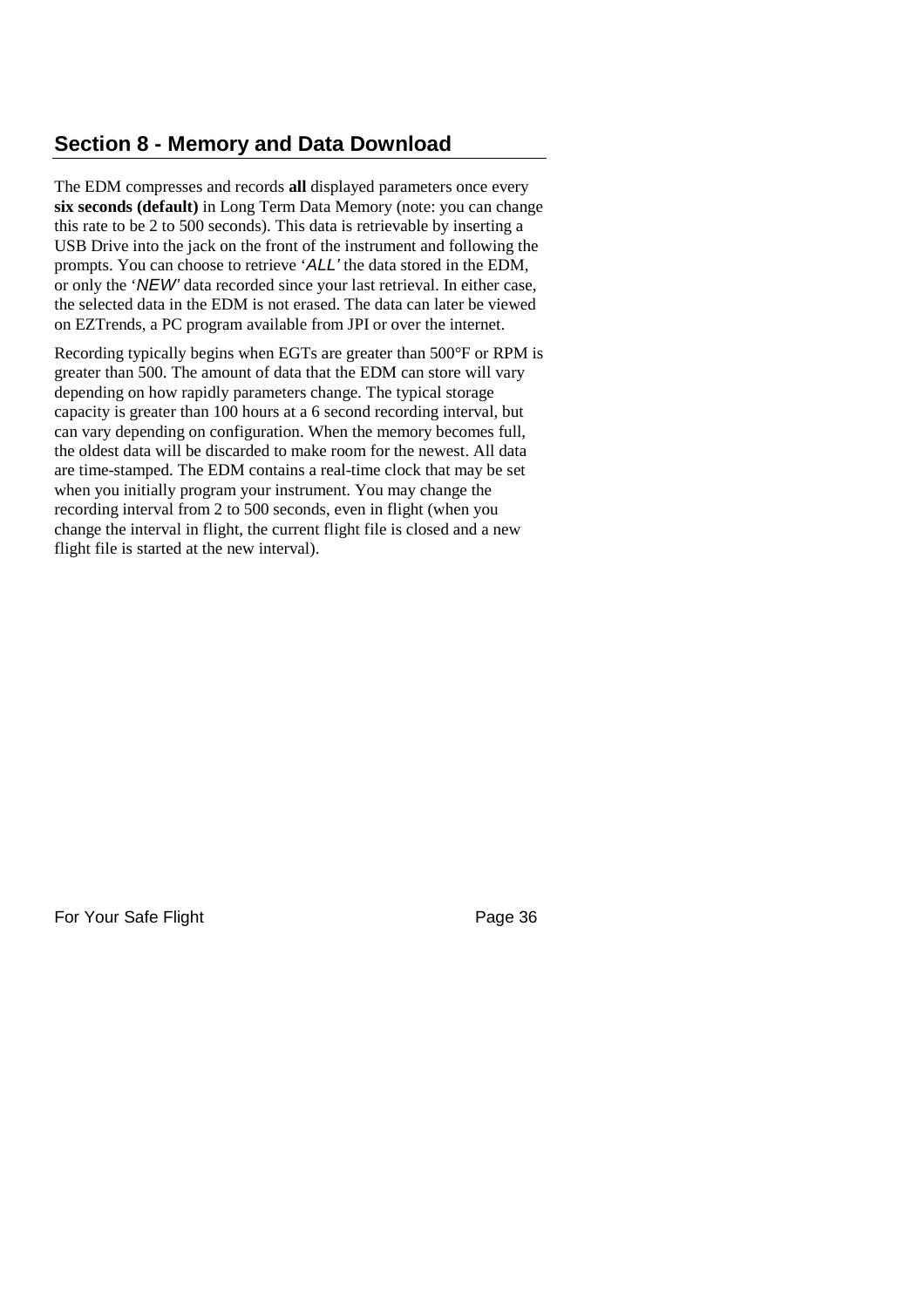## **Downloading Data from the EDM**

Downloading is a simple process. Follow the steps below:

- a. With the EDM powered up, plug the USB flash drive into the EDM USB port.
- b. Wait for the EDM display to show *DOWNLOAD: NEW*.
- c. To download only the new data since the last download, tap the STEP button.
- d. To download all data in the EDM, tap the CHANGE button to see *DOWNLOAD: ALL*, then tap STEP.
- e. You will see a 'progress indicator' as the data is copied to the USB flash drive. DO NOT INTERRUPT THIS PROCESS. When the download is complete the display on the EDM will show DONE and then return to normal operation.
- f. Wait until the process is complete then remove the USB flash drive from the USB connector.

## **Transferring data from the USB Flash Drive to a PC**

To transfer your data from the USB flash drive to your PC, follow these easy steps.

- 1. On your PC, start the EzTrends program.
- 2. Plug in the USB flash drive into an available USB port.
- 3. In EzTrends, select the Move and Plot Data from Memory Stick option.
- 4. In the displayed list, find the USB flash drive and double click it.
- 5. Select the file you wish to plot and then select the flight in that file.

Refer to the EzTrends manual for details on how to use EzTrends.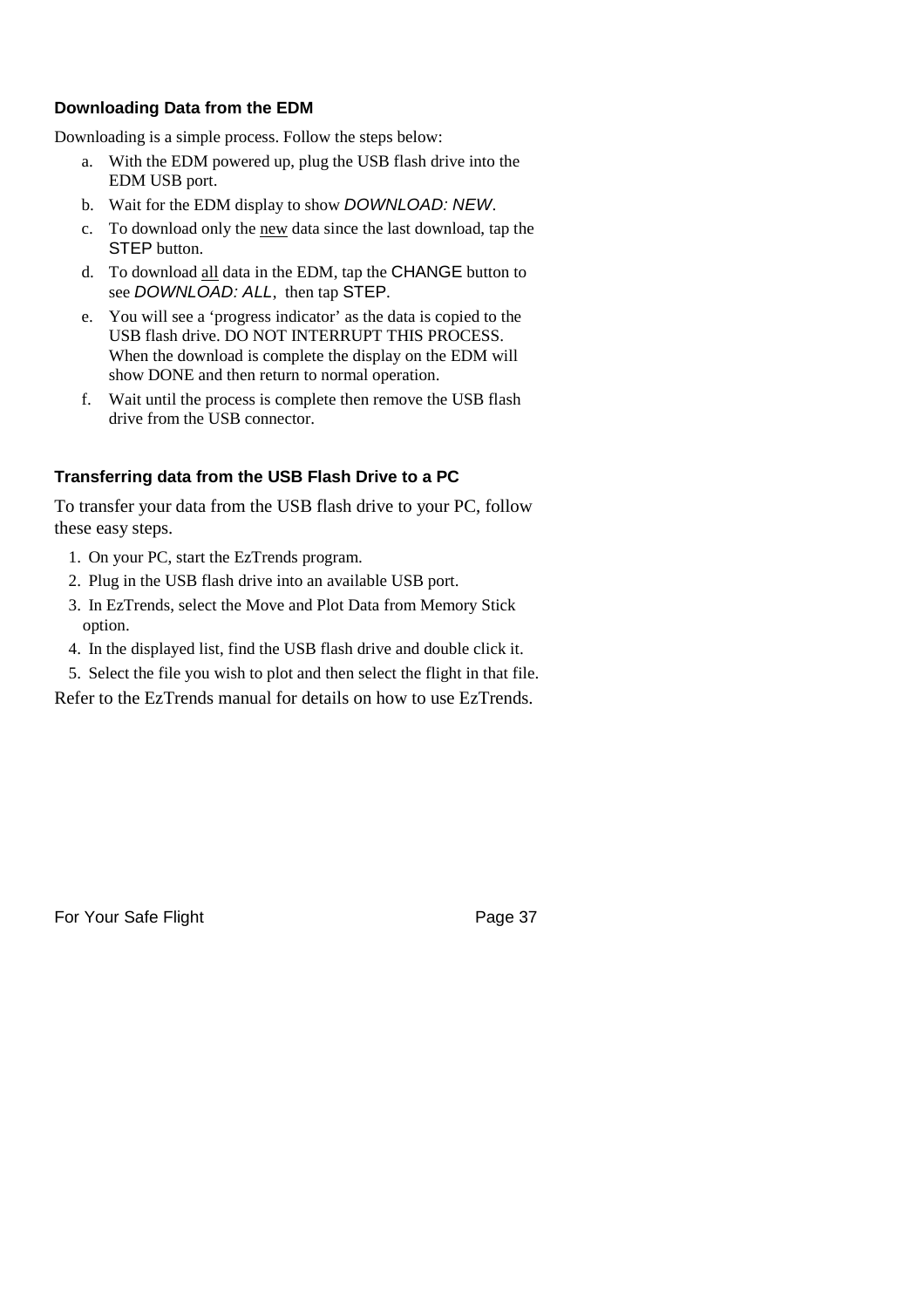# **Section 9 - First Time Setup and Customization**

Your EDM comes with most settings programmed. However some settings you will fine tune to your installation and/or preferences. We recommend you perform the following minimum set up:

## 1. **Pilot Programming Mode:**

- Set the GPS Communications format to match your type of GPS.
- Fine tuning of fuel flow K-factor is important as it affects your fuel computer parameter accuracies.
- Set the Engine HP equal to your engines rated horsepower.
- Perform the HP Constant set up for best accuracy of the Percent Horsepower readout.
- Optionally fine tune other parameters such as MAP, OAT.

## **2. EDM Screen Customization**

Use 'EDM Config' to customize your EDM. All EDM930 and EDM960 units manufactured or updated after Sep 15, 2012 have the EDM Configuration Editor built into a separate utility memory area of the EDM.

To start the EDM Configuration Editor, hold the left two EDM buttons (STEP & LF) while powering up the EDM. This will start the EDM in a special **AppLoader** mode. Once the EDM Configuration Editor program is found, a button will be labeled **CFG EDITOR.** Press the button to run the EDM Configuration Editor program.

When EDM Configuration Editor starts, it will show a startup screen titled **EDM960 Configuration Editor** or **EDM930 Configuration Editor** that lists the version information for the Editor.

## **3. Fuel Level Calibration**

- Fuel Level calibration must be performed before the fuel level feature will function.
- Collect your calibration data for various fuel tank levels (called points) by putting the EDM into the 'Fuel Level Readings' mode. Carefully review readings during the process to insure the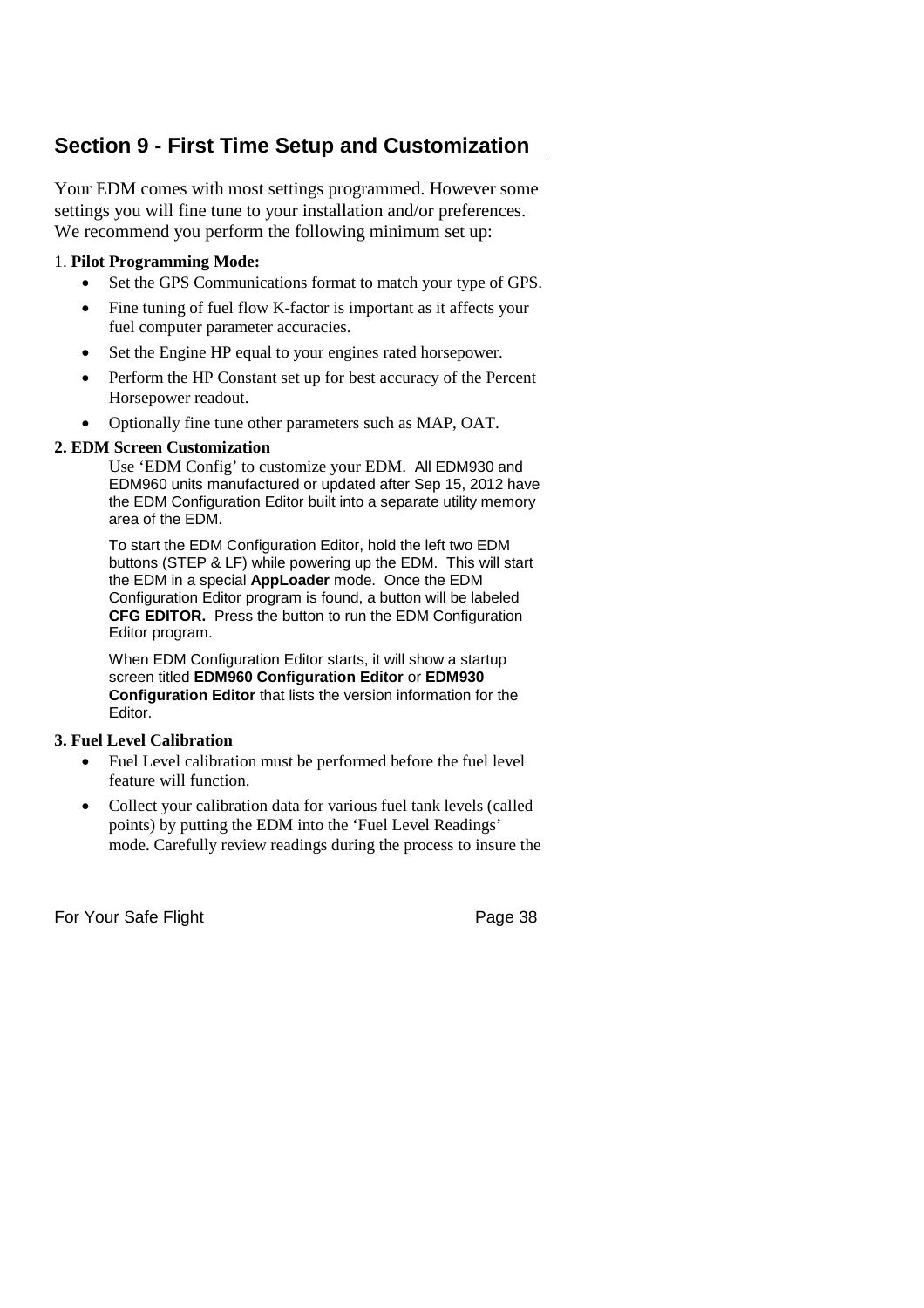calibration data is sensible, correct and useable. *Note: Please refer to the installation manual for accessing fuel tables and calibration on page 22 item 24.4.*

 Enter the data by putting the EDM into 'Fuel Table Data' mode and enter your values into each tanks chart.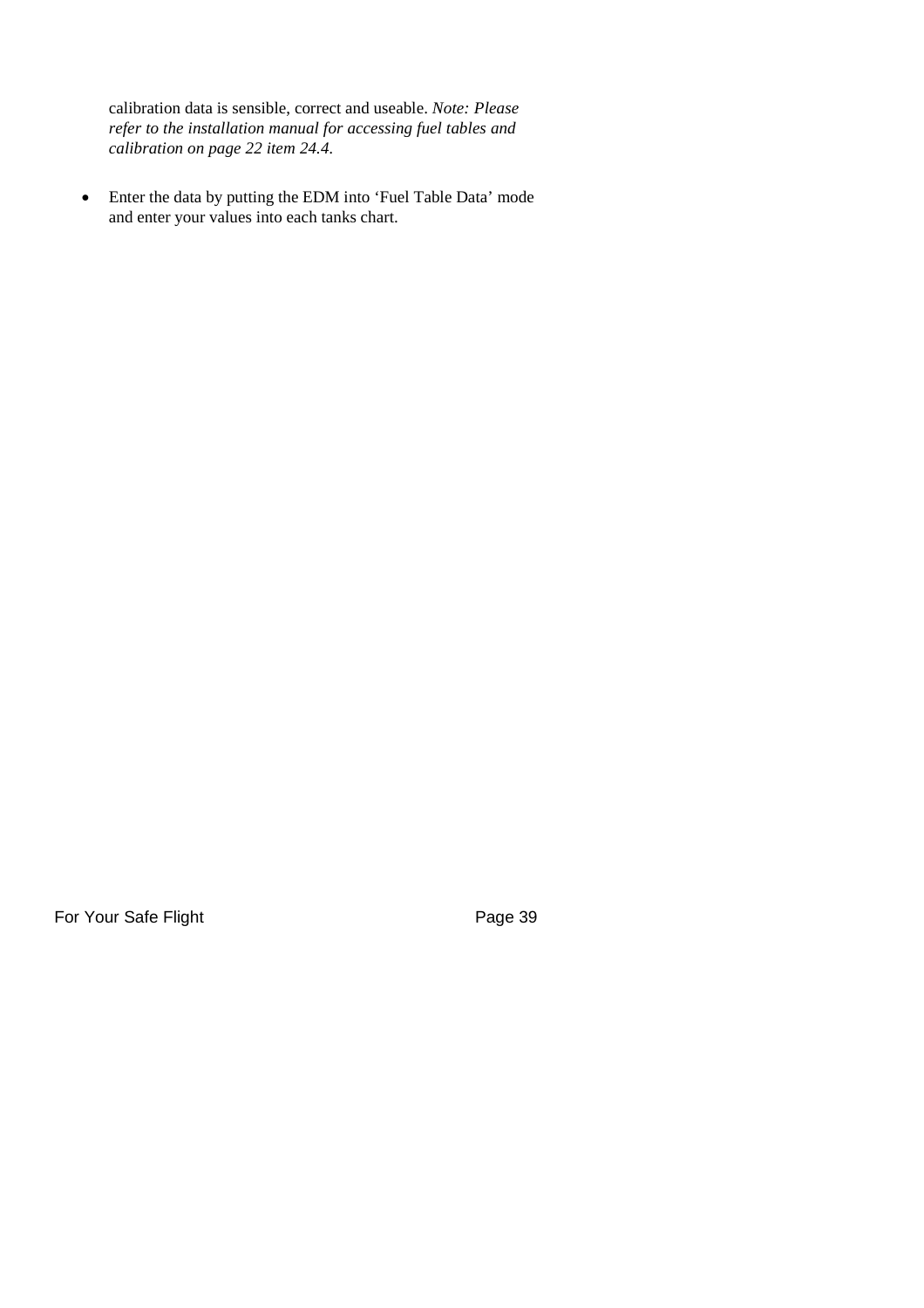## **Pilot Programming Mode**

To start Pilot Program Mode, hold both **STEP** and **LF** buttons until you see **PROGRAM** for two seconds. Then tap the **NEXT** button to advance to the desired item in the list. Hold the **NEXT** button to back up in the list. Either tap **NEXT** until you see **END? Yes** and then tap **EXIT** or hold both **NEXT** and **LF** to save changes.

| <b>First button advances</b><br>to NEXT item | Second<br>button<br>selects<br>values | Comments                                                                                                                                                                                                                                               |
|----------------------------------------------|---------------------------------------|--------------------------------------------------------------------------------------------------------------------------------------------------------------------------------------------------------------------------------------------------------|
| Program Mode                                 |                                       | Stays on for two seconds.                                                                                                                                                                                                                              |
| Refuel?                                      |                                       | Tap REFUEL to change fuel status.<br>Exits program mode when done.                                                                                                                                                                                     |
| Auto Scan Rate 4                             | $0 \Leftrightarrow 9$                 | Scan rate (seconds between<br>parameters) in the Automatic Mode.<br><b>0</b> disables the Automatic Mode.                                                                                                                                              |
| Trip Used? No                                | $NO \Leftrightarrow YES$              | NO: When Refuel mode used on EDM,<br>total fuel used is reset to 0.<br><b>YES:</b> accumulate total fuel used rather<br>than reset to 0 at each refueling. See<br>page 43                                                                              |
| EGT Display in 1's                           | 1's<br>10's                           | Tapping 1's sets the digital display to<br>one-degree resolution; tapping 10's<br>sets 10°. (10° resolution is easier to<br>interpret the EGTs.)                                                                                                       |
| OAT Display <sup>o</sup> F                   | $F \Leftrightarrow C$                 | Tap C to display OAT in Celsius, F to<br>display in Fahrenheit. Hold STEP and LF<br>for 5 seconds to <b>ADJUST</b> the OAT<br>calibration.                                                                                                             |
| OAT Adjustment 0                             | $-10 \Leftrightarrow +10$             | Adjust the indicated temperature up or<br>down by up to 10° using PLUS or MINUS.<br>For example, OAT+3 adjust the OAT 3°<br>higher.                                                                                                                    |
| <b>IHP Constants</b>                         |                                       | Hold <b>NEXT</b> and button 2 for 5 seconds<br>until you see <b>ADJUST</b> rich of peak or lean<br>of peak constants. Tap ROP to proceed to<br>Rich of Peak 'HP Constant' setting. Tap<br>LOP to proceed to Lean of Peak 'Engine<br>Constant' setting. |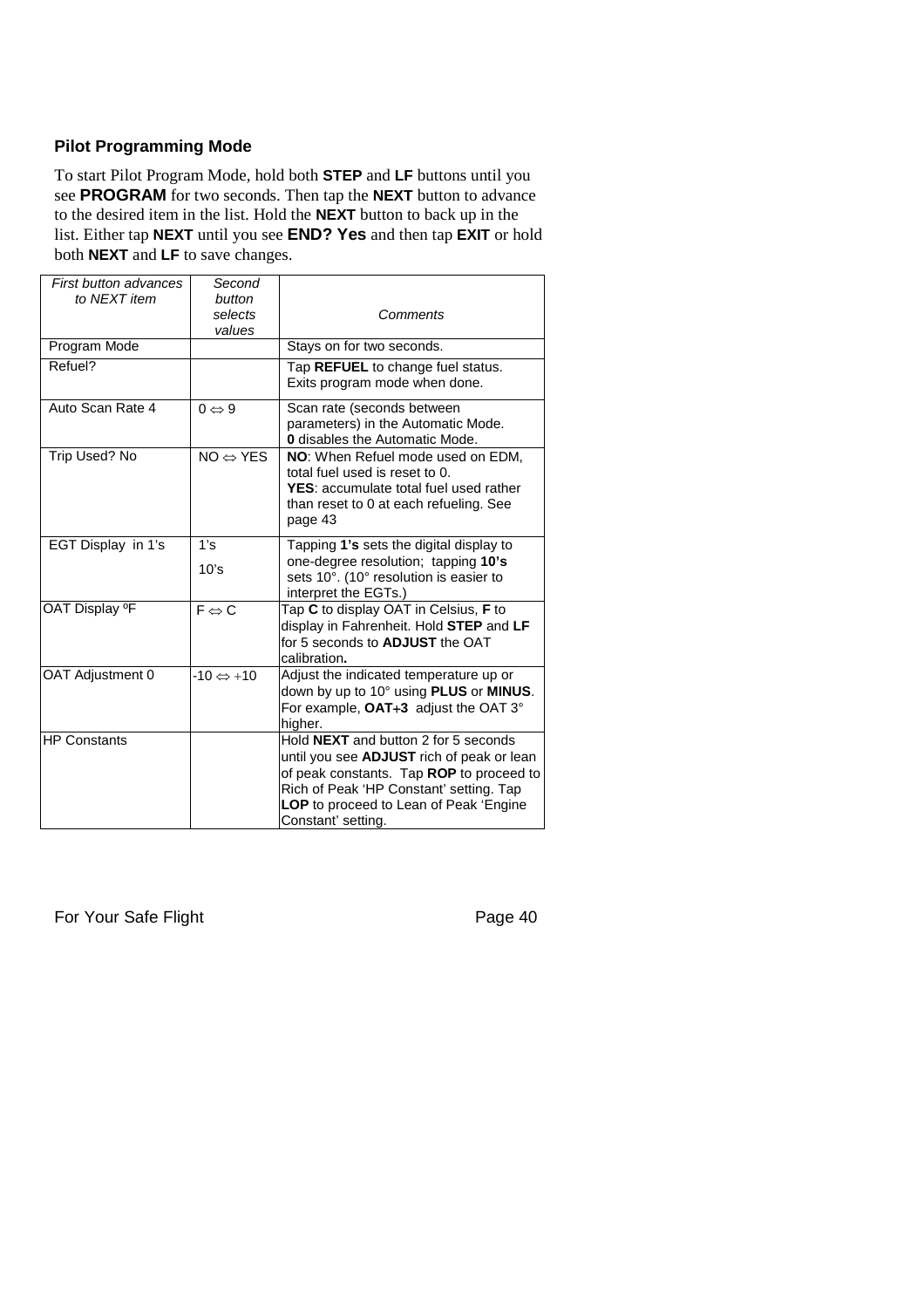| HP Constant= 125                                     | 10 ⇔999                                | Hold <b>NEXT</b> and button 2 until you see<br><b>ADJUST.</b> Tap <b>PLUS</b> or <b>MINUS</b> to adjust<br>(%HP display will reflect changes). Hold<br><b>NEXT</b> and button 2 to save changes.                                                                      |
|------------------------------------------------------|----------------------------------------|-----------------------------------------------------------------------------------------------------------------------------------------------------------------------------------------------------------------------------------------------------------------------|
| Engine Constant = $14.9 \mid 1 \Leftrightarrow 99.9$ |                                        | Hold NEXT and button until you see<br>ADJUST. Tap PLUS or MINUS to adjust.<br>Hold NEXT and button 2 to save changes.                                                                                                                                                 |
| Engine $HP = 225$                                    | 10⇔999                                 | Set the nominal horsepower of your<br>engine. This value will be multiplied by the<br>%HP to display HP. Hold NEXT and button<br>2 for 5 seconds until you see ADJUST.<br>Use PLUS or MINUS to adjust. Tap SAVE<br>to save changes. Tap NEXT to skip to next<br>item. |
| Map Adjustment +0.0                                  | $-3.0 \Leftrightarrow +3.0$            | Correct the MAP to the altimeter setting at<br>a sea level airport ±3.0 inHg. Hold NEXT<br>and button 2 for 5 seconds until you see<br><b>ADJUST.</b> Use <b>PLUS</b> or <b>MINUS</b> to adjust.<br>Tap SAVE to save changes. Tap NEXT to<br>skip to next item.       |
| K-Factor 1 29.90                                     | $00.10 \Leftrightarrow 99.99$          | Set the instrument's K-factor to match the<br>fuel flow transducer K-factor and<br>performance. Hold DIGIT and button 2 for<br>5 seconds until you see ADJUST. Use<br><b>DIGIT, PLUS or MINUS to adjust. Hold</b><br><b>NEXT</b> and button 2 to save changes.        |
| GPS Format = $6$                                     | $0 \Leftrightarrow 8$                  | Adjust to set the GPS Communications<br>format. Hold NEXT and button 2 for 5<br>seconds until you see ADJUST. Use<br>PLUS or MINUS to adjust. Tap SAVE to<br>save changes. Tap NEXT to skip to next<br>item. See page 46.                                             |
| Time: 18:23:59                                       | $00:00:00 \Leftrightarrow$<br>23:59:59 | Hold <b>NEXT</b> and button 2 for 5 seconds<br>until you see ADJUST. Use Hours,<br>Minutes, Seconds to adjust. Tap SAVE<br>to save changes. Tap NEXT to skip to next<br>item.                                                                                         |
| Date: 05/14/09                                       | 01/01/00 $\Leftrightarrow$<br>12/31/99 | Hold <b>NEXT</b> and button 2 for 5 seconds<br>until you see ADJUST. Use Month, Day,<br>Year to adjust. Tap SAVE to save<br>changes. Tap NEXT to skip to next item.                                                                                                   |
| <b>END? Yes</b>                                      | END? Yes                               | Yes exits the pilot program mode.<br>No reenters pilot program mode.                                                                                                                                                                                                  |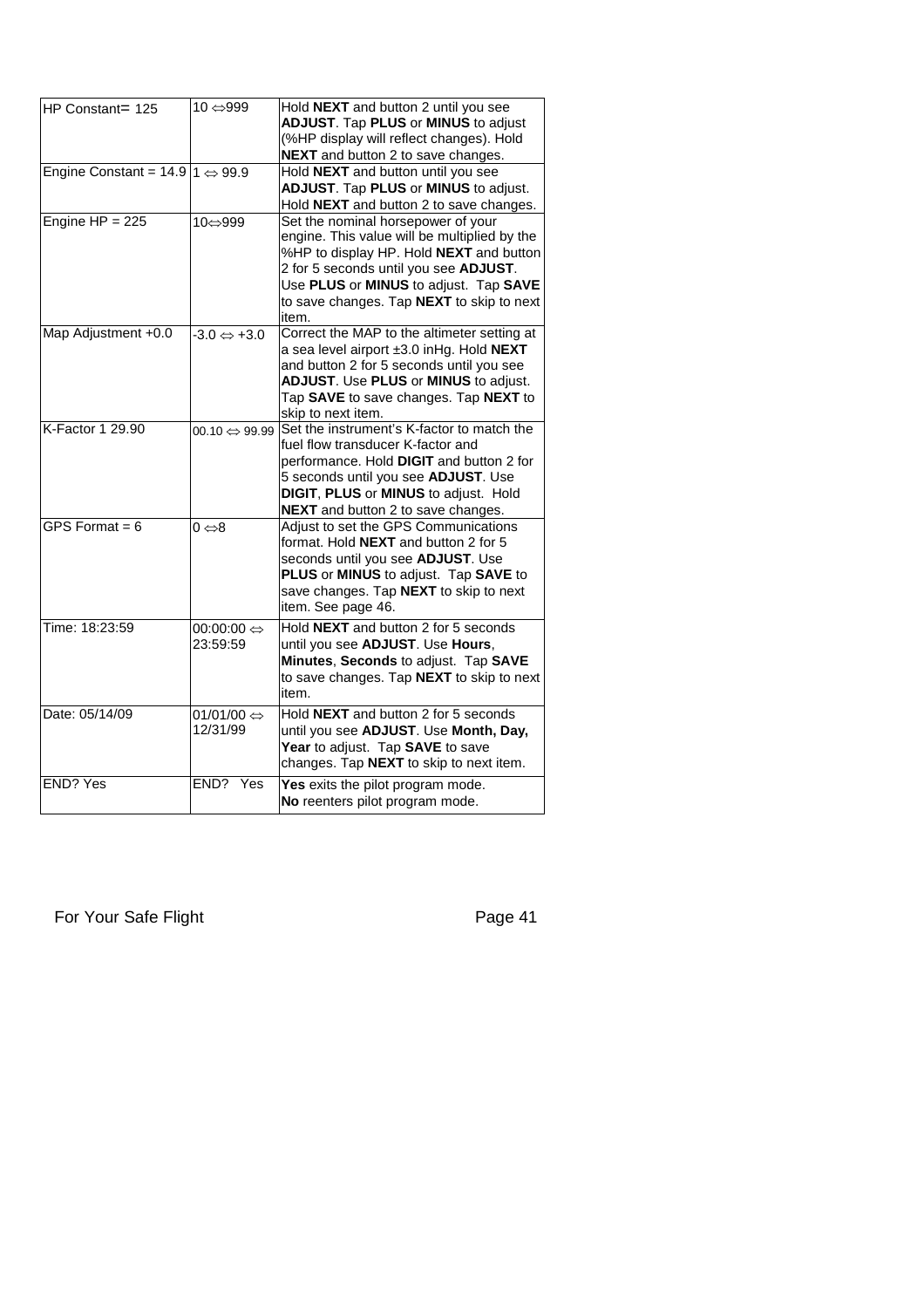## **Adjusting the HP Constant for Rich of Peak Operation**

To fine tune the %HP readout, follow this procedure airborne between 5,000 and 8,000 feet MSL.

- 1. Enter the pilot program mode by simultaneously holding the STEP and LF buttons for five seconds.
- 2. Tap STEP repeatedly until you see **HP Constants**. Hold both NEXT and Button 2 until you see **ROP** and **LOP** appear in status bar. Tap **ROP.** Now **HP Constant 125** should appear. Hold both NEXT and Button 2 until you see **ADJUST** momentarily. Adjustment range for the HP Constant is 50 to 300.
- 3. Set the MP and RPM per your POH to 70 percent power. Let conditions stabilize.
- 4. Adjust the HP Constant value PLUS or MINUS so that the %HP reading on the display equals '*70* **%HP**'. Note: this is the percent of maximum horsepower.
- 5. Hold both NEXT and Button 2 until you see **SET**.

## **Adjusting the MAP**

This procedure allows you to adjust the MAP to the altimeter setting at a sea level airport. **NOTE: If airport is not at sea level, use the correction table to derive corrected sea level altimeter setting).**

- 1. Enter the pilot program mode by simultaneously holding the STEP and LF buttons for five seconds.
- 2. Tap NEXT repeatedly until you see **MAP ADJUSTMENT +0.0**. Then hold both the NEXT and Button 2 until you see **ADJUST** momentarily.
- 3. Adjust the value using the PLUS or MINUS until the value equals the altimeter setting (sea level airport). The adjustment range for the MAP is  $\pm 3.0$  inHg.
- 4. Hold both NEXT and Button 2 until you see **SET**.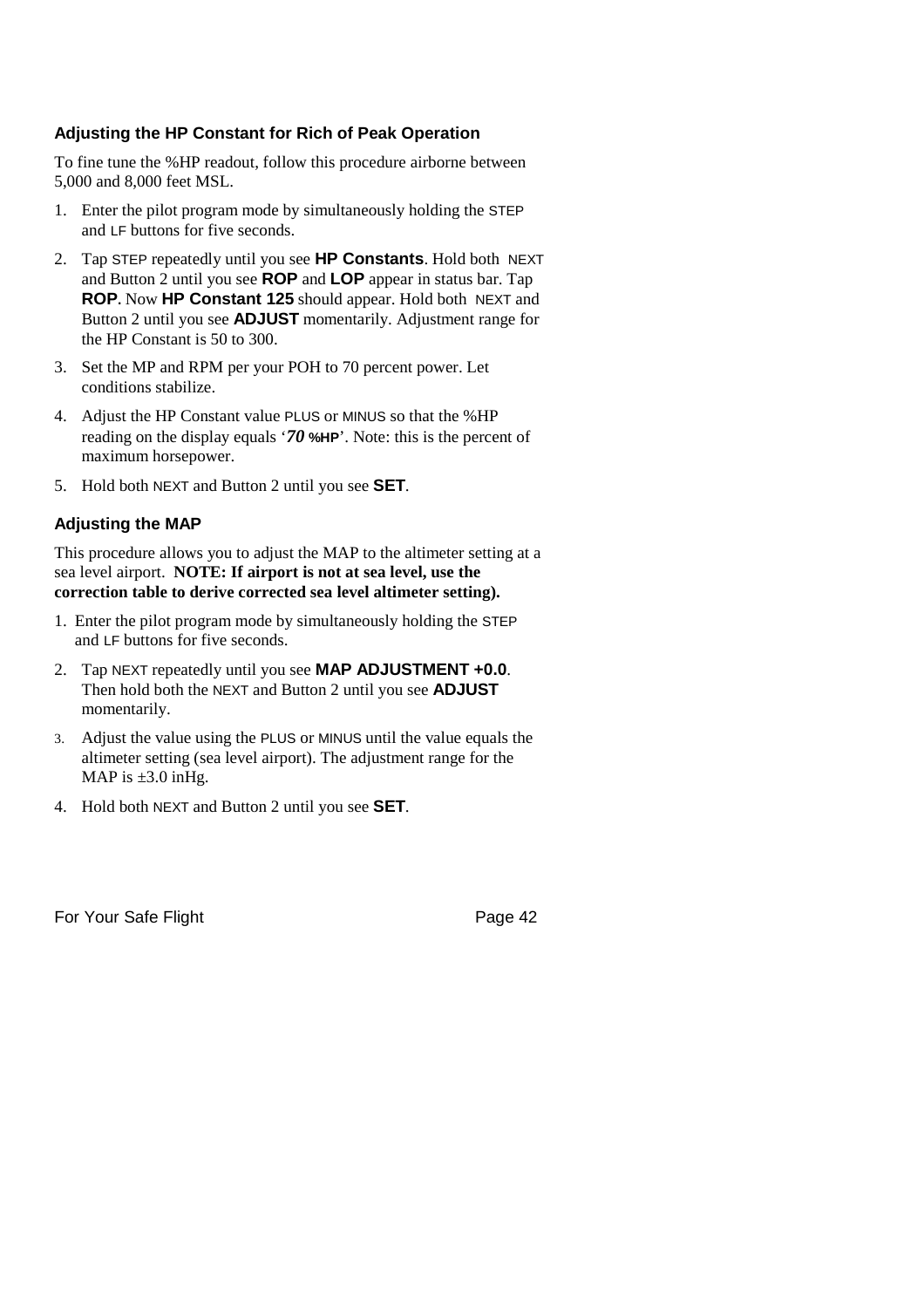## **Adjusting the HP Value**

You must set the nominal horsepower of your engine. This value is used to calculate the percent horsepower display.

- 1. Enter the pilot program mode by simultaneously holding the STEP and LF buttons for five seconds.
- 2. Tap NEXT repeatedly until you see **Engine HP 200**. Then hold both the NEXT and Button 2 until you see **ADJUST** momentarily.
- 3. Adjust the value PLUS or MINUS to equal your engines HP.
- 4. Hold both NEXT and Button 2 until you see **SET**.

## **Fuel Flow K factor**

The K factor is shown on the fuel flow transducer as a hand written fourdigit number, which represents the number of pulses per tenth gallon of fuel flow. **Before installing the transducer, record its K factor here \_\_\_\_\_\_\_\_\_.** The EDM stores the K Factor in the form **29.12**, i.e. if the

transducer K factor is 2912, you would enter 29.12 in the EDM's K factor field.

## **Fine Tuning the K factor**

The K factor shown on the fuel flow transducer does not take into account your aircraft's particular installation. Fuel hose diameters and lengths, elbows, fittings and routing can cause the true K factor to be different from that shown on the fuel flow transducer. Fine tuning is accomplished over multiple flights of sufficient duration and repeatable conditions. Use the process below to calculate and correct the K Factor to achieve maximum performance. Note: This process adjusts the K factor only half of the correction. We recommend this because it minimizes 'chasing' a correction target back and forth.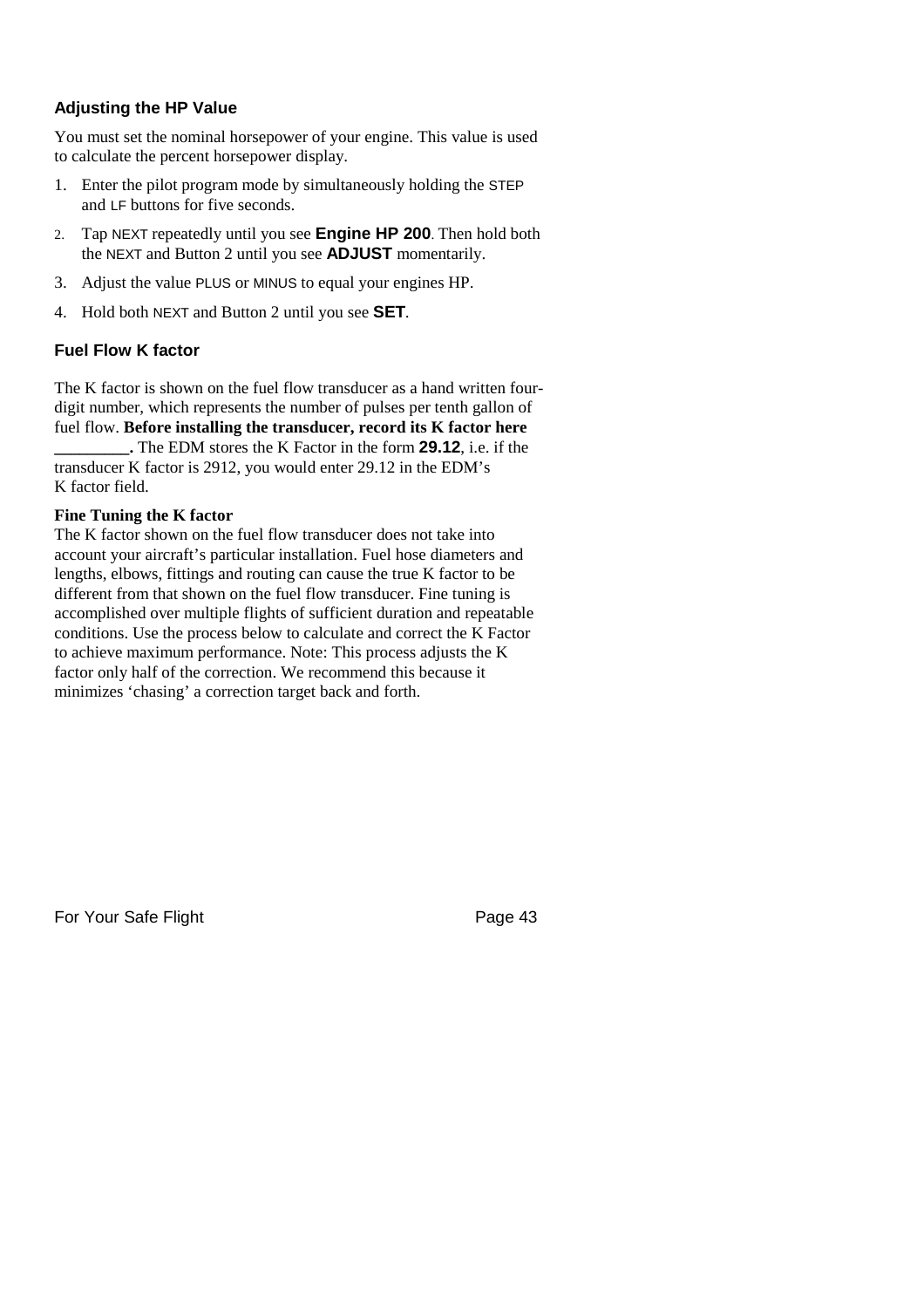1. Record data for three flights of about two to three hours each. Record the actual fuel used for each flight (total pumped to top the tanks) and the EDM **USD** value prior to shutting down after the flight.

| Flight        | EDM 'USD' | <b>ACTUAL USED</b><br>(Total pumped to top used<br>tanks) |
|---------------|-----------|-----------------------------------------------------------|
| A             |           |                                                           |
| в             |           |                                                           |
| C             |           |                                                           |
| <b>Totals</b> | Ω         |                                                           |

- 2. Add up all flight amounts for each column and post Totals in locations  $\bullet$  and  $\bullet$ .
- 3. Record the EDM's <u>current</u> K factor here  $\bullet$ and in the table below.
- 4. Calculate the Adjustment ratio:
	- Adjustment ratio =  $($   $\bullet$   $) 1$ 2
- 5. New K Factor =  $\bullet x$  (Adjustment ratio +1).

Record the values here:

| Date | $0$ EDM<br>fuel used | $\boldsymbol{\Theta}$ actual<br>fuel used | factor | $\bullet$ Current K New K factor | Pilot's<br>initials |
|------|----------------------|-------------------------------------------|--------|----------------------------------|---------------------|
|      |                      |                                           |        |                                  |                     |
|      |                      |                                           |        |                                  |                     |
|      |                      |                                           |        |                                  |                     |
|      |                      |                                           |        |                                  |                     |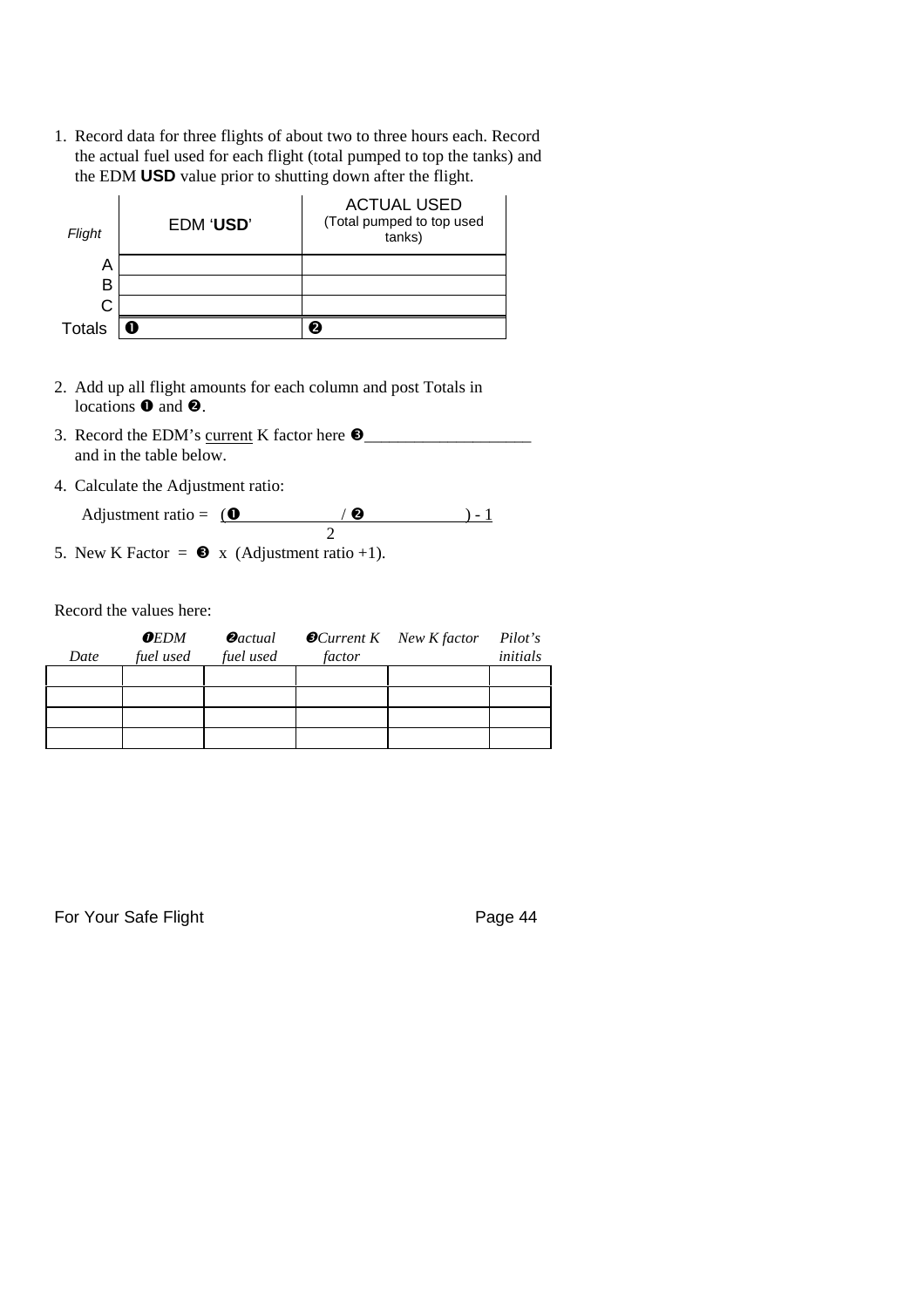## **Entering the K factor**

This process is used to enter/modify the K factor value in the EDM.

- 1. Enter the pilot program mode by simultaneously holding the STEP and LF buttons for five seconds until you see **PROGRAM MODE**.
- 2. Tap NEXT repeatedly until you see **K-Factor 1 29.90** .
- 3. Hold DIGIT and Button 2 until the first digit flashes (shown here as bolder digit for illustration purposes): **2**9.90
- 4. Tap DIGIT to move to the desired digit.
- 5. Adjust the digits value using PLUS or MINUS as desired.
- 6. Repeat items 4 and 5 for the remaining digits.
- 7. Hold both NEXT and Button 2 until you see **SET**.

If the K factor is increased, the indicated fuel flow will decrease, and vice-versa. *NOTE: When the K factor is changed during a trip, calculations of fuel used, fuel remaining and time to empty are not retroactively recalculated.*

## **Programming Trip Mode**

Trip Mode keeps a running total of fuel used (USD) for all flights. If Trip Mode = No, fuel 'USD' is zeroed after updating the EDM's fuel computer via **Refuel** modes. NOTE: to clear the fuel used display at any time, tap STEP until you see USD. Hold both DIM and ALL/EGT/FF buttons until the display shows '.0 USD'.

- 1. Enter the pilot program mode by simultaneously holding the STEP and LF buttons for five seconds.
- 2. Tap NEXT repeatedly until you see **TRIP Used? No** .
- 3. Tap YES to select the trip mode or NO to deselect mode.
- 4. Tap NEXT to accept your choice.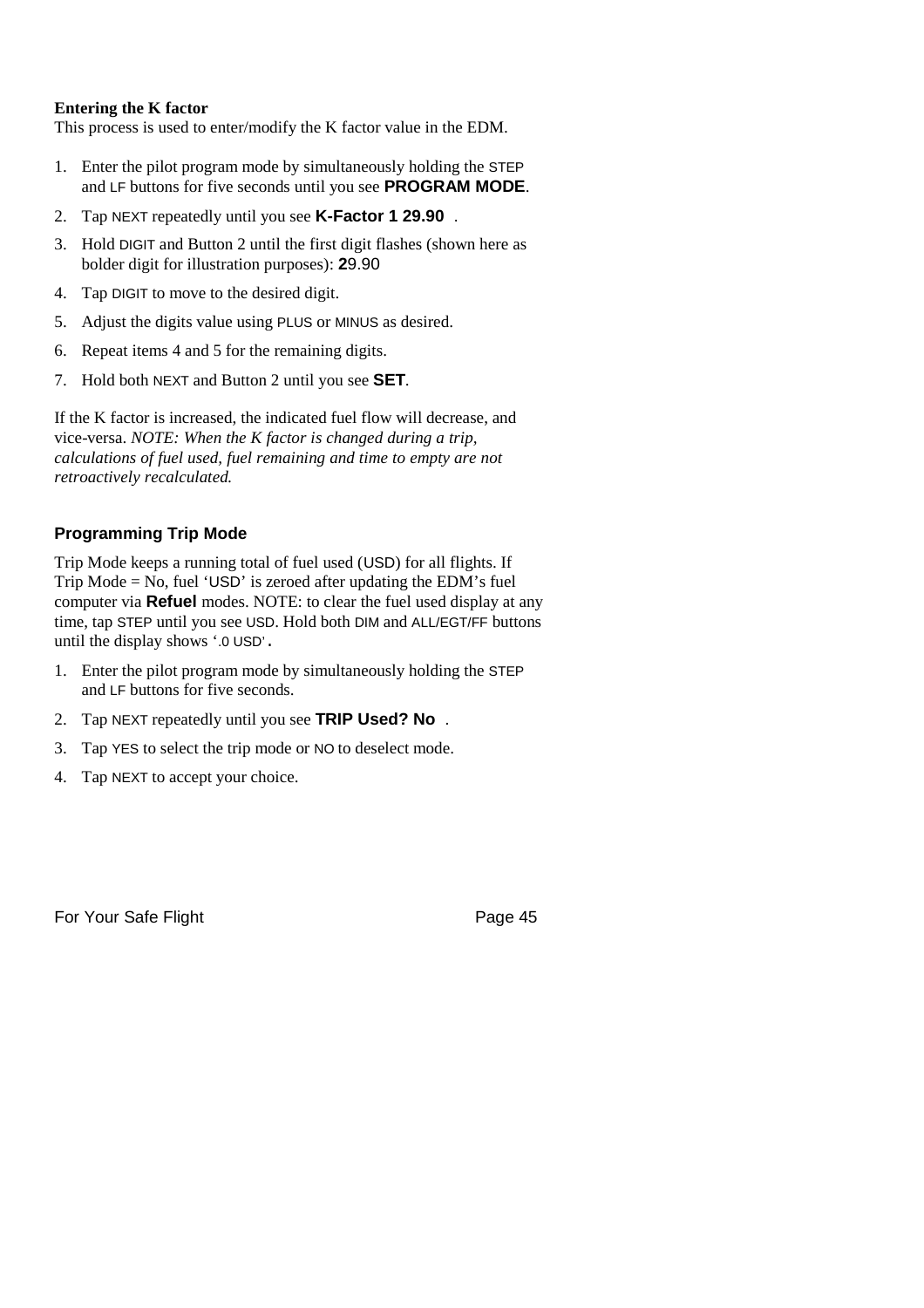## **Setting the GPS Com Format**

This process allows you to select what GPS communication format the EDM should use when sending fuel flow data to the GPS. See table below with the numeric GPS-C values and their corresponding formats.

- 1. Enter the pilot program mode by simultaneously holding the STEP and LF buttons for five seconds.
- 2. Tap NEXT repeatedly until you see **GPS FORMAT** .
- 3. Hold DIGIT and Button 2 until **ADJUST** appears
- 4. Select desired code value using PLUS or MINUS.
- 5. Hold both NEXT and Button 2 until you see **SET**.

| $GPS-C$ | Type of GPS Format                                |
|---------|---------------------------------------------------|
| 0       | No fuel data output                               |
|         | Garmin (Shadin Miniflow format)                   |
| 2       | Allied Signal (format B) "To waypoint only"       |
| 4       | Arnav/EI fuel flow data                           |
| 4       | Allied Signal (format C) *                        |
| 5       | (Not used)                                        |
| 6       | Garmin 430/530 GNX-80/GX-60 "To waypoint only"    |
| 7       | Garmin 430/530 GNX-80/GX-60 "To Destination only" |
| 8       | Bendix(B) - DEST                                  |

# **Section 10 - Custom Key Card**

The EDM contains a Key Card which customizes it for your aircraft. **This card defines fixed primary instrument limits and ranges,** EDM **serial number and make, model and year of your aircraft. You cannot exchange it with any other EDM**. Typical parameters include: oil temp, oil pressure, fuel pressure, fuel quantity, cylinder head temp, turbine inlet temp, manifold pressure, and RPM. Do not remove the Key Card from the instrument. If your EDM should ever have to be replaced with a different unit, the factory will reprogram your Key Card to match the new serial number. Always confirm that your aircraft make and model are initially shown in the RAD upon power up.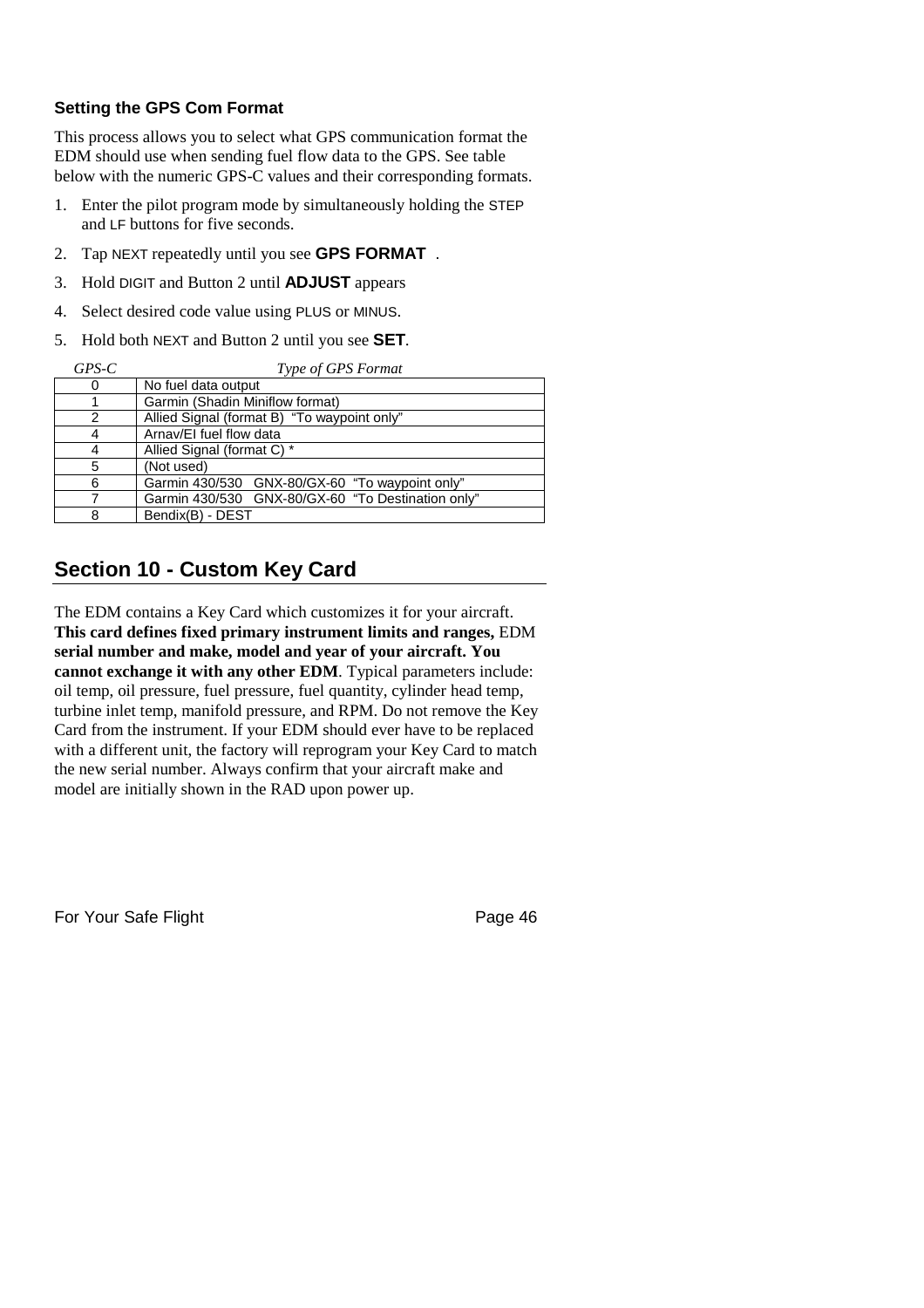## **WARNING**:

- **Never add or remove fuel from the aircraft when the master switch is turned on.**
- **Fuel quantity gauge performance is affected by many factors, such as the integrity of the sensor performance, the accuracy of the calibration data you collected and entered and most importantly your validation that the EDM fuel quantity gauge is accurate and repeatable after installation and calibration. You should not use the fuel quantity gauge system for any flight related operations until this validation criteria has been met.**

The EDM interfaces to various fuel level sensor types to facilitate direct reading of the fuel level in the aircraft fuel tanks. The EDM has a multipoint fuel calibration table that you must enter. This table contains calibration values (stored in non-volatile memory) used to translate sensor readings into the displayed fuel quantity values. The calibration information is collected and recorded on paper for later entry into the EDM. NOTE: Fuel quantity gauges will not be functional until the fuel calibration information has been entered into the EDM. You will use the EDM instrument itself as the measuring device to collect calibration data. Refer to Installation Manual Report 908 for expanded information on fuel level system implementation.

The following describes the basic procedures necessary for collection and entry of data into the fuel level calibration table. Note: Any changes to fuel table data will be temporary until you execute the **'SAVE'** function (available after last cell of the last tank table is entered).

Before beginning the fuel table entry/edit process, you must have properly installed and tested for correct functionality of the fuel sensors.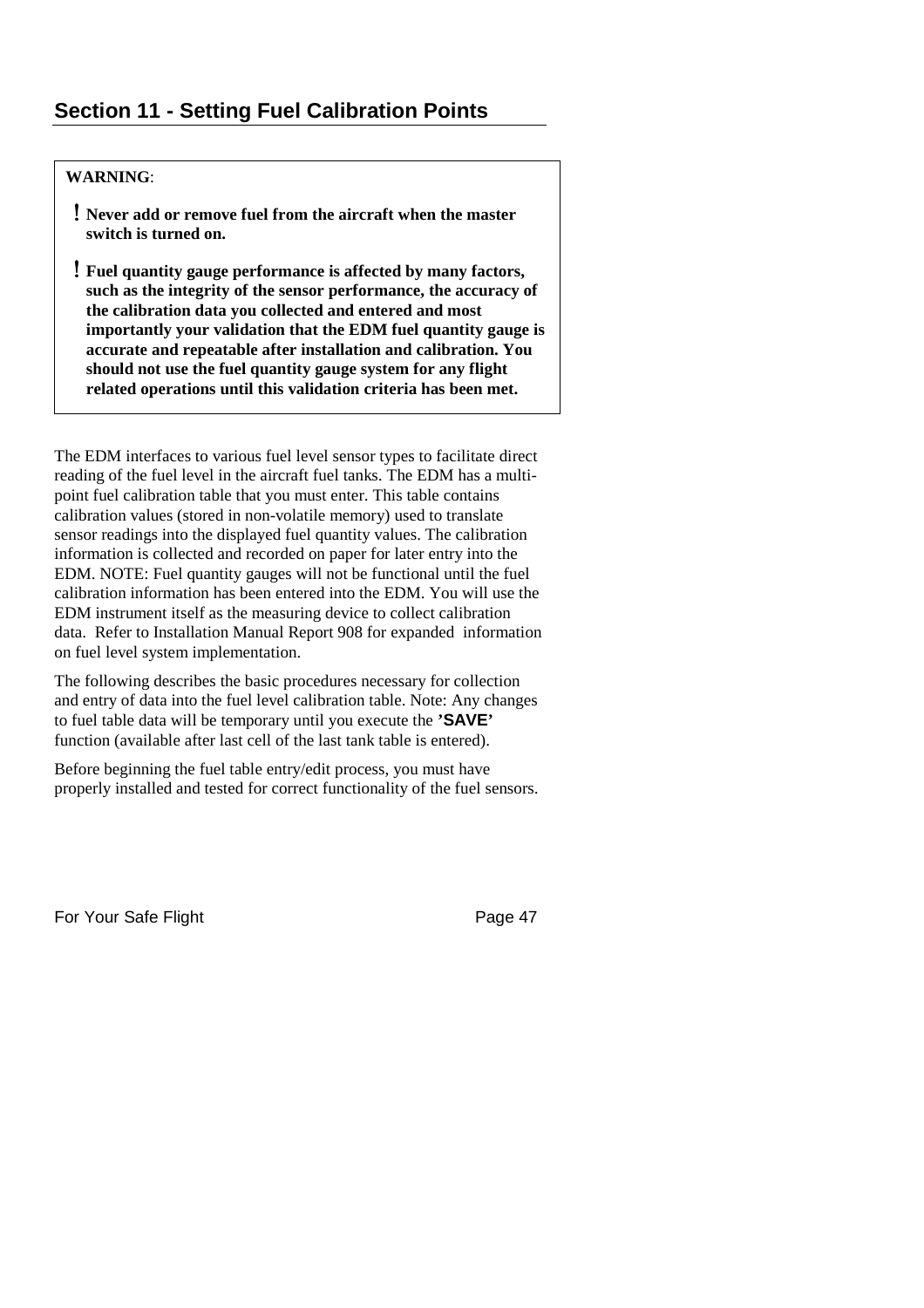#### Capturing the sender reading at each calibration point:

### **Getting Started…Collecting Fuel Level Calibration Data using the** EDM as a meter**.**

1. With power off, hold in **Button 4 (Button 1 being far left)** and then turn on power. For each EDM monitored tank, create a **paper table** with the desired number of calibration points (2 to 5) and at what volume each will be. Number of calibration points to be entered into the system later. The zero gallon point reading is always taken with unusable fuel in the tank. Example of a completed 3 point table for **LEFT** tank:



- 2. This screen provides real-time readings of all active fuel level sensors. Verify readings look normal. Reading are arbitrary whole numbers
- 3. Now add fuel as needed to match the required volume for a particular point. Allow this to settle, then take a reading and record it on paper adjacent to that point.
- 4. Repeat this process until all points, 2 to 5, have been recorded for each tank.

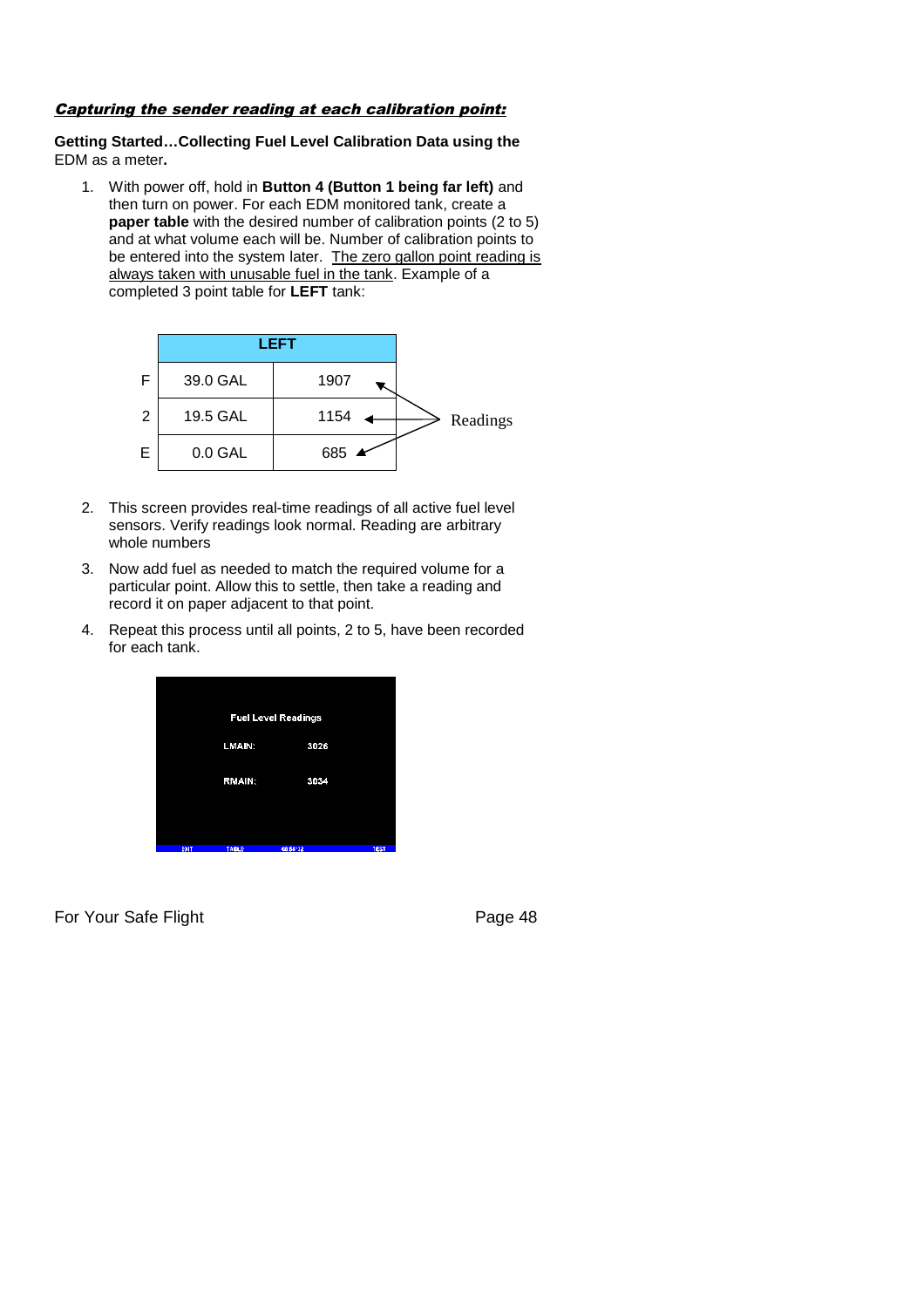#### After you have collected your data

#### **After you have collected your data…Entering / Editing Fuel Level Calibration Data**

The Fuel Table Editor is a spreadsheet type format allowing you to easily see the volume and related calibration values side by side. You can easily navigate through the cells to enter values.

1. With power off, hold in **Button 3 (Button 1 being far left)** and then turn on power. Wait until you see '**Do you agree with the disclaimer?**'. Tap **YES** if you agree and wish to continue.

| <b>Fuel Table Data</b>                                                                                                                                                                  |
|-----------------------------------------------------------------------------------------------------------------------------------------------------------------------------------------|
| By continuing into the Fuel Table Editor, you acknowledge that you have read<br>and understand the Fuel Table Data Editor instructions that came with your<br>J.P. Instruments EDM 930. |
| It is your responsibility to validate the correctness of fuel levels<br>represented by the system.                                                                                      |
| If you fail to validate the fuel quantity readings when complete, fuel<br>quantity readings presented by the EDM should not be used for flight.                                         |
| <b>VOLTAGE MODE</b>                                                                                                                                                                     |
| Do you agree with the disclaimer?                                                                                                                                                       |
| <b>YES - Continue.</b><br><b>RESTART - Return to EDM.</b>                                                                                                                               |
| <b>YES</b><br><b>RESTART</b><br><b>EDM960 DEMO</b><br>00:31:19<br>N123.IP                                                                                                               |

2. Tap **YES** when you see '**Do you have table data?**'.

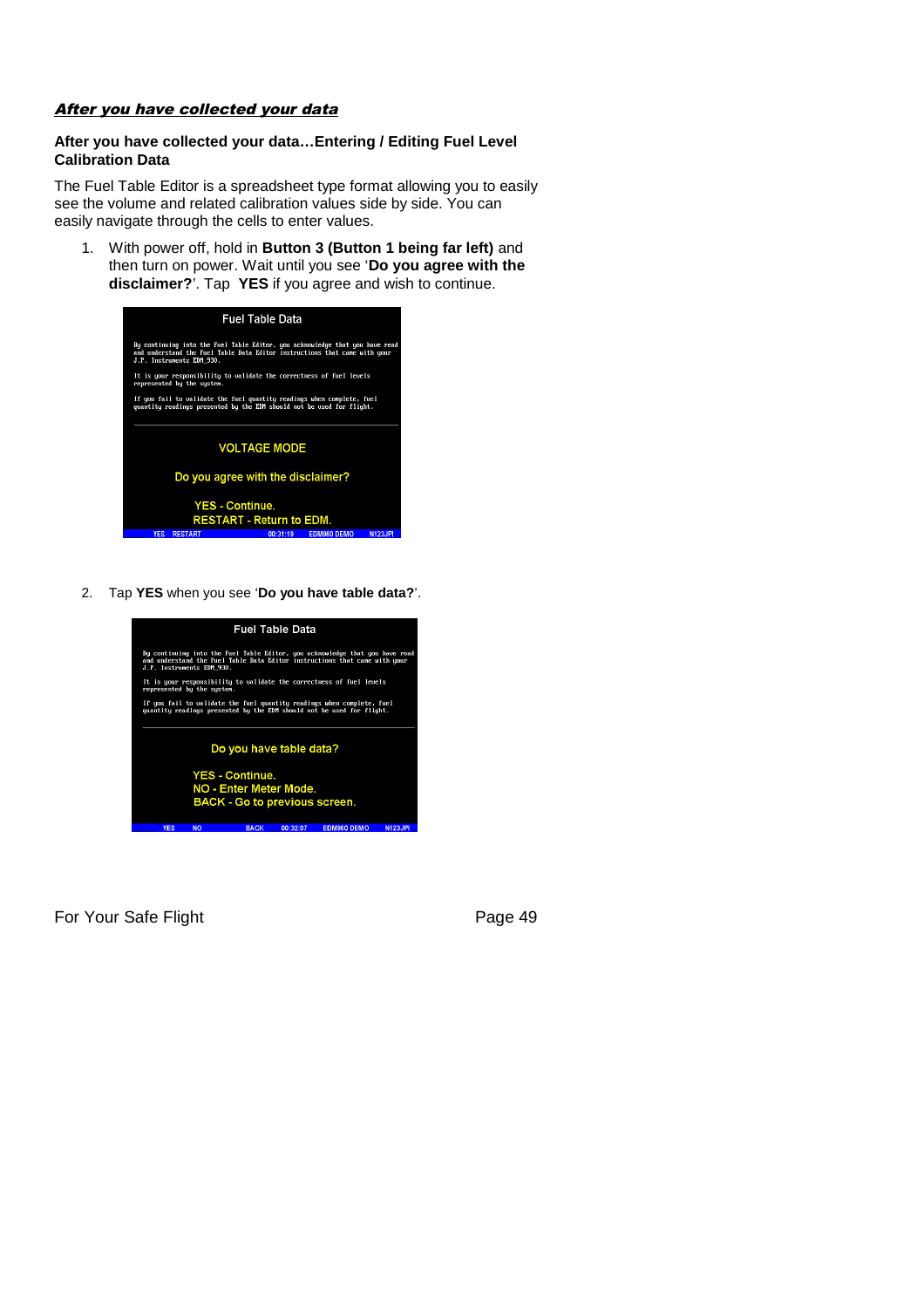3. Tap **USER** when you see '**Do you want to restore user table?**' Note: tapping FACTORY causes the fuel table stored on the Key Card to over-write any previous user entries in the fuel table. Use FACTORY if you want to start from the original factory default.



4. Tap **POINTS** when you see '**Do you want to edit the table?**'.

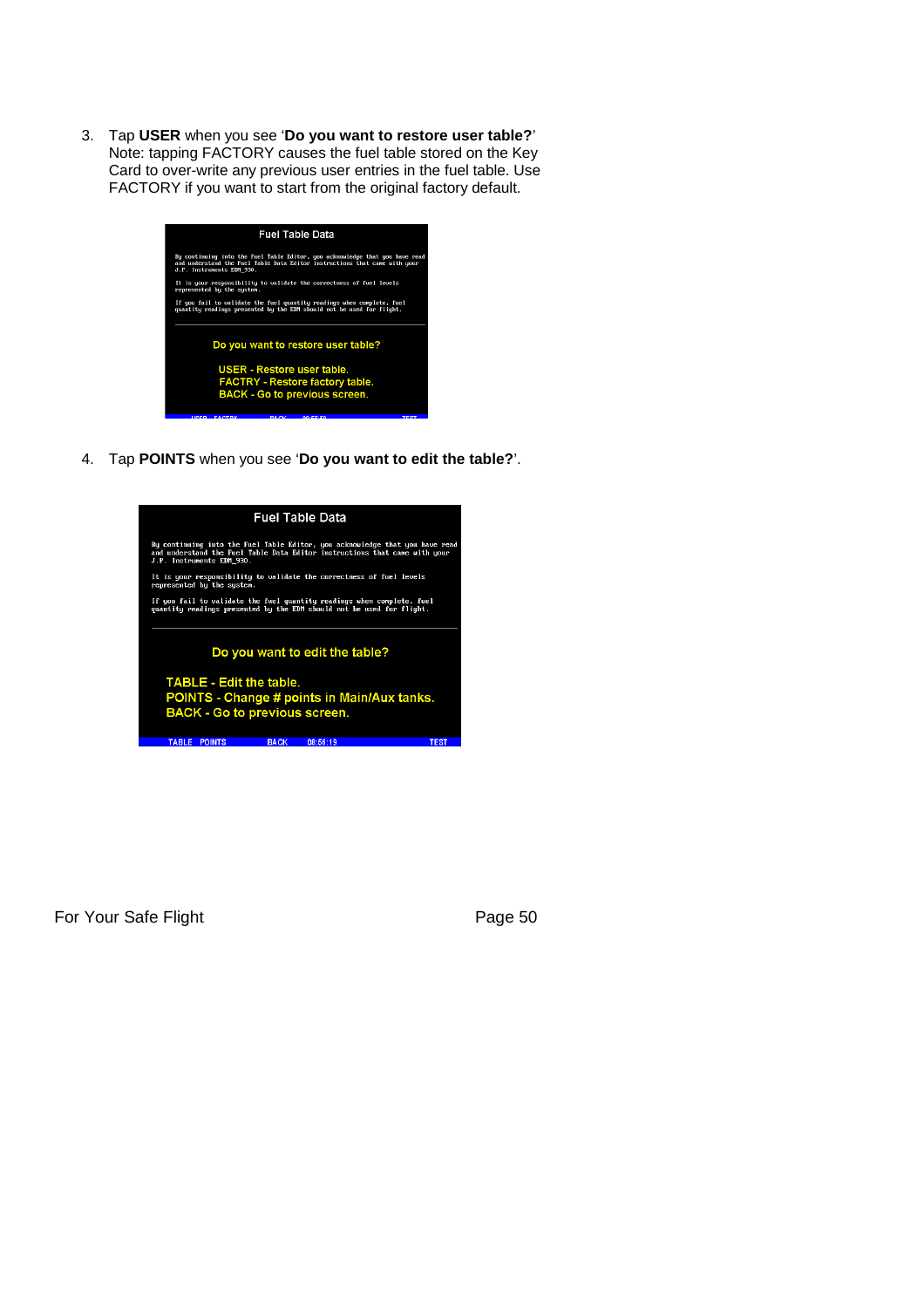5. You see '**Points in LEFT**', the current calibration points for the LEFT tank.



- 6. Tap/hold **VALUE** to change to the desired number of calibration points for this tank (2 to 5). Each Tank can have a different set of calibration points. So 5 points for Main and 2 points for Aux.
- 7. Tap **TANK** to select the next active tank and repeat previous step. Continue until all tanks 'points' have been set.
- 8. Tap **TABLE**. You see '**Fuel Table Data**' ( White at top of screen) with a table.

| <b>Fuel Table Data</b>       |                                   |                                 |          |                    |                |
|------------------------------|-----------------------------------|---------------------------------|----------|--------------------|----------------|
|                              |                                   |                                 | LEFT     |                    |                |
|                              | F                                 | 102.0 GAL                       |          | 1                  |                |
|                              | 4                                 | 76.5 GAL                        |          | 4                  |                |
|                              | 3                                 | 51.0 GAL                        |          | 1                  |                |
|                              | 2                                 | <b>25.5 GAL</b>                 |          | и                  |                |
|                              | E                                 | $0.0$ GAL                       |          | 1                  |                |
|                              |                                   |                                 |          |                    |                |
|                              |                                   | STEP - Tap is up, hold is down. |          |                    |                |
| <b>EDIT</b> - Edit quantity. |                                   |                                 |          |                    |                |
|                              | <b>BACK - Back and Lose Data!</b> |                                 |          |                    |                |
|                              |                                   |                                 |          |                    |                |
| <b>STEP</b><br><b>EDIT</b>   |                                   | <b>BACK</b>                     | 00:43:01 | <b>EDM960 DEMO</b> | <b>N123JPI</b> |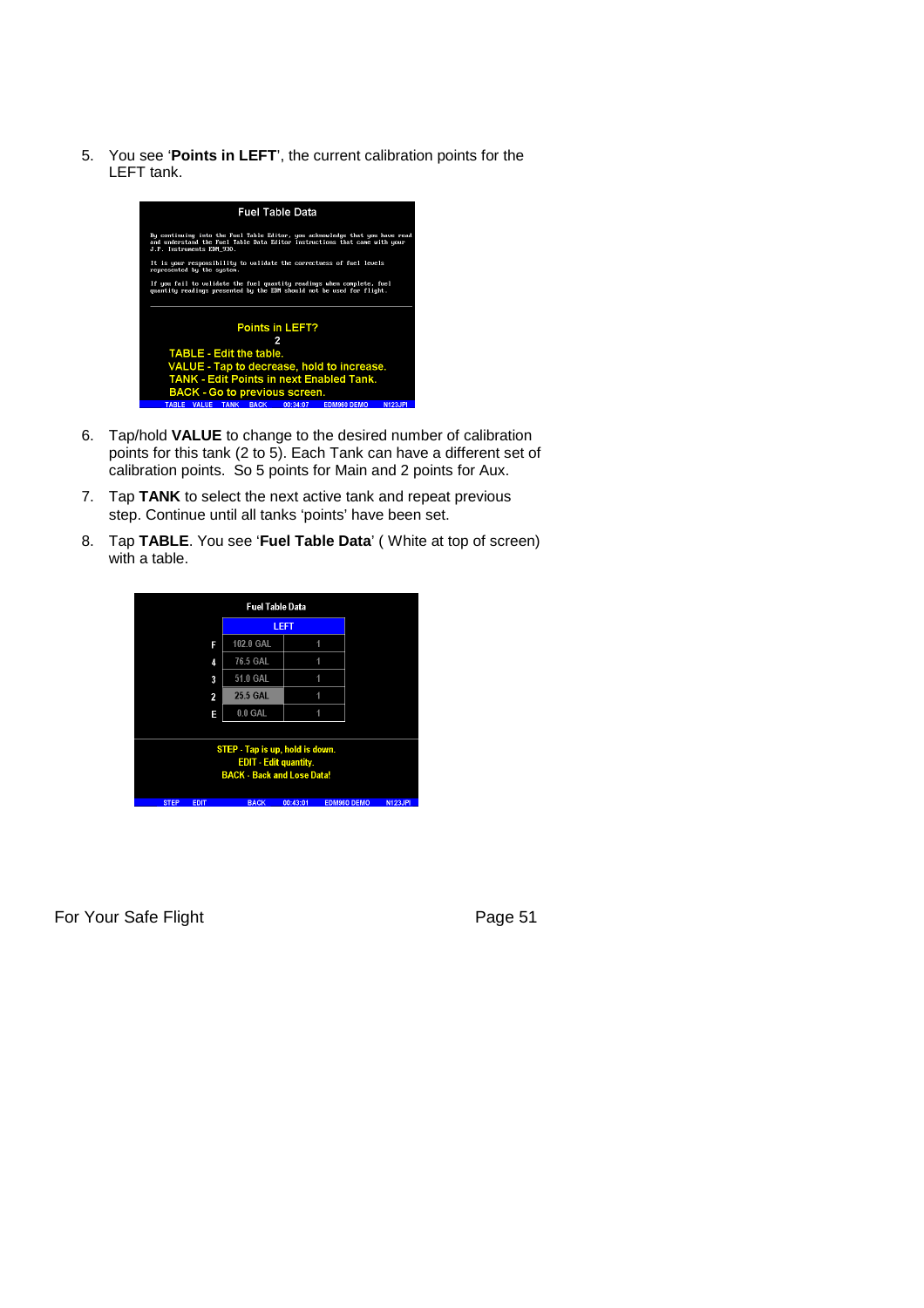- 9. Tap/hold **STEP** to select the cell you want to edit. Tap **EDIT** to change the value. Tap **SAVE** to record it. Follow the on-screen menus to edit the value. Keep tapping **DIGIT** to move it across.
- 10. Repeat previous step until all tanks data have been entered.
- 11. You see '**Save fuel tank data?**'. Answer **SAVE** to store all final data values or **CANCEL** to return to table editing.

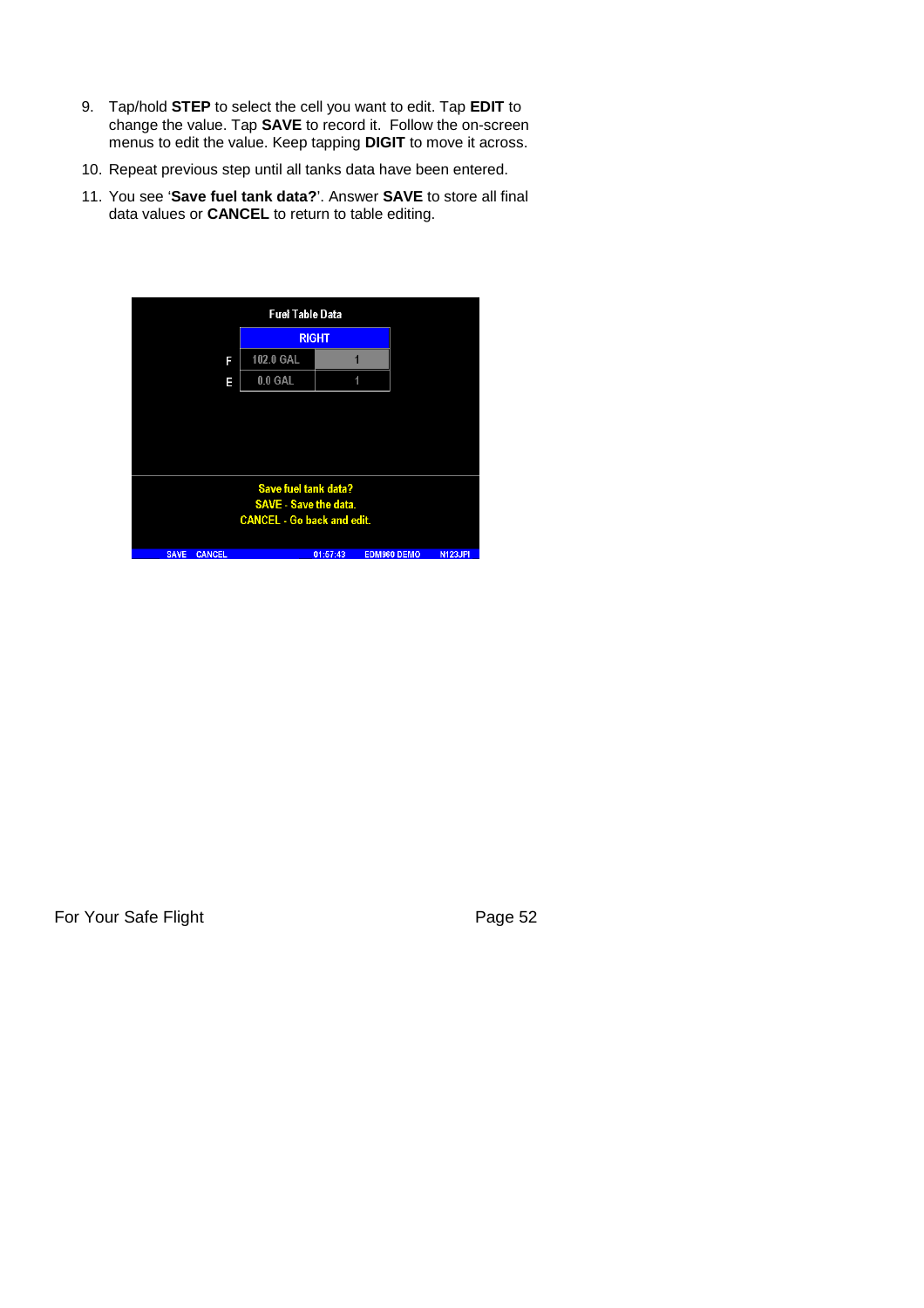## **Troubleshooting the EDM**

## *Common Misapplications*

| <b>Problem</b>                                                                                  | <b>Situation</b>                                                                                                                           | <b>Correction</b>                                                                                                                                                          |  |
|-------------------------------------------------------------------------------------------------|--------------------------------------------------------------------------------------------------------------------------------------------|----------------------------------------------------------------------------------------------------------------------------------------------------------------------------|--|
| <b>Display freezes or may</b><br>be incorrect                                                   | A power transient<br>could cause the<br>processors to<br>malfunction                                                                       | Recycle the power to the<br><b>EDM</b>                                                                                                                                     |  |
| LeanFind finds a<br>"peak" too soon                                                             | Failure to pre-lean<br>before performing<br>LeanFind or stopping<br>while leaning                                                          | Continue to lean without<br>stopping                                                                                                                                       |  |
|                                                                                                 | Leaning too slowly                                                                                                                         | Lean more rapidly                                                                                                                                                          |  |
| Peak not found during<br><b>LeanFind</b><br><b>Off-scale EGT</b><br>columns, too high or<br>low | Lean Find not<br>activated or stopping<br>while leaning<br>Off-scale EGT column<br>readings. EDM in the<br>Normalize view (blue<br>scales) | Lean at the speed of<br>approximately 10°F per<br>second<br>The higher sensitivity of<br>the Normalize view can<br>quickly go too high or low<br>off-scale with only small |  |
|                                                                                                 |                                                                                                                                            | changes in EGT.                                                                                                                                                            |  |
| <b>First cylinder to peak</b><br>is not the hottest                                             | This is normal. The first to cylinder peak is not<br>necessarily the hottest                                                               |                                                                                                                                                                            |  |
| <b>EGTs rise during</b><br>single magneto check                                                 | This is normal, due to incomplete combustion<br>persisting longer                                                                          |                                                                                                                                                                            |  |
| <b>EGTs not uniform</b><br>during low power<br>operation                                        | This is normal. Fuel and air distribution is not<br>optimal at low power settings                                                          |                                                                                                                                                                            |  |

## **Diagnostic Testing on Startup and During Flight**

When your EDM is first turned on it tests internal components, calibration and integrity of the probes. Most alarms are disabled until the engine has been started.

During flight, probes are constantly checked for inconsistent or intermittent signals. A faulty channel or probe encountered during startup or during flight will be deleted from the sequence, producing a missing column or blank digital data.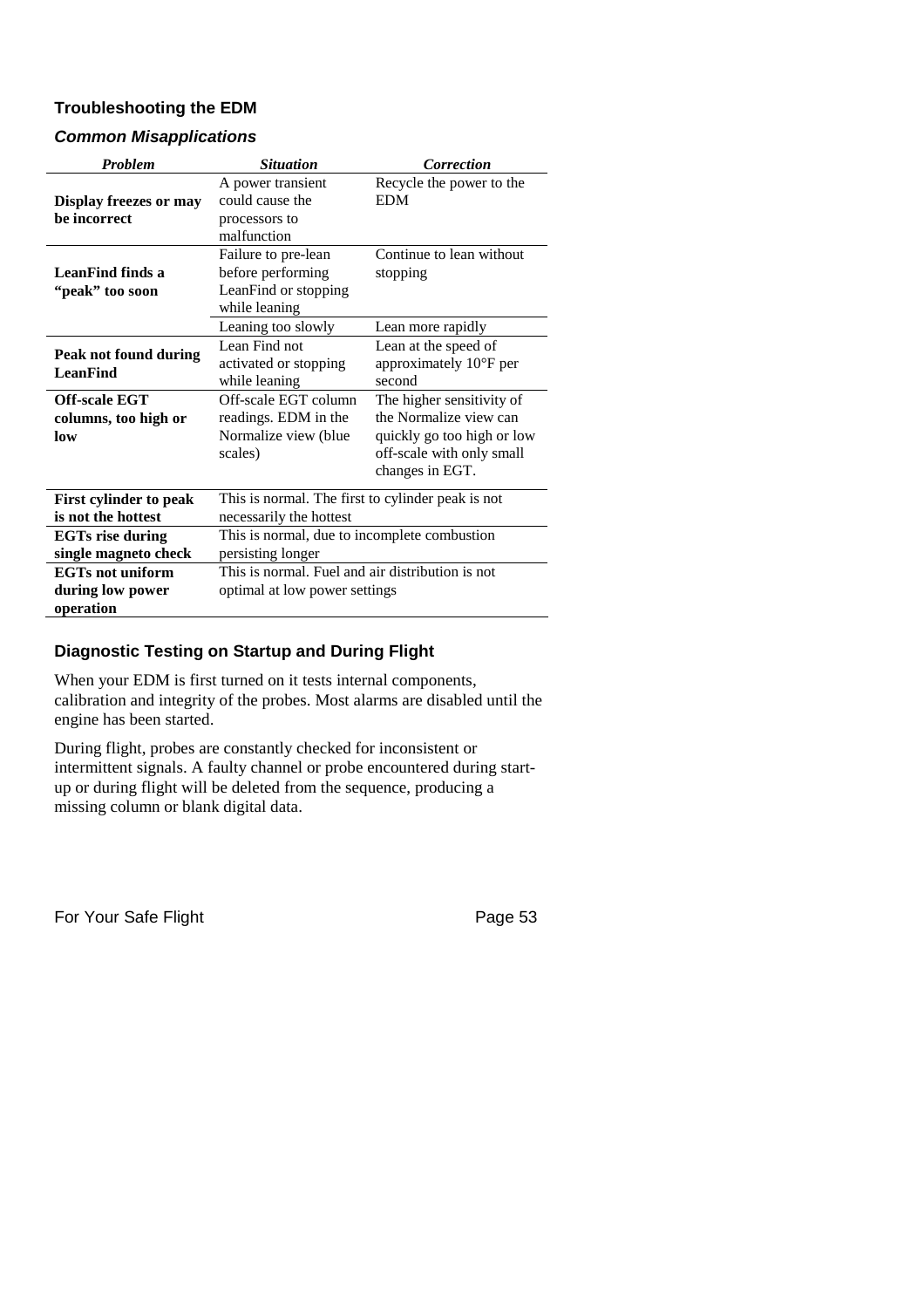## **Diagnostic Messages**

The following displays indicate malfunctions in the system:

# *Startup and Operational Diagnostics*

| $0.0$ GPH                                               | Zero's indicate Fuel flow is too low to register                                                      |
|---------------------------------------------------------|-------------------------------------------------------------------------------------------------------|
| <b>GPH</b><br>---                                       | Dashes indicate No fuel flow transducer signals                                                       |
| H.M<br>---                                              | Dashes indicate No fuel flow transducer signals                                                       |
| OPEN PRB                                                | Open probe. Wiring to probe is open circuit. Check<br>wiring and crimps. Swap probes to troubleshoot. |
| <b>BAD-PRB</b>                                          | Bad probe. Erratic reading. May be poor electrical<br>connection. Swap probes to troubleshoot.        |
| Red 'X' drawn<br>through a single<br>gauge              | Measurement out of range.                                                                             |
| Red 'X' drawn<br>through all<br>gauges for an<br>engine | DAU failure or DAU communications error.<br>Check power to DAU and wiring harness<br>connections.     |
| CAL ERR                                                 | Calibration error. Return unit to factory.                                                            |
| DSP XXX                                                 | Internal communication error. Return unit to factory.                                                 |
| <b>COMM ERR</b>                                         | Internal communication error. Return unit to factory.                                                 |
| <b>NO 15 MV</b>                                         | Calibration error. Return unit to factory.                                                            |
| NO 50MV                                                 | Calibration error. Return unit to factory.                                                            |
| NO 2.5V                                                 | Calibration error. Return unit to factory.                                                            |
| <b>PWR DWN</b>                                          | Power down the instrument and power up again.                                                         |
| <b>WARNCAL.</b><br><b>WARNCFG</b>                       | Transient warning messages. If they persistently occur,<br>return the unit to JPI for repair.         |
| <b>HOBSERR</b>                                          | The time of the most recent flight may not be reflected in<br>the HOBBS meter.                        |
| <b>HOBSBAD</b>                                          | The HOBBS data has been corrupted. The HOBBS meter<br>will be cleared.                                |
| HANGCFG,<br><b>HANGCAL</b>                              | Internal system errors. Return unit to factory.                                                       |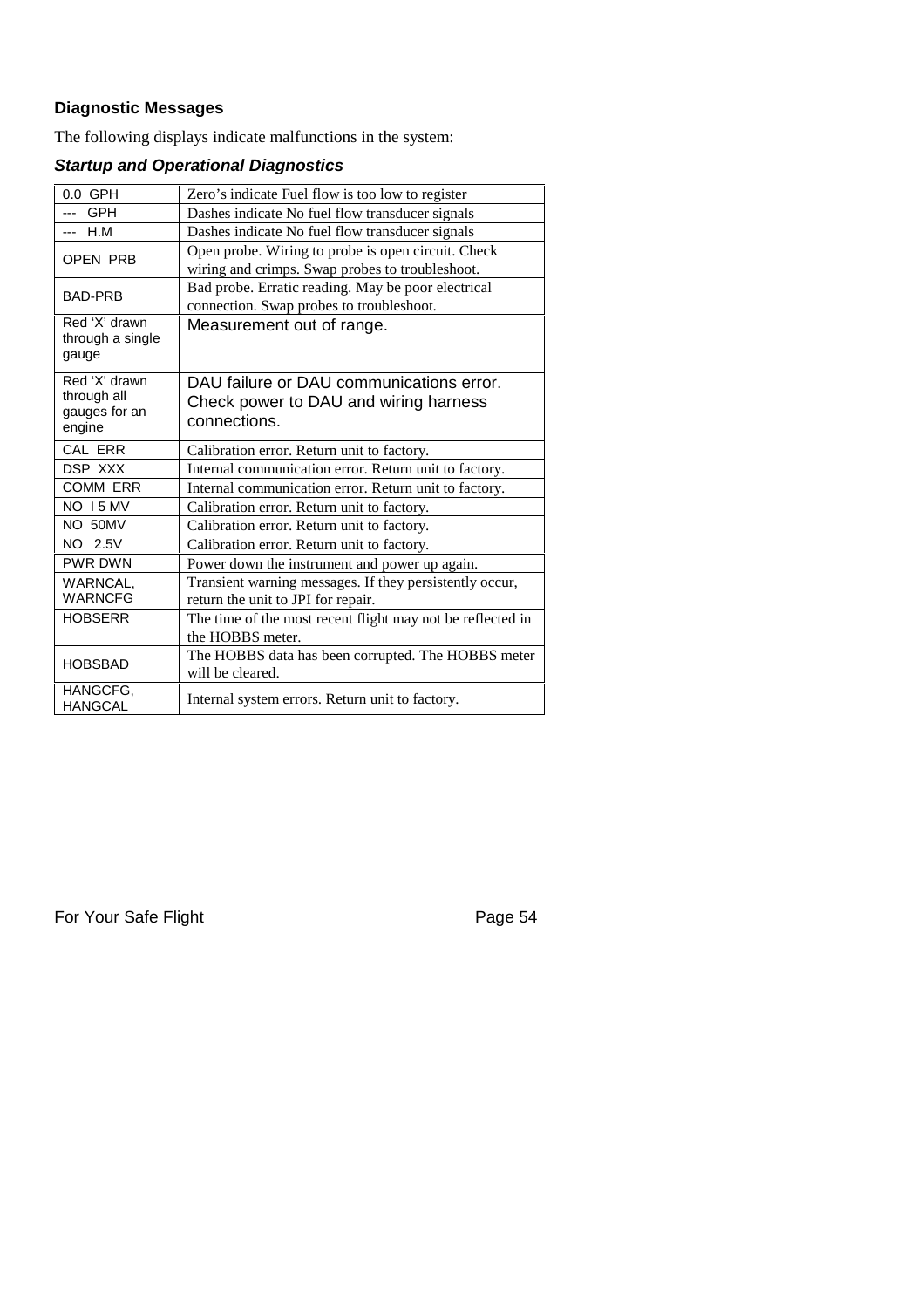## *GPS Interface Diagnostics*

| Measurements 'xxx REQ',<br>'xxx RES' and 'xxx MPG' are all | No communications from GPS receiver<br>to EDM. Possibly no connection or |
|------------------------------------------------------------|--------------------------------------------------------------------------|
| missing from the scan.                                     | aircraft GPS is off.                                                     |
| NO - COM message and<br>'xxx REQ', 'xxx RES' and           | Communications are received by EDM<br>and the Auto-Protocol setup is in  |
| 'xxx MPG' are all missing from the                         | process. Verify correct output format                                    |
| scan.                                                      | setup in GPS receiver; check GPS<br>connections.                         |
| NO - SIG message and                                       | GPS receiver has insufficient signal for                                 |
| 'xxx REQ', 'xxx RES' and                                   | valid data.                                                              |
| 'xxx MPG' are all missing from the                         |                                                                          |
| scan.                                                      |                                                                          |
| NO - WPT message and                                       | No waypoints are programmed into the                                     |
| 'xxx REQ', 'xxx RES' are all                               | aircraft GPS receiver.                                                   |
| missing from the scan.                                     |                                                                          |
| Message '- - - REQ' or '- - - RES'                         | Your ground track is too many degrees                                    |
| appears.                                                   | (typically more than $\pm 70^{\circ}$ ) off from your                    |
|                                                            | course to the next GPS waypoint.                                         |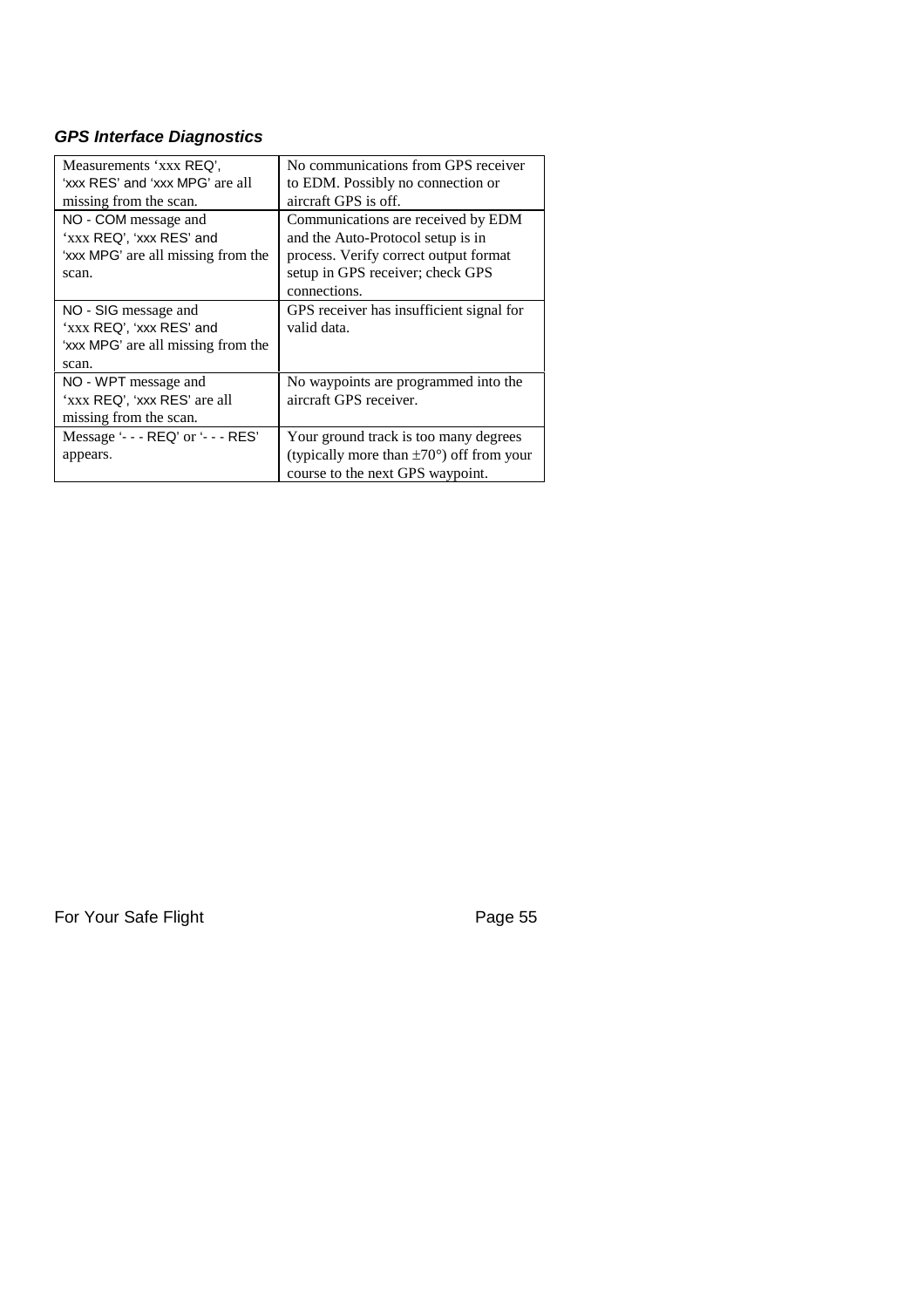# **Section 12 - Appendices**

## **TSO-only differences from Primary Instruments**

TSO-only models have the following differences from the Primary models.

 $\blacksquare$  If multiple alarms occur simultaneously, the higher priority alarm will temporarily "mask" the lower priority alarm(s). When an alarm occurs, tap the Clear button to clear the alarm indication so that you will be notified of any other alarm that might have occurred. The alarm priorities are as follows:

| Highest priority | CHT    | High CHT                     |
|------------------|--------|------------------------------|
|                  | O-T    | High OIL temperature         |
|                  | O-P    | Low oil pressure             |
|                  | F-P    | Low fuel pressure            |
|                  | TIT    | High TIT                     |
|                  | TK-LOW | Fuel tank low                |
|                  | MIN    | Low fuel endurance remaining |
|                  | REM    | Low fuel quantity remaining  |
|                  | F-P    | High fuel pressure           |
|                  | EGT    | High EGT                     |
|                  | MAP    | Overboost Manifold pressure  |
|                  | DIF    | Excessive EGT span           |
|                  | CLD    | Excessive CHT cooling rate   |
|                  | RPM    | RPM over redline             |
|                  | O-T    | Low oil temperature          |
|                  | BUS    | High battery voltage         |
|                  | BUS    | Low battery voltage          |
|                  | O-P    | High oil pressure            |
|                  | AMP    | Amps discharge               |
| Lowest priority  | BAL    | Fuel level out of balance    |
|                  |        |                              |

- Aircraft make and model will not be shown in the RAD upon power up and will not be continuously shown on the bottom of the display window.
- The user can change factory set ranges and alarm limits.
- The Key Card is *not* programmed with the make, model and year of your aircraft.
- RAD alarm displays will be cleared and disabled along with the alarms displayed in the Scanner section.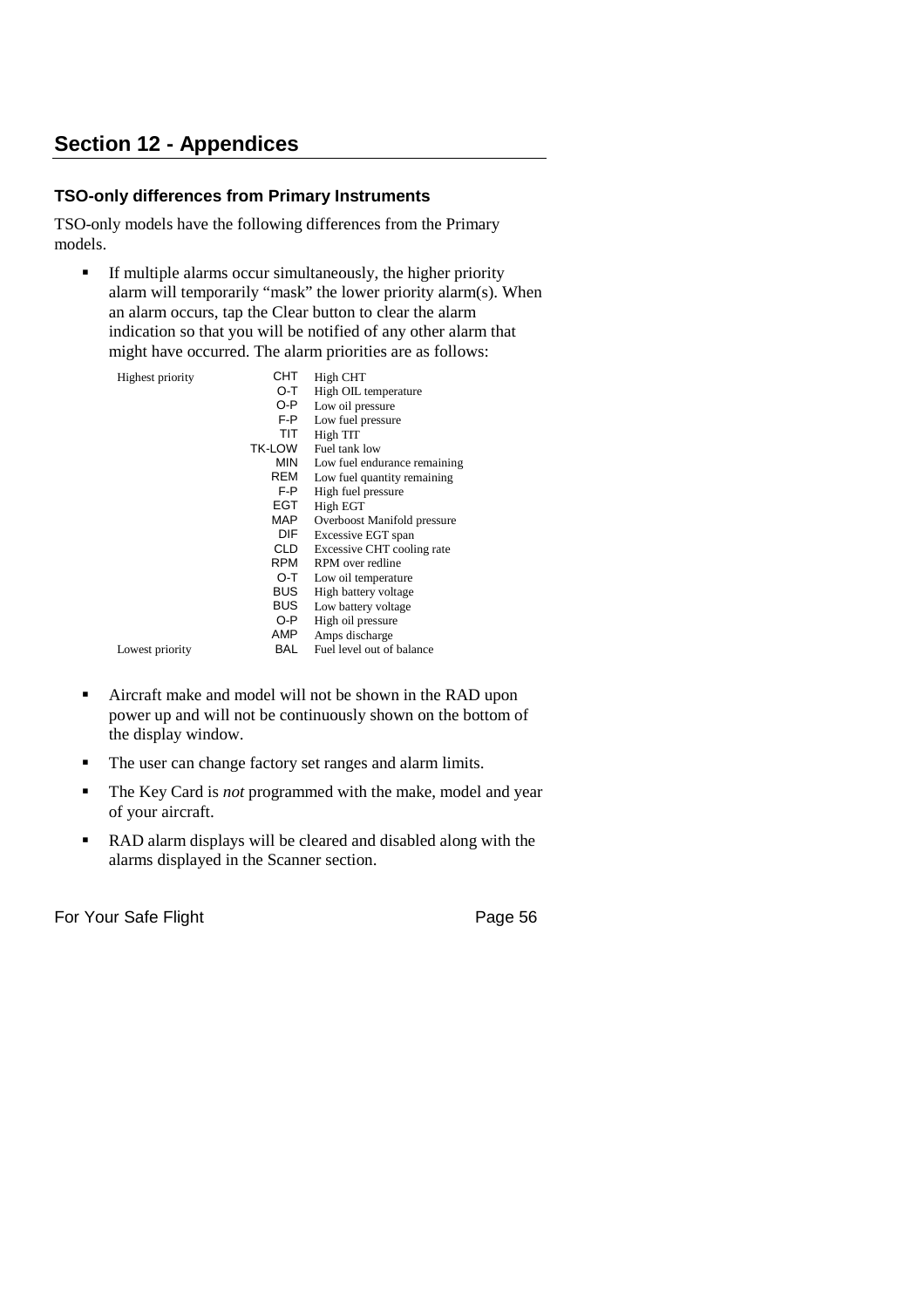- **•** JPI Hastaloy-X probes may read as much as 100°F higher than the factory installed TIT probe. However, note that the engine was certified with the factory-installed TIT probe and gauge, and this gauge reading is the limiting factor when adjusting your engine.
- The user can assign the nine graphs in the bar graphs section to the desired measurements .
- Most measurements can be excluded from the *Automatic mode.*

## **Shock Cooling**

Cooling the cylinders too fast can result in cracking and eventual failure. Lycoming Service Instruction 1094D (March 25, 1994) on *Fuel Mixture Leaning Procedures* **states:**

"At all times, caution must be taken not to shock cool the cylinders. The maximum recommended temperature change should not exceed 50°F per minute."

JPI checks shock cooling on all cylinders displaying the highest reading cylinder.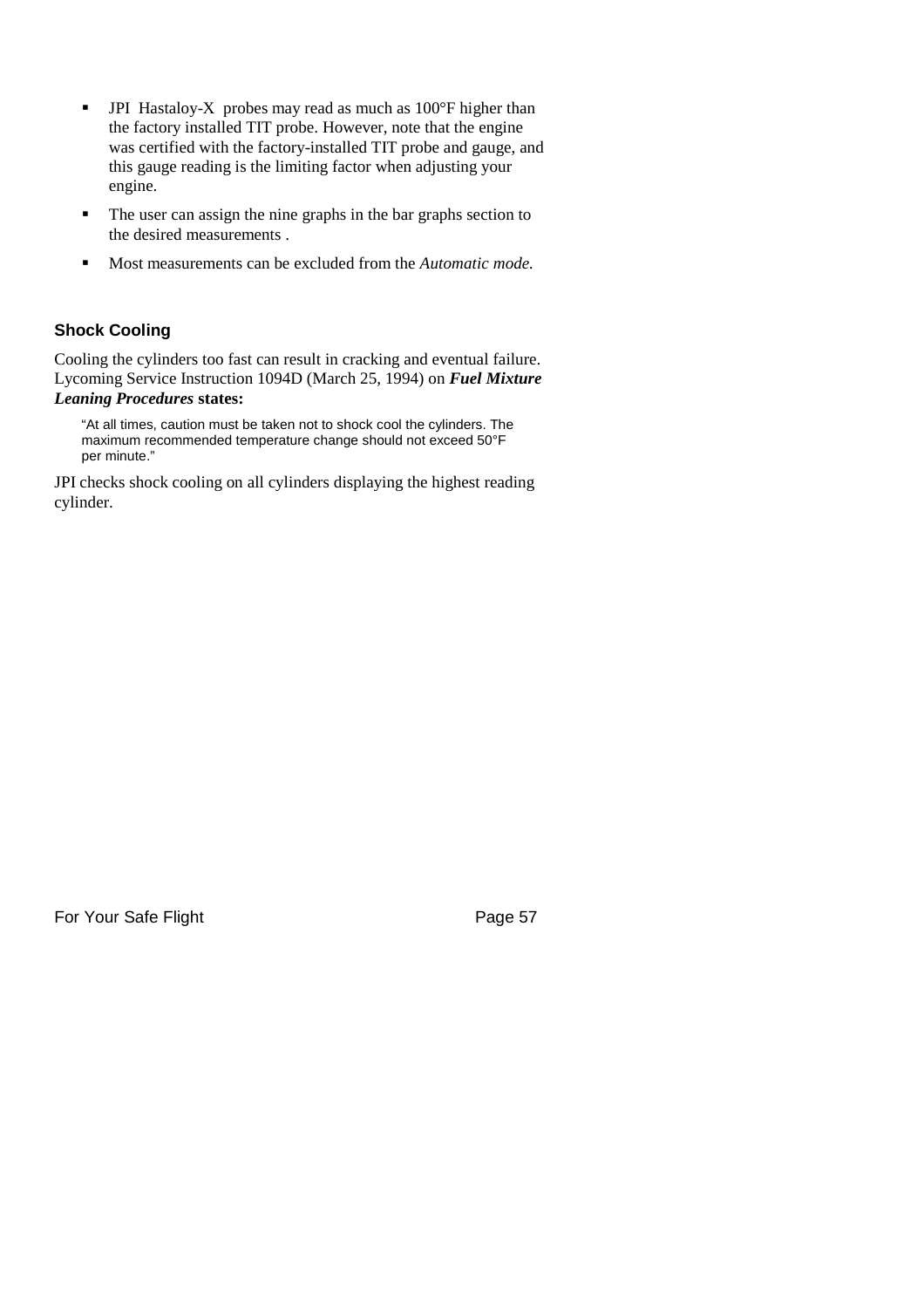## **Rear Apron Connector Locations**

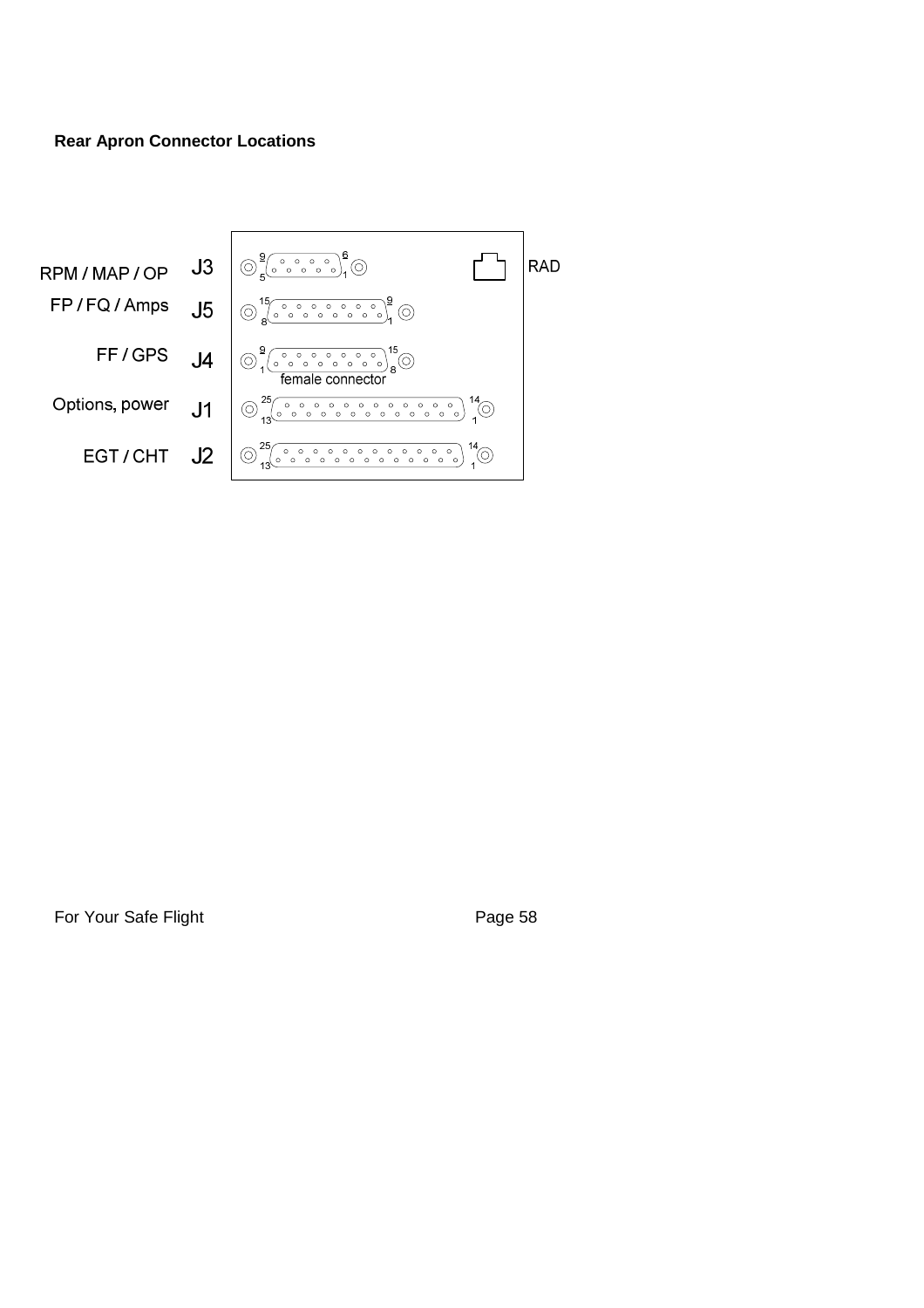## **Connector pin assignments**

| P1 (for 4/6 cyl engine) |        |                  |  |  |
|-------------------------|--------|------------------|--|--|
| Pin #                   |        | <b>Function</b>  |  |  |
| vel 1                   | red 2  | OIL T            |  |  |
| vel 3                   | red 4  | IAT              |  |  |
| yel 5                   | red 6  | <b>CARB T</b>    |  |  |
| yel 14                  | red 15 | <b>OAT</b>       |  |  |
| yel 16                  | red 17 | TIT <sub>1</sub> |  |  |
| yel 18                  | red 19 | TIT <sub>2</sub> |  |  |
|                         | gry 12 | rem V/T alarm    |  |  |
|                         | red 13 | + Power          |  |  |
|                         | wht 11 | data in          |  |  |
|                         | wht 24 | data out         |  |  |
|                         | blk 25 | gnd to engine    |  |  |

| P2 (EGT, CHT)                   |        |                  |  |  |
|---------------------------------|--------|------------------|--|--|
| Pin #                           |        | <b>Function</b>  |  |  |
| vel 1                           | red 2  | CHT <sub>1</sub> |  |  |
| yel 3                           | red 4  | CHT <sub>2</sub> |  |  |
| vel 5                           | red 6  | CHT <sub>3</sub> |  |  |
| vel<br>7                        | red 8  | CHT <sub>4</sub> |  |  |
| yel 9                           | red 10 | CHT <sub>5</sub> |  |  |
| yel 11                          | red 12 | CHT <sub>6</sub> |  |  |
| yel 14                          | red 15 | EGT <sub>1</sub> |  |  |
| yel 16                          | red 17 | EGT <sub>2</sub> |  |  |
| yel 18                          | red 19 | EGT <sub>3</sub> |  |  |
| yel 20                          | red 21 | EGT <sub>4</sub> |  |  |
| vel 22                          | red 23 | EGT <sub>5</sub> |  |  |
| $\overline{\phantom{a}}$ vel 24 | red 25 | EGT <sub>6</sub> |  |  |

| P5 (FP, FQTY, AMPS) |                         |  |
|---------------------|-------------------------|--|
| Pin#                | <b>Function</b>         |  |
| 1                   | FQ 1 volt sig           |  |
| $\mathbf{2}$        | FQ 1 volt sig           |  |
| 3                   | FQ gnd                  |  |
| 4                   | FP sig+ (grn)           |  |
| 5                   | FP sig- (wht)           |  |
| 6                   | FP pwr (red)            |  |
| $\overline{7}$      | FP gnd (blk)            |  |
| 9                   | FQ 1 freq sig           |  |
| 10                  | FQ 2 freq sig           |  |
| 11                  | FQ 1 pwr                |  |
| 12                  | FQ 2 pwr                |  |
| 13                  | <b>Secondary +Power</b> |  |

| P3 (MAP, RPM, OIL-P)              |                                 |                    |  |  |
|-----------------------------------|---------------------------------|--------------------|--|--|
| Pin #                             | <b>Function</b>                 |                    |  |  |
| $\mathbf{1}$<br>grn               | RPM sig (1)                     |                    |  |  |
| blk<br>2                          | $\overline{\text{RPM}}$ gnd (2) |                    |  |  |
| red 3                             | RPM pwr (3)                     |                    |  |  |
| red 4                             | MAP pwr (3)                     |                    |  |  |
| blk 5                             | MAP gnd (1)                     |                    |  |  |
| wht 6                             | OIL-P sig (no pol)              |                    |  |  |
| blk 7                             | OIL-P sig (no pol)              |                    |  |  |
| wht $\overline{8}$                | $MAP sig+ (2)$                  |                    |  |  |
| 9<br>grn                          | MAP sig-(4)                     |                    |  |  |
|                                   |                                 |                    |  |  |
|                                   | P4 (Fuel Flow, GPS)             |                    |  |  |
| Pin#                              | <b>Function</b>                 |                    |  |  |
| wht 1                             | out to GPS                      |                    |  |  |
| gry 2                             | in from GPS                     |                    |  |  |
| 3                                 | (nc)                            |                    |  |  |
| wht 4                             | <mark>FF sig</mark><br>FF power |                    |  |  |
| red 5                             |                                 |                    |  |  |
| $\overline{b}$ lk 6               | FF gnd                          |                    |  |  |
| 10                                | R tank low switch input         |                    |  |  |
| 11                                | remote FF alarm                 |                    |  |  |
| 12                                | FF <sub>2</sub> sig             |                    |  |  |
| 13                                | L tank low switch input         |                    |  |  |
|                                   |                                 |                    |  |  |
| P1 (for 7/8/9 cyl engine)<br>Pin# |                                 |                    |  |  |
|                                   |                                 | <b>Function</b>    |  |  |
| $\mathbf 1$<br>yel                | rel2                            | OIL T              |  |  |
| 3<br>yel                          | red 4                           | <b>CARB T</b>      |  |  |
| 5<br>yel                          | red 6                           | CHT $\overline{7}$ |  |  |
| yel 7                             | red 8                           | CHT <sub>8</sub>   |  |  |
| yel 9                             | red 10                          | CHT <sub>9</sub>   |  |  |
| yel $14$                          | $\overline{15}$<br>red          | <b>OAT</b>         |  |  |
| yel 16                            | red 17                          | TIT $\overline{1}$ |  |  |
| <u>yel 18</u>                     | red 19                          | EGT <sub>7</sub>   |  |  |
| yel 20                            | 21<br>red                       | $\overline{EG}T$ 8 |  |  |
| yel 22                            | red 23                          | EGT <sub>9</sub>   |  |  |
|                                   | gry 12                          | rem V/T alarm      |  |  |
|                                   | i<br>red 13                     | + Power            |  |  |
|                                   | wht 11                          | data in            |  |  |
|                                   | i<br>wht 24                     | data out           |  |  |
|                                   | <b>blk 25</b>                   | gnd to engine      |  |  |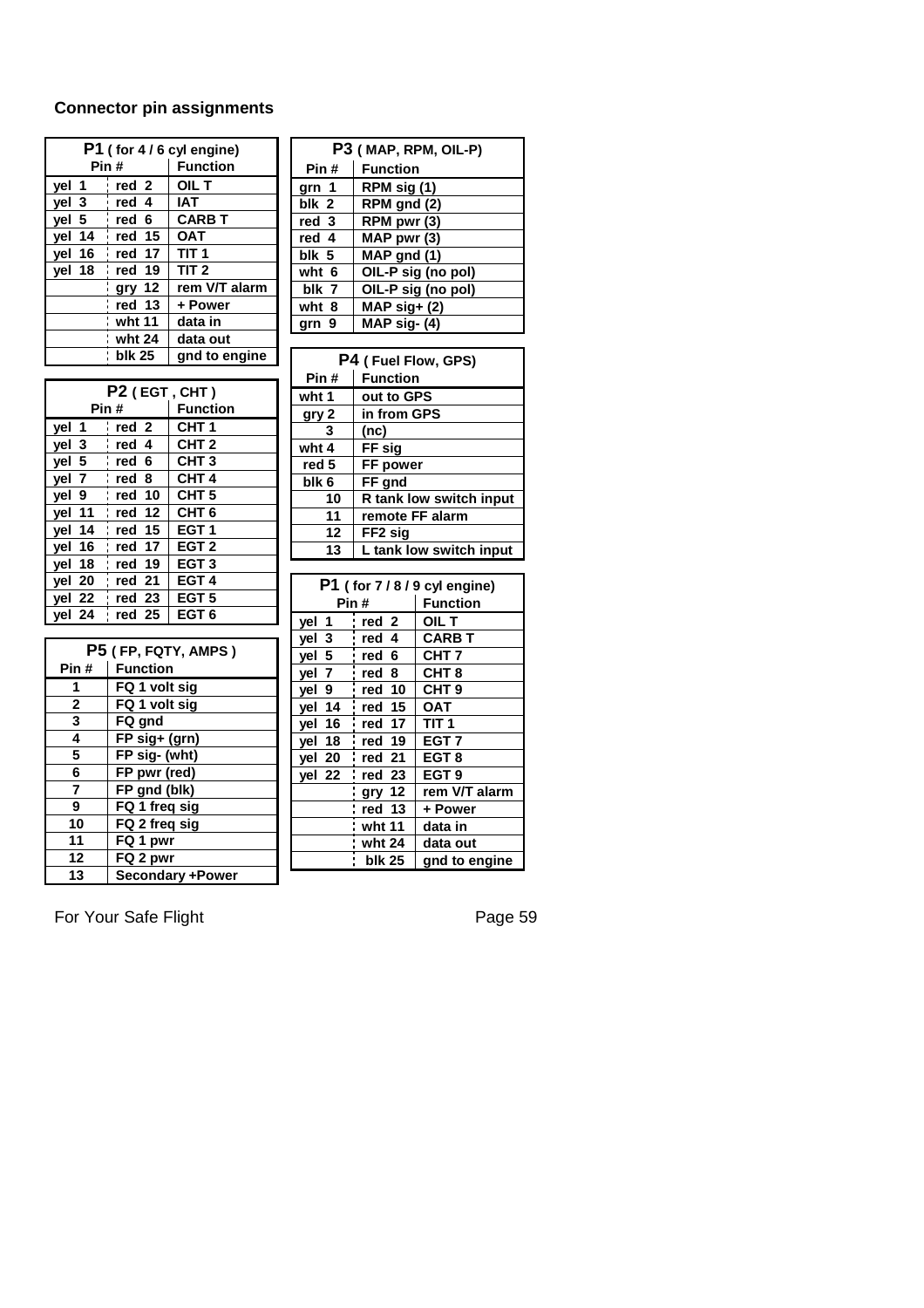## **Navigation Data Formats**

Output of GPS; input to EDM. The EDM automatically configures itself for one of three industry standard data formats:

| Format                                         | <b>Baud</b> |                                                                                                                                                                                         |
|------------------------------------------------|-------------|-----------------------------------------------------------------------------------------------------------------------------------------------------------------------------------------|
| <b>NMEA-183</b><br>(Marine Nav<br>Data Format) | 4.800       | This is the format for most handheld GPS receivers. Loran<br>must have sentences RMA & RMB. GPS must have<br>sentences RMB & RMC.                                                       |
| <b>Aviation Data</b><br>Format                 | 9.600       | "Output sentence type 1" Required sentences are: A, B, C,<br>D, E, I and L first character identifier byte. Sentence<br>terminator may be either <cr><lf> or <cr> alone.</cr></lf></cr> |
| Northstar<br>(Northstar<br>binary)             | 1.200       | M1 setup select "NO EXTENDED", "NAV ONLY"                                                                                                                                               |

### **Navigation Data Ports for GPS Comm**

(These ports are independent of the EDM serial data output port.)

### **Navigation Data (output from GPS; input to EDM)**

Compatible with RS-232, TTL, RS-423, RS-422 SDA. Serial format: 8 data, 1 start, no parity. Baud 1200, 4800, or 9600, depending on the GPS data output format. The EDM automatically detects the GPS data output format and is independent of the GPS-C setting.

#### **Fuel Data (input to GPS; output from EDM)**

RS-232 Serial format: 8 data, 1 start, no parity. Baud 9600. Output format is determined by the GPS-C setting, but may be over-ridden by the GPS navigation format: If the EDM senses Northstar or NMEA-183 navigation data input, there will be no fuel data output.

#### **Interface connections to selected GPS models**

|                      | EDM P4 - Pin 1 to: | EDM P4 - Pin 2 to:        |  |
|----------------------|--------------------|---------------------------|--|
| <b>Arnav 5000</b>    | Pin 4              | Pin 5                     |  |
| Garmin 195           | (nc)               | Pin 4                     |  |
| Garmin 430 / 430     | <b>Pin 57</b>      | Pin 56                    |  |
| Northstar M3P        | (nc)               | Pin 6 (leave pin 11 open) |  |
| <b>UPS GX50 / 60</b> | Pin 4              | Pin 5                     |  |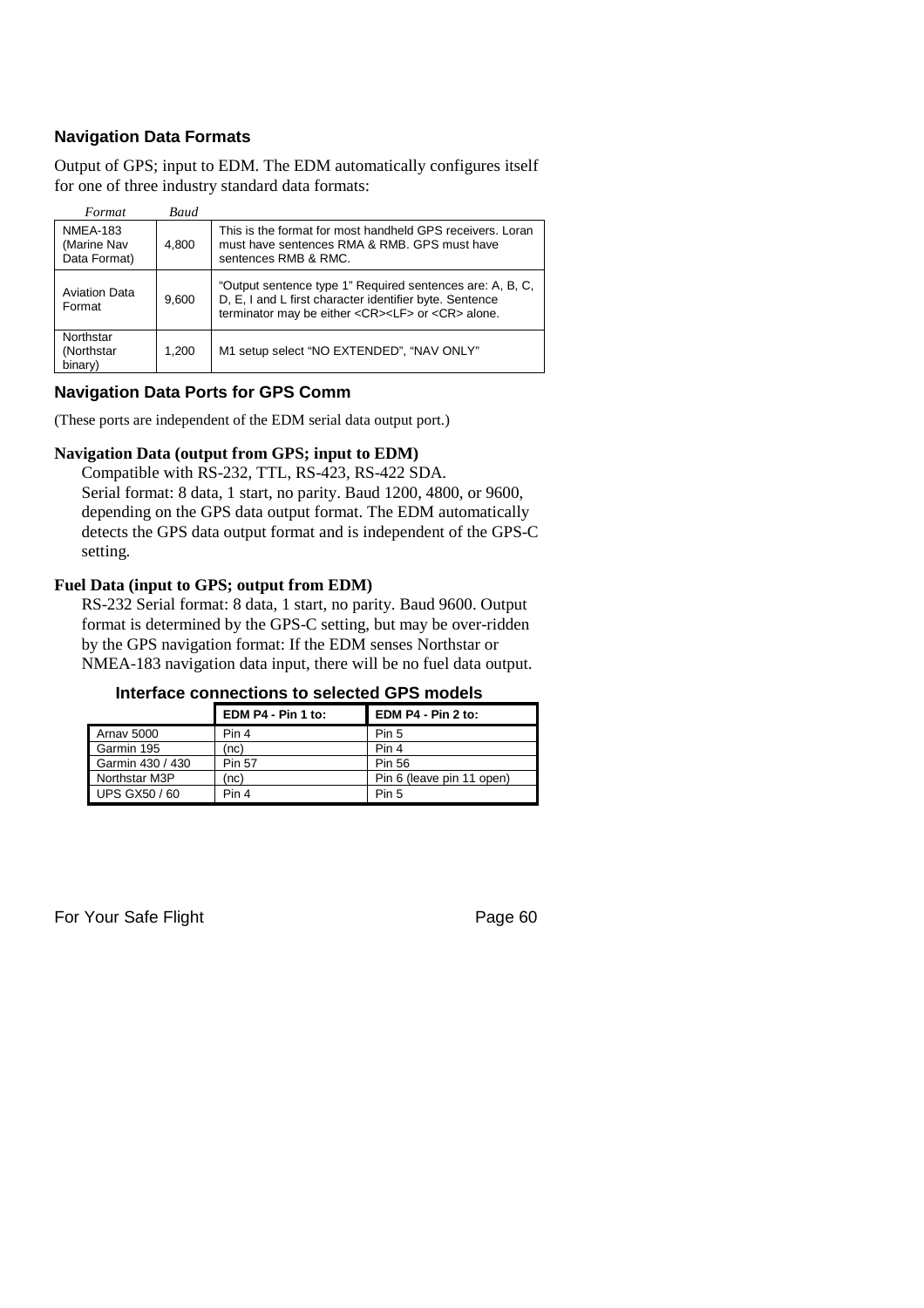# **Section 13 - Technical Support**

*JPI* offers both e-mail and telephone technical support. Have your model and serial number ready when you call. Call *JPI* for a return authorization number before returning any equipment.

> *J.P.INSTRUMENTS Inc.* 3185 B Airway Costa Mesa, CA 92626 Call: (800) 345-4574 Web: www.jpinstruments.com or www.JPITech.com

#### Limited Warranty

J.P. Instruments Inc. (JPI) warrants all parts in your new EDM to be free from defects in material and workmanship under normal use. Our obligation under this warranty is limited to overhaul or exchange of any defective part of this unit if the part is returned, shipping prepaid, within three years for electronics and one year for probes from the date of original purchase. Installation labor is the responsibility of the aircraft owner. Homebuilt aircraft warranty starts when the aircraft is certified for flight. Replacement parts carry a warranty for the balance of the warranty period.

Under this warranty, JPI is not responsible for any service charges, including removal, installation, nor any other consequential damages. JPI incurs no obligation under this warranty unless a Warranty Registration Certificate describing the warranted product has been completed and mailed to JPI with all information requested.

This warranty is void on any product which has been subject to misuse, accident, damage caused by negligence, damage in transit, handling or modification which, in the opinion of JPI, has been altered or repaired in any way that effects the reliability or detracts from the performance of the product, or any product whereon the serial number has been altered, defaced, effaced or destroyed.

This warranty is in lieu of all other warranties expressed or implied and other obligations of liability on JPI's part, and it neither assumes nor authorizes any other person to assume for JPI any other liability in connection with the sale of JPI products.

To initiate this warranty, the aircraft owner must submit a completed Data Logging Worksheet to JPI. Upon receiving a completed worksheet, JPI will initiate the warranty from the date of original purchase. Any replacement parts carry a warranty that extends for the balance of the period of the original warranty. For homebuilt aircraft the warranty starts when the aircraft is certificated for flight and noted on the warranty card.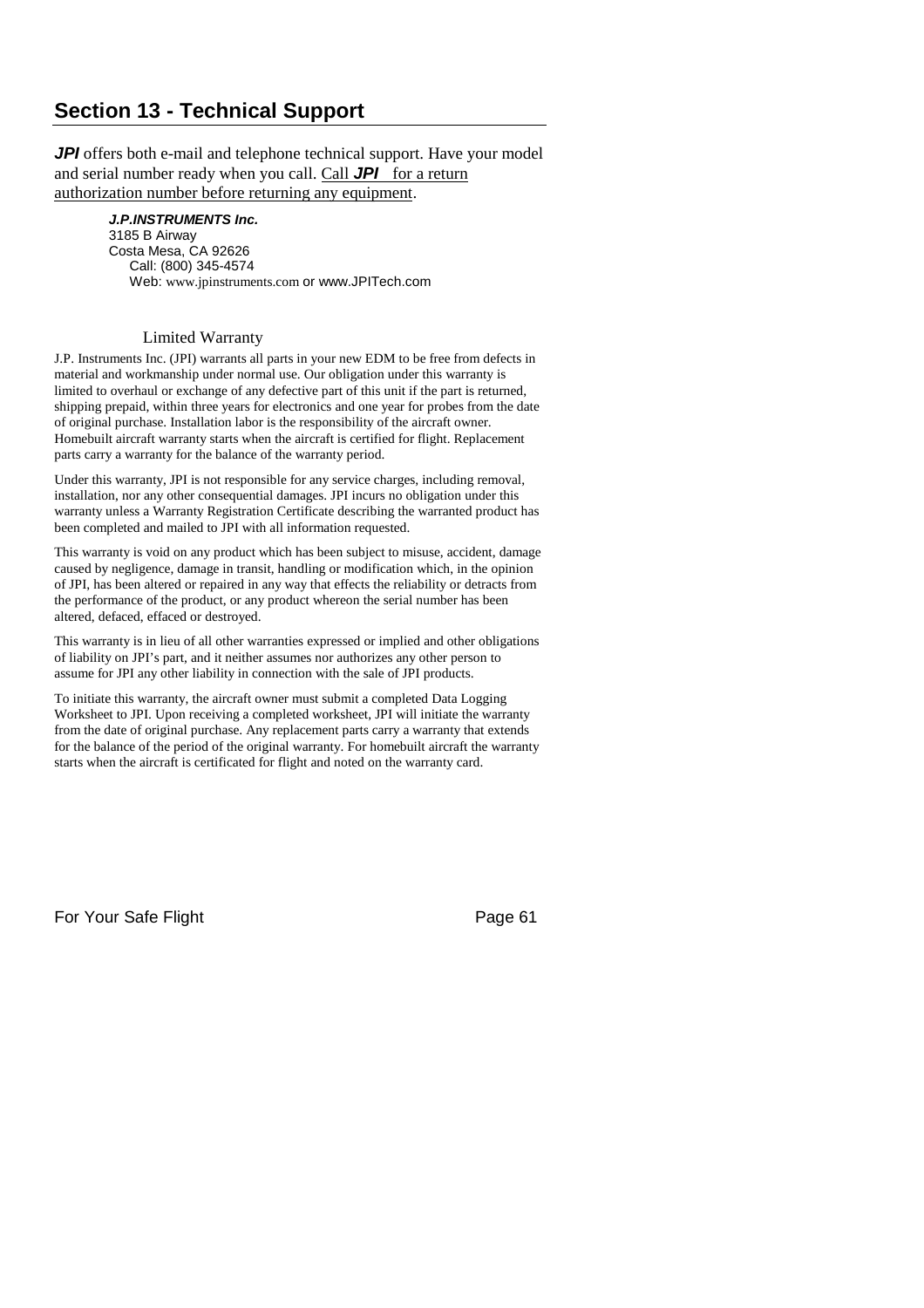## **Index**

*\* Pre-leaning procedure:*, 22

### **A**

**\***

Accumulate, 41 total, 31 Alarm priority, 32 Alarm limits, 3, 32 display, 11 Alarms, 32 Alerts, 32 Allied Signal, 42 *Automatic mode*, 16 Aviation data format, 53

#### **B**

BAL, 49 Bar graph, 3, 14 column resolution, 12 Baud rate, 53 Blinking display, 20, 21, 25 Button DIM, 11 LF, 11 RoP/LoP, 11 **Buttons front panel**, 2, 10

## **C**

Calibration fuel level, 43 horsepower, 38, 39 internal self test, 46 K factor, 39 MAP, 38 OAT, 36 Carburetor

ice, 8 temperature, 17 Celsius display indicator, 13 OAT, 36 Change button, 11 **CHT** too high or too low, 9 Climb, 6 Compression, 9 low, 8 Compressor discharge temperature, CDT, 17 Connector pin assignments, 51 Cowling, obstruction, 9 **Cruise**, 6

#### **D**

**Data GPS formats**, 53 **ports, GPS**, 53 Delete measurements, 16 Descent, 6 Detonation, 8, 9 **Diagnostic fuel flow messages**, 47 *GPS interface messages*, 48 **self test**, 46 DIF, 17 DIM, 11 Display, 12 *digital*, 12 flashing, 20, 21, 25 Scanner, 12 Downloading, 33

#### **E**

EGT loss, 8 resolution, display, 36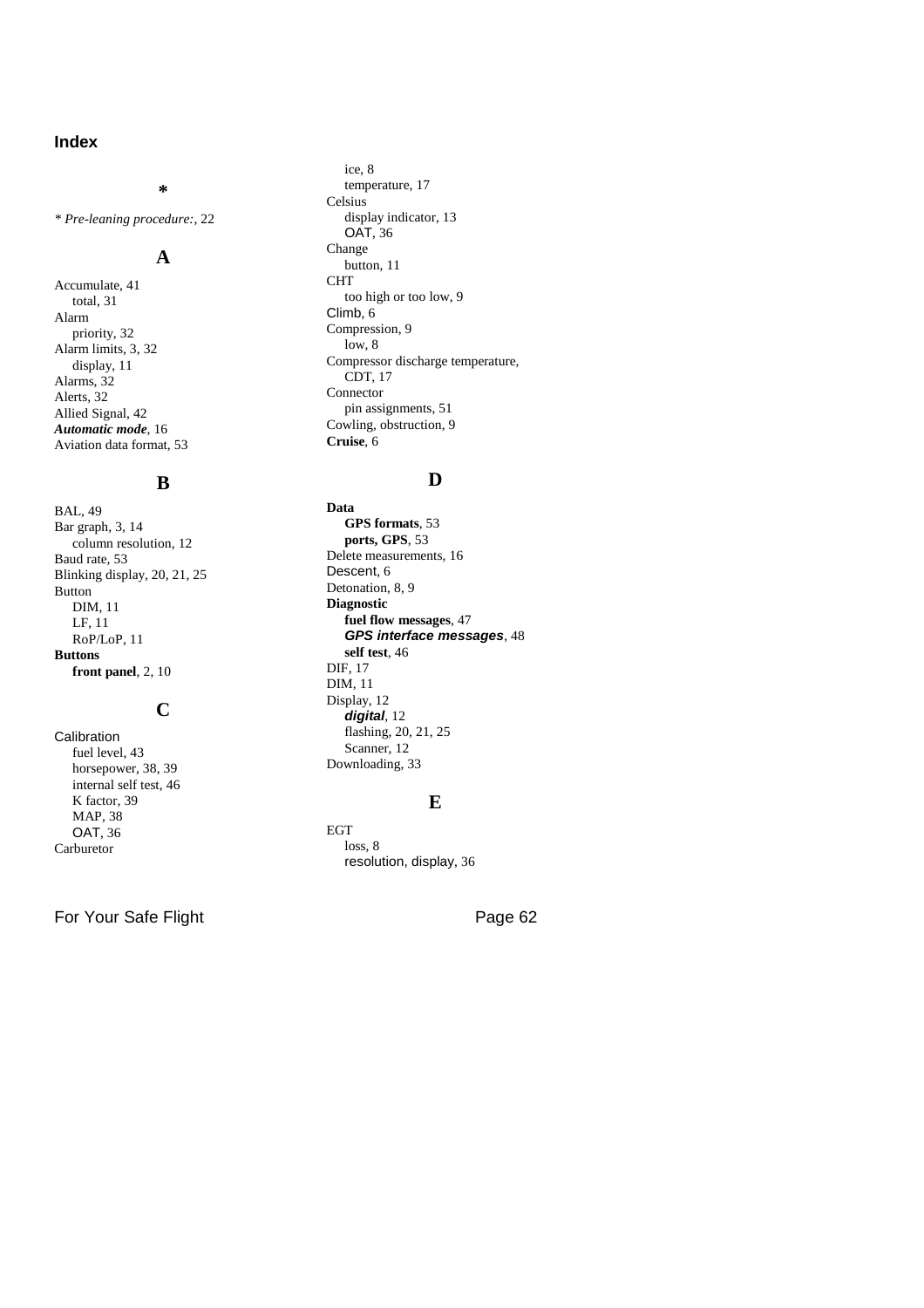select switch, 31 too high, 8, 46 too low, 8, 46 Eliminate measurements, 16 Engine diagnosis chart, 8 limits, normal, 7 run-up, 5 Error messages, 46 Exclude measurements, 16 Exhaust leak, 9 EzConfig, 35

## **F**

Fahrenheit display indicator, 13 OAT, 36 Failure to pre-lean, 46 Features, 5 **FF, select switch**, 31 First cylinder to peak, 22 First time setup, 35 Flashing display, 20, 21, 25 Flat EGT response, 8, 9 Fuel accumulate, 31 injectors, 9 injectors, clogged, 6, 8 Octane, 9 pump, 9 remaining, 17 required, 17 reserve, 17 start up, 2, 27 used, 17 Fuel flow, 26 connector, 51 **diagnostics messages**, 47 Fuel level calibration, 43 Full throttle, 6

## **G**

GAMI, 18, 25 Gasket, manifold, 9 Getting started, 1

For Your Safe Flight **Page 63** 

*GPS* **data formats**, 53 **data ports**, 53 *interface diagnostics*, 48

### **H**

H.S, 17 *Hastaloy*, 25, 50 History display, 59 Hobbs, 11 display, 15 Holding a button, 2, 10 Horsepower calibration, 39 constant setting, 38

## **I**

Ice, carburetor or induction, 8 Ignition, 9 timing, 8 Include measurements, 16 Indexing scan rate, 36 Induction, 8 air temperature, IAT, 17 *In*forming the EDM-930 startup fuel, 27 Intake valve, 8 Interpreting data, 5 display, 8

## **K**

**K factor calibration**, 41 Key card, 1, 42 K-factor calibration, 39

#### **L**

Leak manifold, 9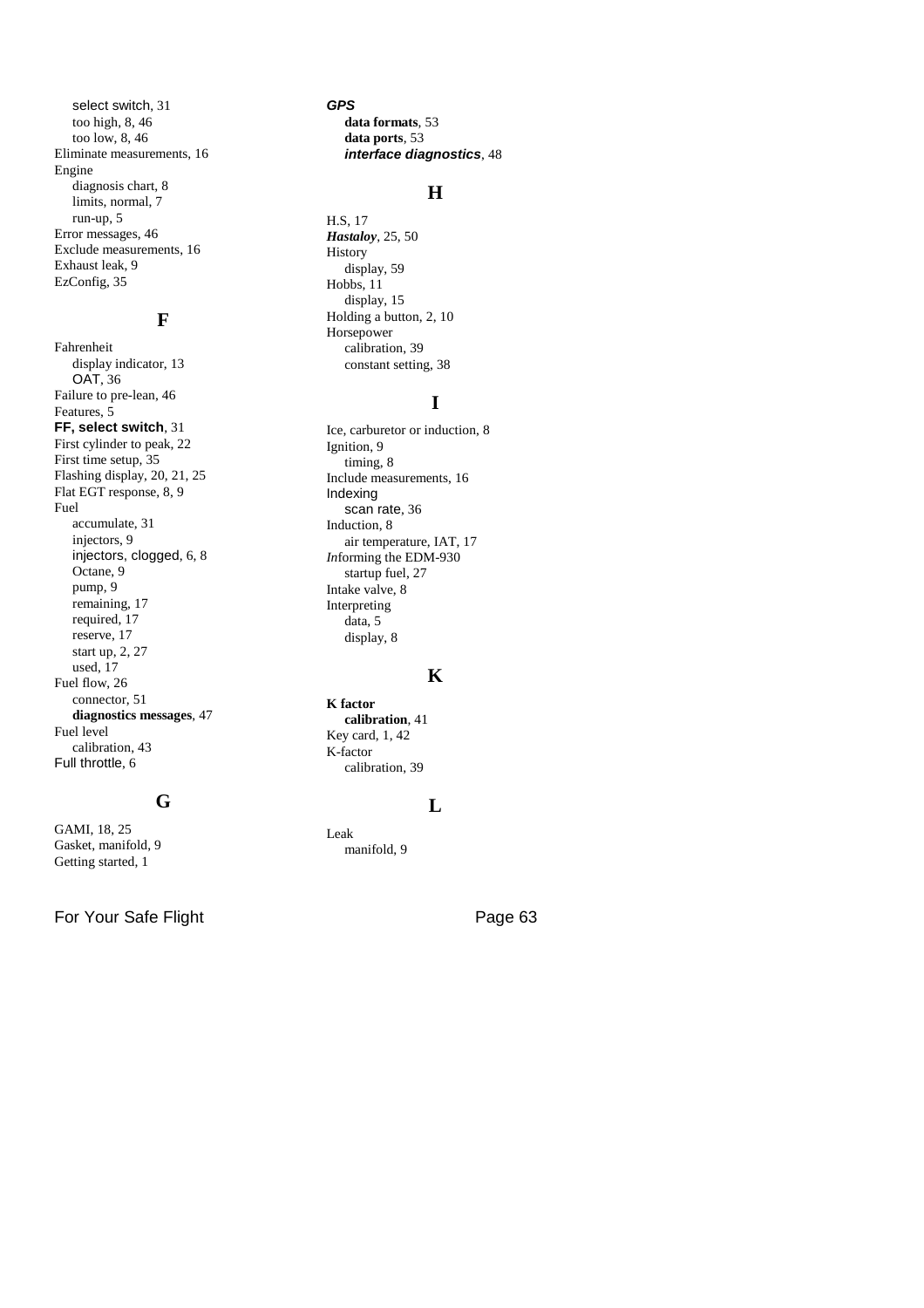Leanest cylinder, 20, 21 LeanFind button, 11 procedure, 4, 18 *Leaning by TIT*, 25 too quickly, 46 LF. See LeanFind Long Term Memory operation, 33

#### **M**

*Manual mode*, 17 MAP calibration, 37, 38 display, 3, 12 Miles per gallon, 17 *Misapplications*, 46 Missing column, 8 Mixture, 22 MPG, MPK, MPL, MPP, 17

#### **N**

Nautical miles per gallon, 17 **Navigation data formats**, 53 NMEA-183, 53 NO COM, 48 NO SIG, 48 NO WPT, 48 Normal engine limits, 7 **Normalize view**, 13 Northstar binary format, 53 NRM, 13

## **O**

**OAT** calibration, 36 F or C, 36 Octane, 9 **Off-scale EGT bars**, 46 OPEN PRB, 47 Operation, 10, 16 fuel flow monitor, 26

For Your Safe Flight **Page 64** 

#### **P**

Peak EGT, 22 PEAK EGT, 20, 21, 23 Pin assignments connectors, 51 Primary, 1 preset alarm limits, 1, 42 Priority alarm, 32 Product support, 54

#### **R**

RAD, 1, 3, 15 Range, normal temperature, 7 Rate baud, 53 fuel flow, 26 indexing, 36 shock cooling, 6 Recording. See Long Term Memory Red line, 7 REM, 17 Remote Auxiliary Display. *See* RAD Remove measurements, 16 REQ, 17 RES, 17 Resolution, EGT display, 36 Rich of Peak, 18 RoP/LoP button, 11 Rough engine, 8 RPM display, 3, 12 RS-232, 53 Run-up, 5

#### **S**

Scanner displays, 12 Scanner®, 4 Select switch, 31 Setup, 35 Shadin Miniflow, 42 Shock cooling, 6, 7, 17, 50 Spark plug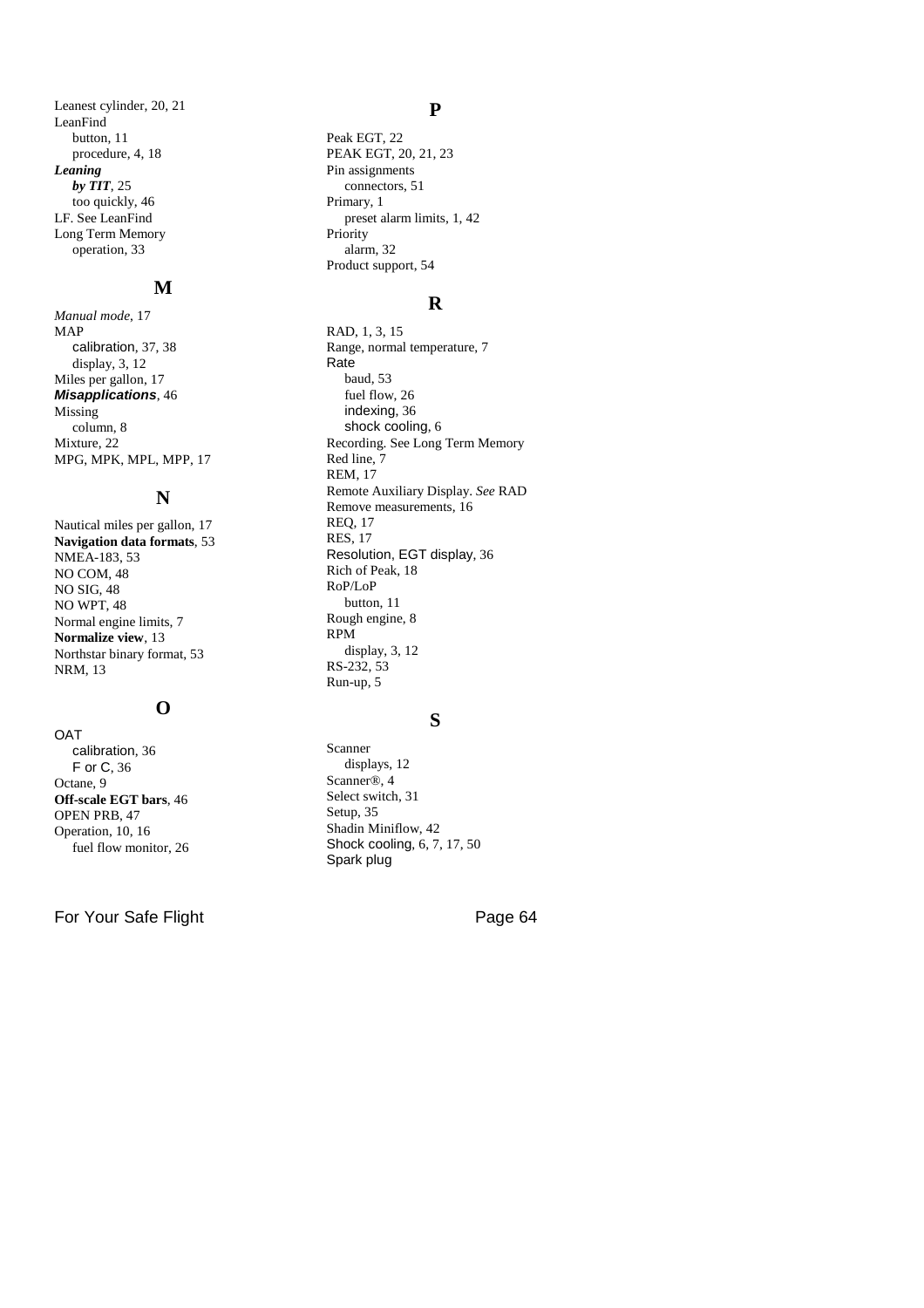fouling, 5, 8 Standard view, 13 Startup **diagnostics**, 46 fuel, 2, 27 Stuck valve, 8 Switch, select, 31

#### **T**

Tachometer. *See* RPM Take-off, 6 Tapping a button, 2, 10 Technical support, 54 Test, self, 46 Time to empty, 17 Timing, ignition, 8 *TIT*, 25 Toggle, N, P, 13 Total fuel used, 17, 41 Total fuel, 31 Transducer, fuel flow, 26 Trip total, 41 Troubleshooting engine, 8

*GPS*, 48 *instrument*, 46 Trouibleshooting fuel flow,  $47$ TSO-only models, 49 *Turbocharged Engines*, 25

### **U**

Uniform, CHT, EGT not, 8 USD, 17

#### **V**

Valve lifter, 8 stuck, 8 Vapor, 9 View change diagram, 11 normalize, Standard, 13

#### **W**

Warranty, 54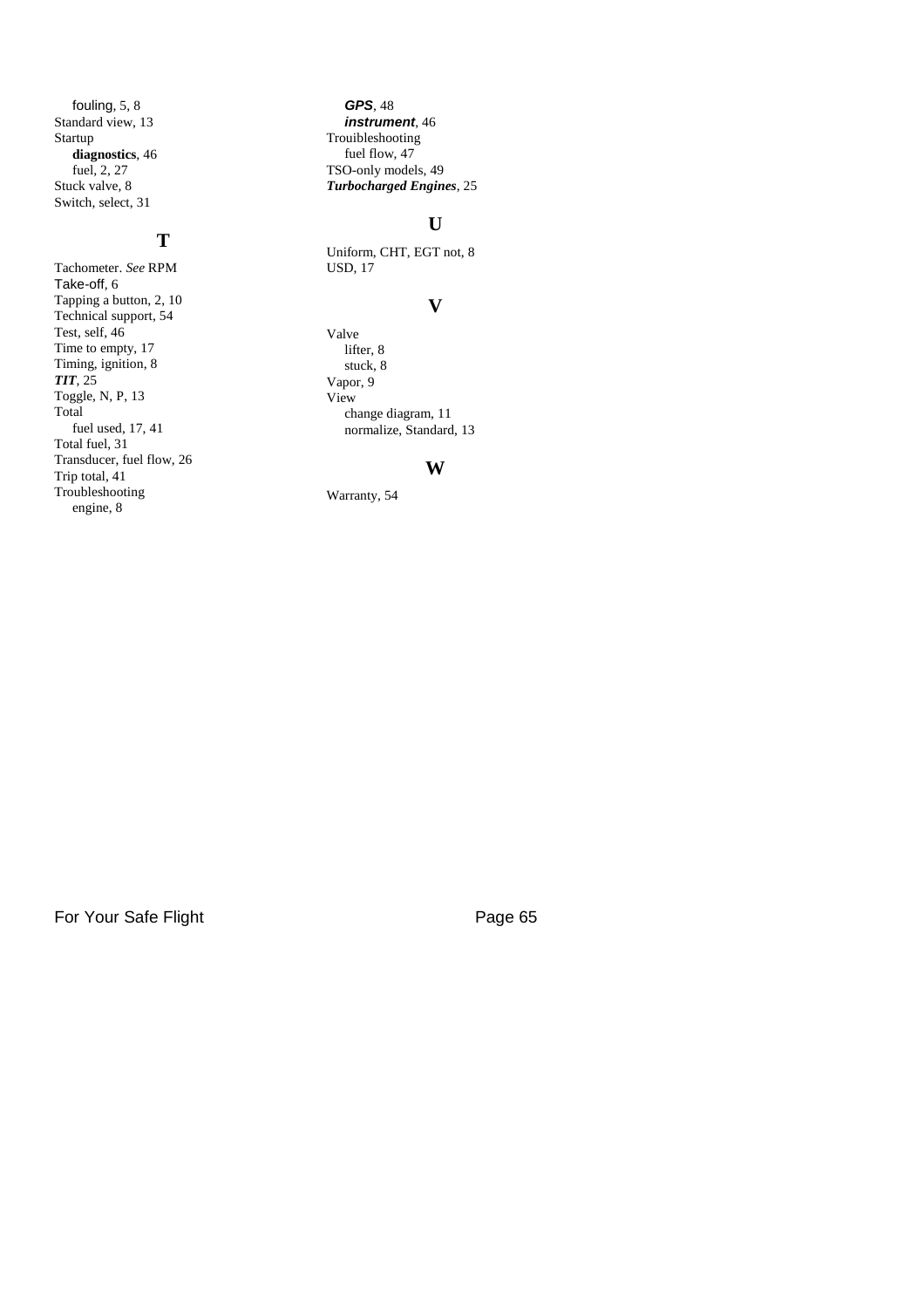## **QUICK REFERENCE**

#### *Automatic Scan*

1. Tap LF.

## 2. Tap STEP.

#### *Exclude Measurement in Automatic Scan (toggle)*

- 1. Tap STEP to index to the measurement to exclude.
- 2. Tap both STEP and LF to toggle exclude/include status.
- 3. Decimal point before measurement name means it is excluded from scan.

#### *Change Scan Indexing Rate*

- 1. Hold STEP and LF until the display shows PROGRAM, followed by Refuel ?.
- 2. Tap NEXT, see Auto Scan Rate x.
- 3. Tap PLUS or MINUS to change the seconds per scan: 0 to9. Note: 0 disables auto scanning.
- 4. Tap NEXT until you see End?Yes, then EXIT to accept and exit.

#### *Reset USD (Fuel Used)*

- 1. Tap STEP until x USD shown.
- 2. Hold both DIM and EGT/FF until .0 USD is shown.

#### *Display Hobbs*

1. Hold the LF and DIM buttons simultaneously.

## *Download Data in Memory*

- 1. Insert USB Flash Drive into front USB port on EDM.
- 2. *DOWNLOAD: NEW* (latest flight) or tap CHANGE to see *DOWNLOAD: ALL* (all stored flights).
- 3. Tap STEP and wait until download progress bar completes and normal display returns.
- 4. Remove USB Flash Drive.

#### *Trip Mode (Accumulate Fuel Used)*

- 1. Hold both STEP and LF until the display shows PROGRAM, followed by Refuel ?.
- 2. Tap NEXT until you see Trip Used? No.
- 3. To accumulate all fuel used, tap Yes and see TRIP? Y.
- 4. Tap left button until you see End ?Y and tap Yes to exit.